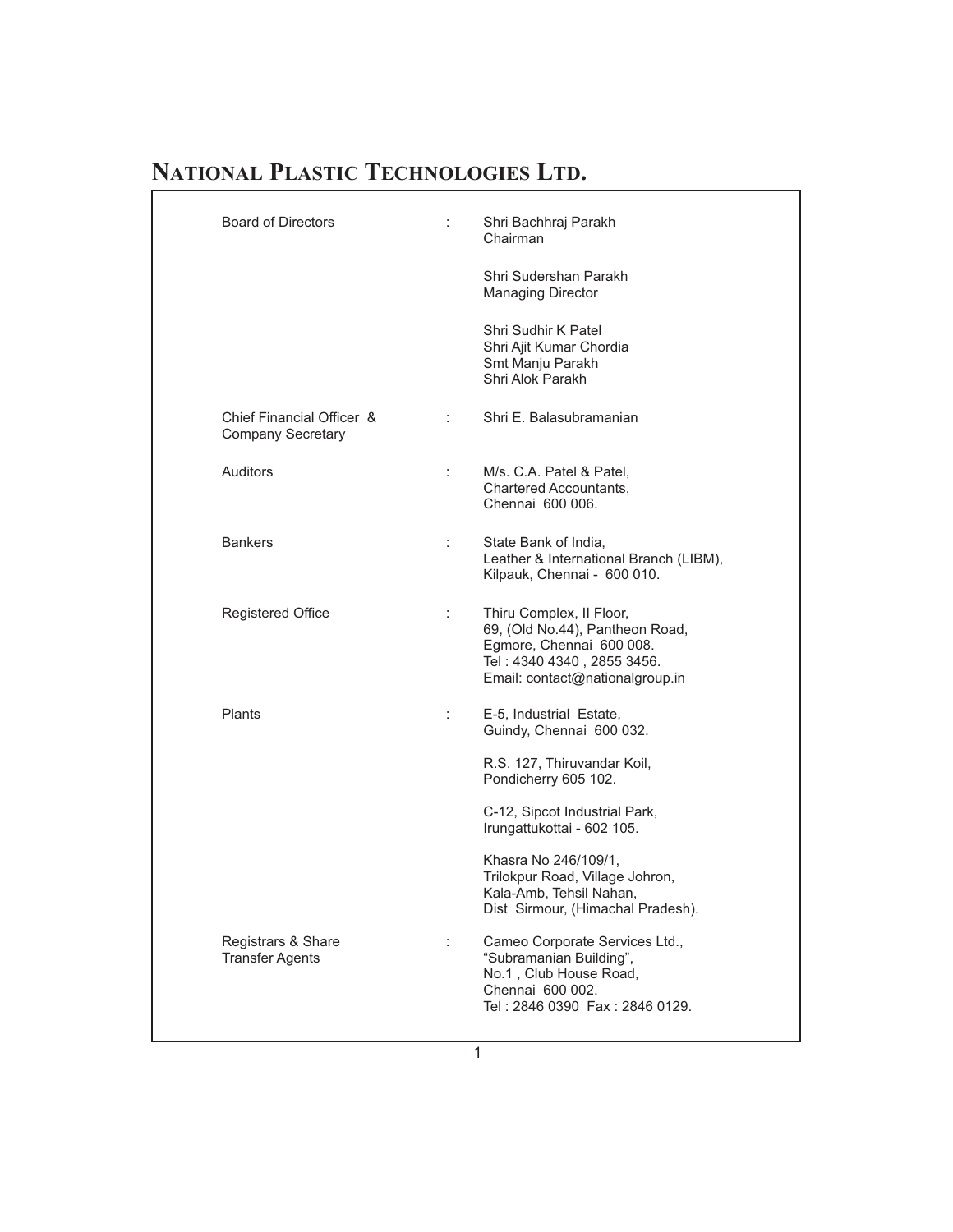#### **NOTICE**

Notice is hereby given that the Twenty Fourth Annual General Meeting of the Members of the Company will be held on Monday, the 23rd September 2013 at 10.15 a.m. at The Hall of Ragaas, 47, First Avenue, Sastri Nagar, Adyar, Chennai- 600 020 to transact the following business:

#### **ORDINARY BUSINESS:**

- 1) To receive, consider and adopt theAudited Profit and LossAccount for the year ended 31st March 2013 and Balance Sheet as at that date and the Directors' Report.
- 2) To appoint a Director in the place of Shri Bachhraj Parakh who retires by rotation and being eligible offer himself for reappointment.
- 3) To appointAuditors and to fix their remuneration and in this regard to consider and, if thought fit, to pass with or without modification(s), the following resolution as an Ordinary Resolution:

"Resolved that pursuant to the provisions of Section 225 and other applicable provisions, if any, of the Companies Act, 1956, M/s. C.A. Patel & Patel, Chartered Accountants, be and are hereby appointed as the Statutory Auditors of the Company in place of the retiring auditor, to hold office from the conclusion of thisAnnual General Meeting until the conclusion of the nextAnnual General Meeting of the Company on such remuneration as may be fixed by the Board of Directors of the Company on the recommendation of theAudit Committee."

#### **SPECIAL BUSINESS:**

4) "Resolved that in accordance with the provisions of Sections 198, 269, 309 and 310 read with Schedule XIII and all other applicable provisions of the Companies Act, 1956 (including any statutory modification or re-enactment thereof, for the time being in force), the consent of the company be and is hereby accorded to the reappointment of Shri Alok Parakh as the Joint Managing Director of the company, for a period of 3 years with effect from 1st October 2013 on the terms and conditions including remuneration as set out in the agreement to be entered into between the company and Shri Alok Parakh a draft whereof was placed before the Board, which agreement is hereby specifically sanctioned with liberty to the Board of Directors (hereinafter referred to as "the Board") to alter and vary the terms and conditions of the said appointment and / o r remuneration and / or agreement so as not to exceed the limits specified in the Schedule XIII of the Companies Act, 1956 including any statutory modification or reenactment thereof, for time being in force or any amendments and / or modifications that may hereafter be made thereto by the Central Government in that behalf from time to time, or any amendments thereto as may be agreed to between the Board and ShriAlok Parakh.

Resolved further that in the event of loss or inadequacy of profits in any financial year, during the tenure of the Joint Managing Director, minimum remuneration shall alone be paid in terms of Section II of Part II of Schedule XIII to the Companies Act 1956.

Resolved further that the Board be and is hereby authorised to take all such steps as may be necessary, proper or expedient to give effect to this resolution.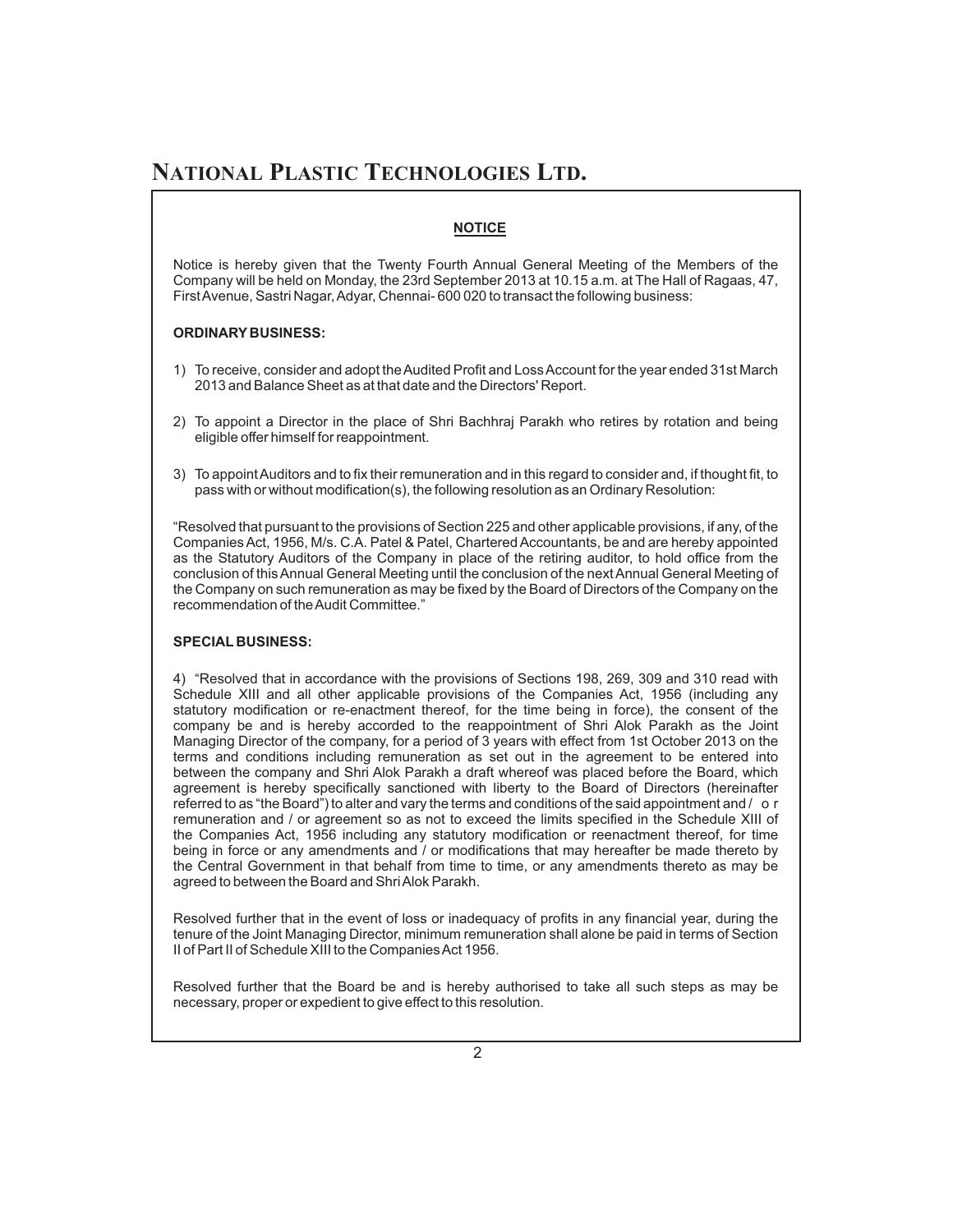#### **Notes:**

- **1. A member entitled to attend and vote at the meeting is entitled to appoint a proxy to attend and vote instead of himself and such proxy need not be a member of the company.**
- **2. Proxies in order to be effective should be duly completed, stamped and signed and must be deposited at the registered office of the company not less than 48 hours before the meeting.**
- 3. The register of members and the share transfer books of the company will be closed from 19th September 2013 to 23rd September 2013 (both days inclusive).
- 4. Shareholders are requested to intimate the Registrar and Transfer Agent change of address, if any, immediately for updating of records.
- 5. In terms of clause 49 of the listing agreement with stock exchange, a brief resume of director proposed to be appointed at this meeting is given below;

a. Shri Bachhraj Parakh is a pioneer in Plastic Industry in South India and possesses vast and varied experience of over 5 decades in manufacture and trading of plastics. Shri Bachhraj Parakh started National Plastic Industries in the year 1951 for manufacture of plastic household articles like buckets, baskets, trays, drums etc. The products were marketed under the brand name "NATIONALMADRAS".

b. Shri Alok Parakh is an Engineering Graduate, with a Post Graduate Degree in Management from Indian School of Business, Hyderabad. He has been a Director of the company since July, 1995. He oversees Industrial moldings and other technical areas, with a special focus on automobile components and developments. He has been involved in project planning and implementation including identification of capital equipments.

Explanatory Statement Under Sec 173(2) of The Companies Act, 1956:

At the Annual General Meeting of the company held on 28.09.2005, the shareholders had approved the appointment and terms of remuneration of Shri Alok Parakh as Whole time director. He was subsequently redesignated as Joint Managing Director at the AGM held on 30.09.2008 and on 30.09.2010 for a further period of 3 years. The Board of Directors at its meeting held on 13.08.2013 approved his reappointment for a further period of 3 years. The broad particulars of the remuneration payable to ShriAlok Parakh is as under:

#### **Remuneration Payable:**

1. Salary: Rs.1,75,000/- per month with annual increment not exceeding Rs.50,000/- per month.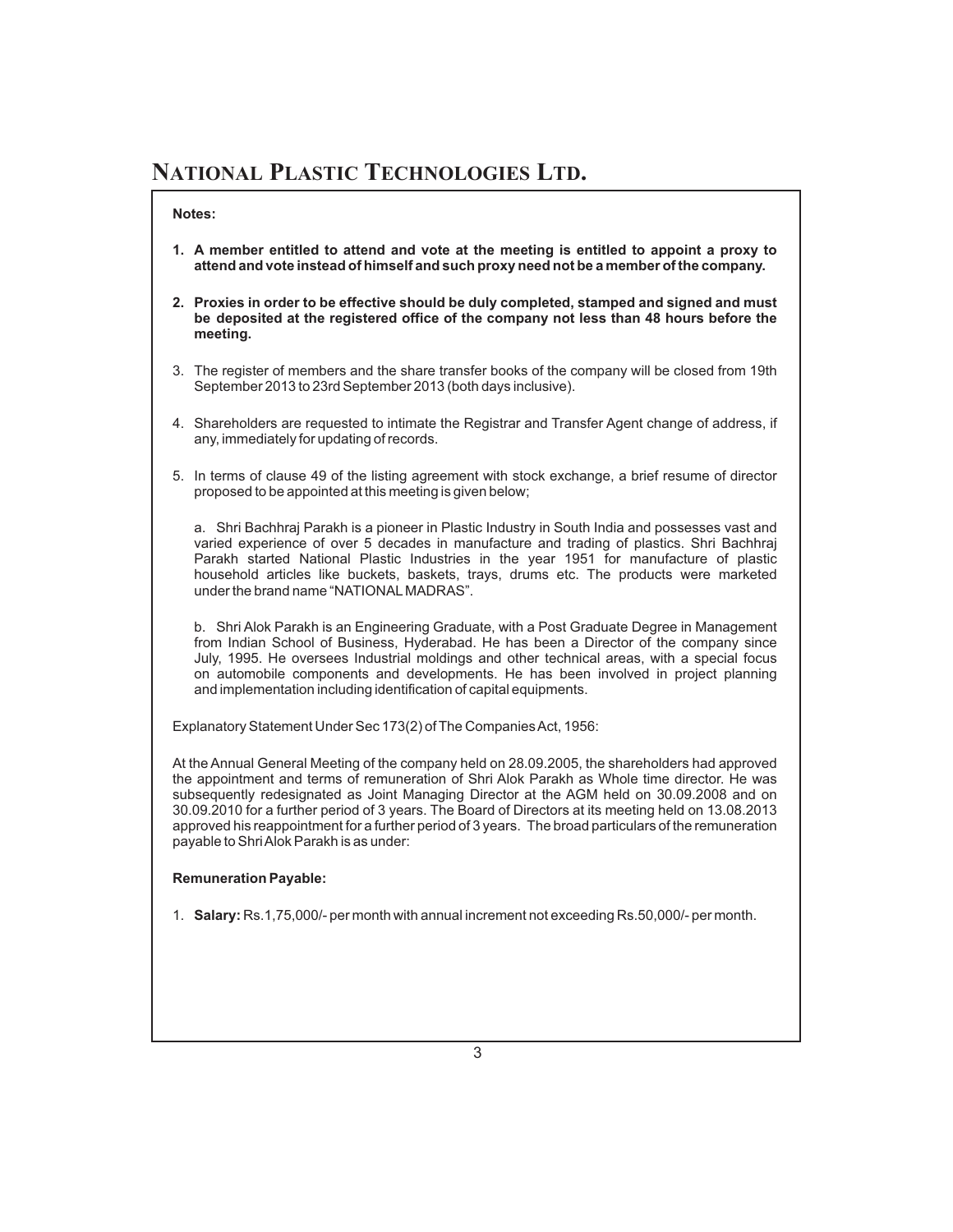#### **2. Perquisites :**

• Entitlement to rent free accommodation, medical reimbursement, club fees, personal accident insurance, etc. in accordance with the rules of the company. The aforesaid perquisites may be in the form of reimbursement or allowances but will be restricted to Rs. 10 Lakhs per annum. For the purpose of calculating the above ceiling, the perquisites shall be evaluated as per Income Tax rules wherever applicable.

• Reimbursement of actual travelling, entertainment expenses reasonably incurred by the Joint Managing Director in connection with the business of the company.

• Reimbursement of actual hospital and medical expenses which have been incurred by the Joint Managing Director.

• Eligibility for usage of a motor car of the company in connection with business of the company and all the expenses for the maintenance and running of the motor car including salary of the driver.

• Eligibility for usage of company's telephone at his residence, the charges of which shall be borne by the company. However, any personal calls made by the Joint Managing Director shall be logged separately and paid for by him to the company.

l Eligibility to participate in the Provident Fund Scheme, Super Annuation Scheme, encashment of earned leave at the end of the tenure as per the rules of the company which shall not be included in the computation of the perquisites.

3. Period of appointment : 3 years

4. Sitting Fees: The Joint Managing Director, so long as he functions as such, shall not be paid any sitting fees for attending the meetings of Board of Directors.

Shri Alok Parakh, being the appointee of the company is interested in the proposed resolution to the extent of the remuneration payable to him.

Shri Bachhraj Parakh, Shri Sudershan Parakh and Smt Manju Parakh may also be deemed to be interested in the resolutions pertaining to appointment of and/or remuneration to each other, as they are related to each other. Save and except the above, none of the directors of the company is, in any way, concerned or interested in the resolution.

The terms and conditions set out for reappointment and payment of enhanced remuneration in the agreement may be altered and varied from time to time by the Board of Directors of the company as it may at its discretion deem fit so as not to exceed the limits specified in Schedule XIII of the Companies Act, 1956 (including any statutory modification or re-enactment thereof, for the time being in force) or any amendments made thereto.

This explanation together with the accompanying Notice is and should be treated as an abstract of the terms of re-appointment of Joint Managing Director under Sec 302 of the Companies Act, 1956.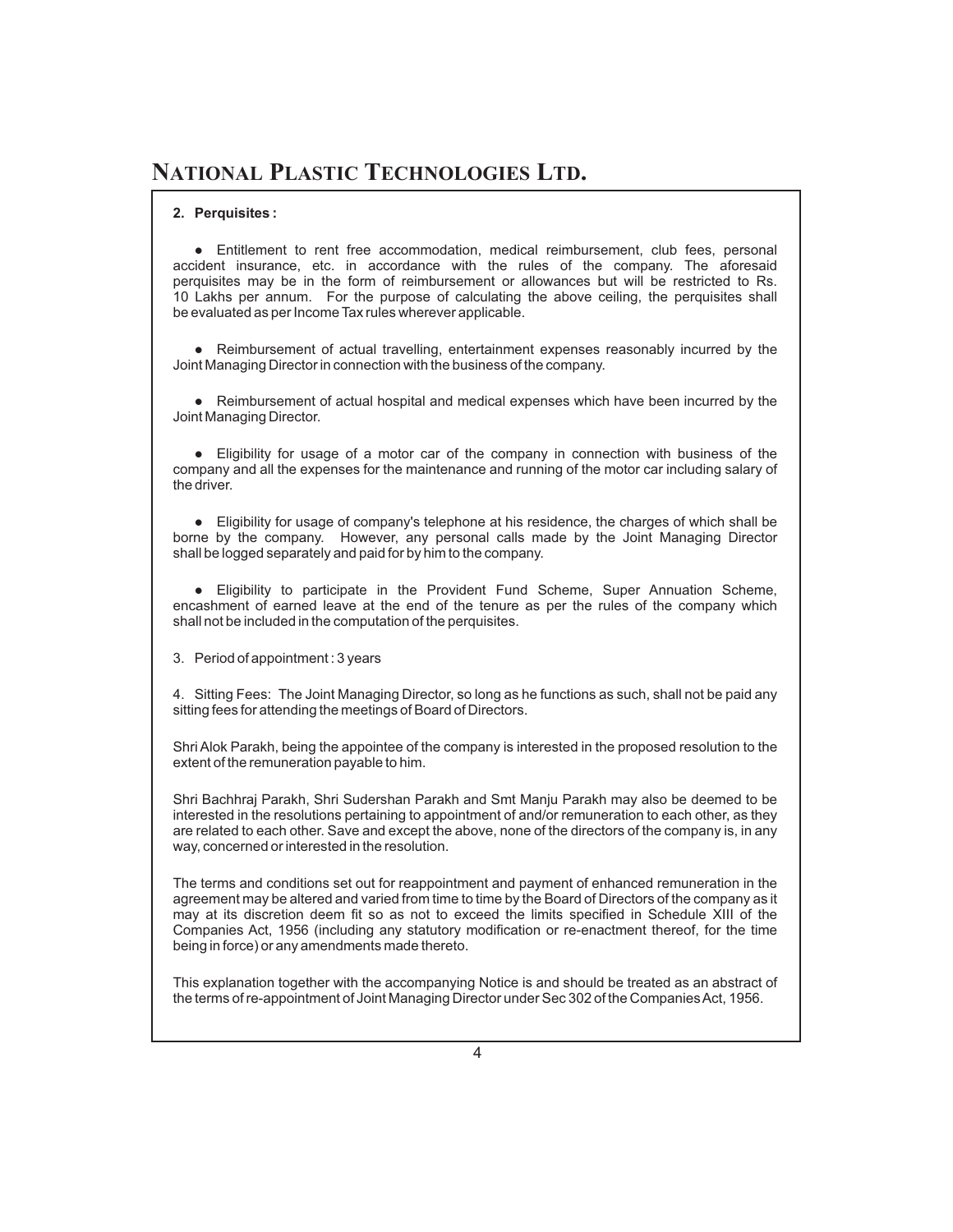The draft agreement to be entered into between the company and Shri Alok Parakh is available for inspection at the registered office of the company on any working day upto the date of Annual General Meeting between 10.00 am and 1.00 pm.

Except as stated herein, none of the Directors are concerned or interested in this resolution.

Your Directors recommend the resolution for your approval.

**Place:Chennai Date: 13.08.2013**

**By order of the Board For National Plastic Technologies Ltd.,**

> **E. Balasubramanian Company Secretary**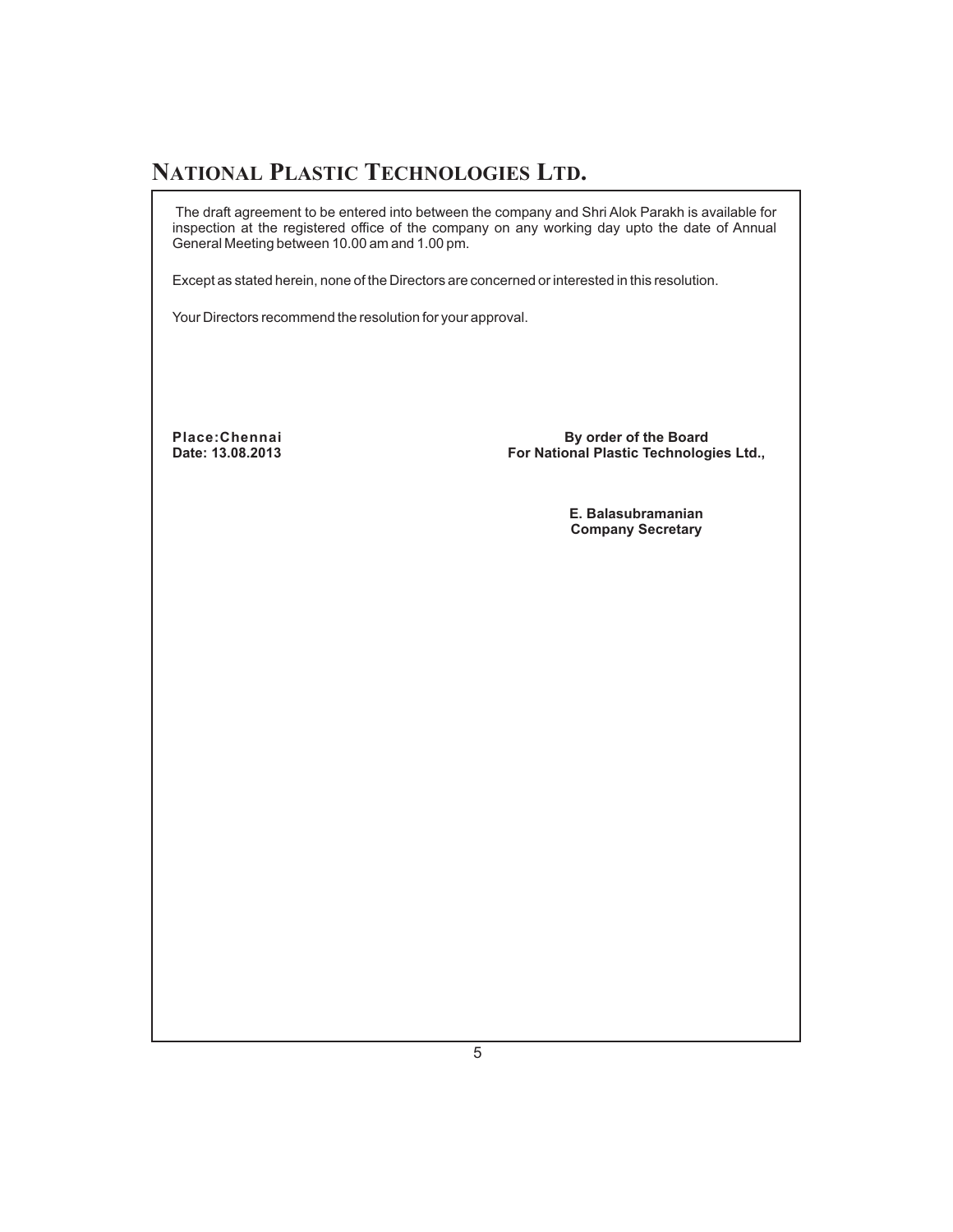#### **Directors' Report**

To

The Shareholders

The Directors hereby present the 24th Annual Report of the Company together with the audited statement of accounts for the year ended 31st March, 2013.

#### **1. Financial Results:**

| <b>Particulars</b>                      | Year ended<br>31.3.2013<br>(Rs. in lakhs) | Year ended<br>31.3.2012<br>(Rs. in lakhs) |  |
|-----------------------------------------|-------------------------------------------|-------------------------------------------|--|
| Sales and other Income (Gross)          | 6301.72                                   | 6561.08                                   |  |
| Profit before depreciation and Interest | 701.35                                    | 816.66                                    |  |
| Finance Cost                            | 365.99                                    | 368.57                                    |  |
| Operating Profit / (Loss)               | 335.36                                    | 448.09                                    |  |
| Depreciation                            | 142.50                                    | 143.93                                    |  |
| Profit / (Loss) before taxes            | 192.86                                    | 304.16                                    |  |
| Provision for taxation                  | 62.67                                     | 89.79                                     |  |
| Profit / Loss after tax                 | 130.19                                    | 214.37                                    |  |

#### **2. Operations :**

The company's gross sales during the year under review was Rs. 6231.28 lakhs as compared to Rs. 6507.47 lakhs in the previous year. The above figures are inclusive of job work income. The company has achieved EBITDAof Rs. 701.35 lakhs as against Rs. 816.66 lakhs during the previous year.

#### **3. Dividend:**

Considering the need to conserve cash for future expansion and growth, the Board of Directors have not recommended any dividend for the financial year ended 31.03.2013.

#### **4. Deposits:**

The company has not accepted any fixed deposits from the public.

#### **5. Directors :**

Shri Bachhraj Parakh retire by rotation and being eligible offer himself for reappointment.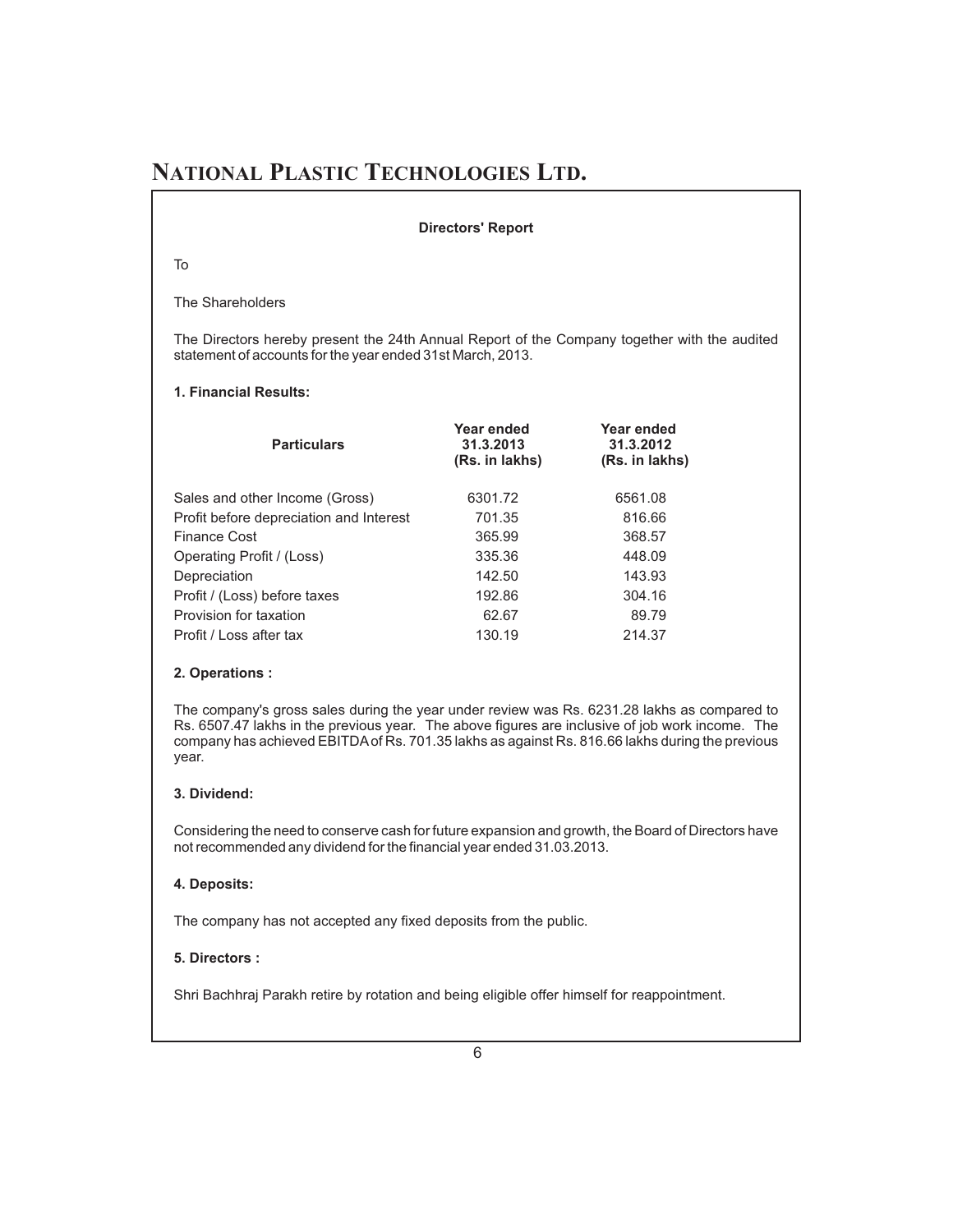#### **6. Directors' Responsibility Statement :**

In accordance with the provisions of Section 217 (2AA) of the Companies Act, 1956, your Directors confirm:

1. That in the preparation of the annual accounts, the applicable accounting standards have been followed by your company.

2. That the Directors have selected such accounting policies and applied them consistently and made judgments and estimates that are reasonable and prudent so as to give a true and fair view of the state of affairs of the company at the end of the financial year and of the profit or loss of the company for that period.

3. That the Directors have taken proper and sufficient care for the maintenance of adequate accounting records in accordance with the provisions of the Companies Act, 1956 for safeguarding the assets of the company and for preventing and detecting fraud and other irregularities.

4. That the Directors have prepared the annual accounts on a going concern basis.

#### **7. Particulars Of Employees:**

Information as required under Section 217(2A) of the Companies Act, 1956 as amended is not applicable .

**8. Information Under Section 217(1)(e) Of The Companies Act, 1956 is furnished below:**

#### **A. Conservation of Energy:**

- 1. Change of circuitry in the machines developed in house to reduce power consumption.
- 2. Power saving equipments have been installed on machines and there has been considerable reduction in power consumption.
- 3. Heater insulation jackets have been provided on the machines to prevent the energy losses.
- 4. Timers have been installed to reduce the idle running of the motors preventing energy losses.
- 5. Natural lighting is being used in all new plants to avoid usage of industrial lamps in the day.
- 6. APFC Panels have been installed in all plants to maintain power factor, thus ensuring efficient energy management.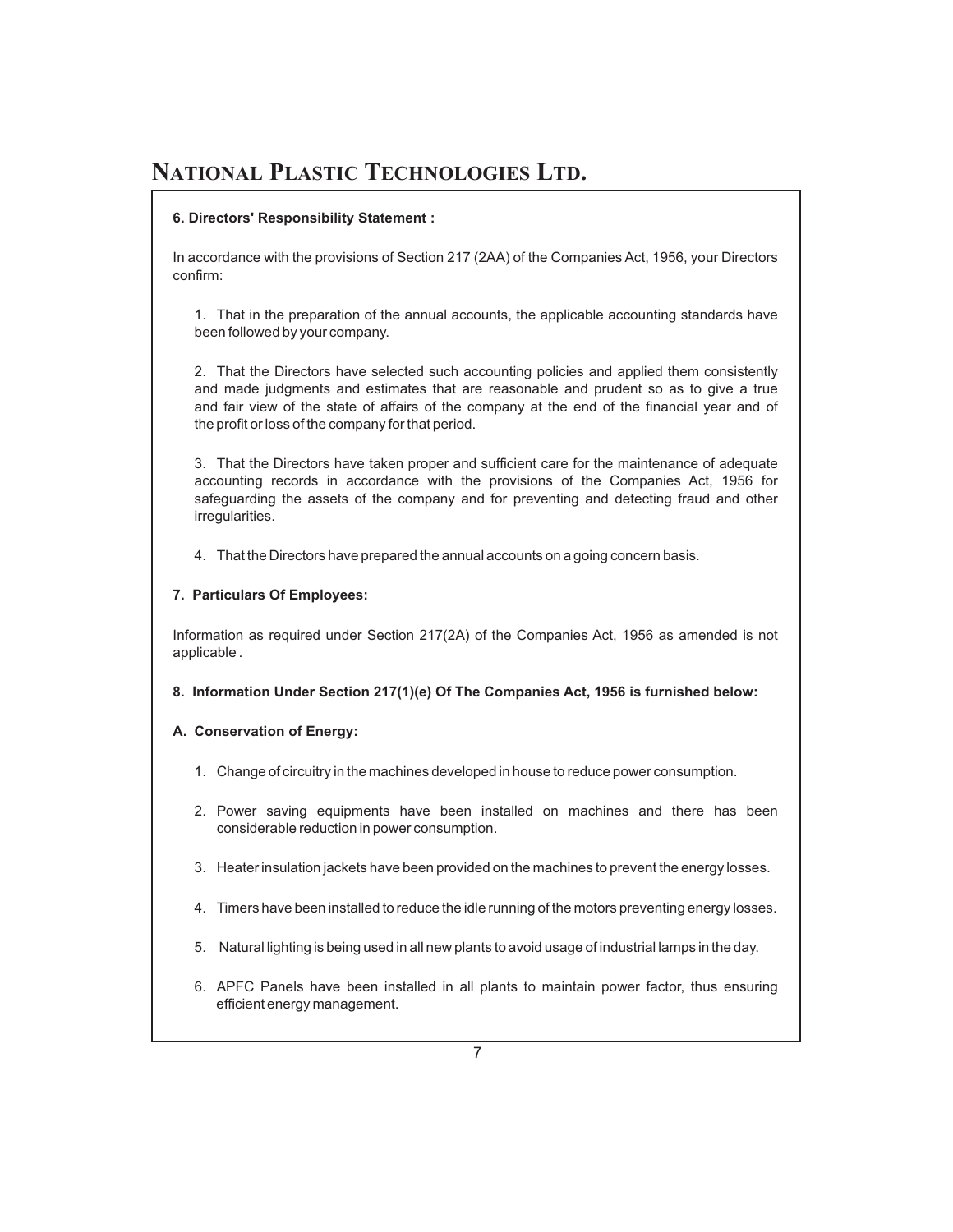#### **B. Technology Absorption:**

Not applicable.

#### **C. Foreign Exchange Earnings and Outgo:**

|             | 31.3.2013                | 31.3.2012                |
|-------------|--------------------------|--------------------------|
|             | (Rs. in lakhs)           | (Rs. in lakhs)           |
| Earnings    | $\overline{\phantom{a}}$ | $\overline{\phantom{a}}$ |
| Expenditure | 24.52                    | 3.98                     |

#### **9. Auditors & Audit Observations :**

The Company's Statutory Auditors M/s. C.A.Patel & Patel, Chartered Accountants, Chennai retire at the conclusion of thisAnnual General Meeting and are eligible for reappointment.

The company has taken note of the auditor's observation on internal audit system which in their opinion should be carried out by an independent chartered accountant. The company will initiate suitable action in this regard. Further, the company has also taken note of the auditor's observation on maintenance of cost records and cost audit and appropriate action is being initiated.

#### **10. ACKNOWLEDGEMENT:**

Your Directors place on record their appreciation of the co-operation and support extended by the customers, suppliers, employees and assistance received from State Bank of India, Local Bodies and other Government authorities.

**Place: Chennai Date: 13.08.2013**

**On behalf of the Board For National Plastic Technologies Ltd.,**

> **Sd Chairman**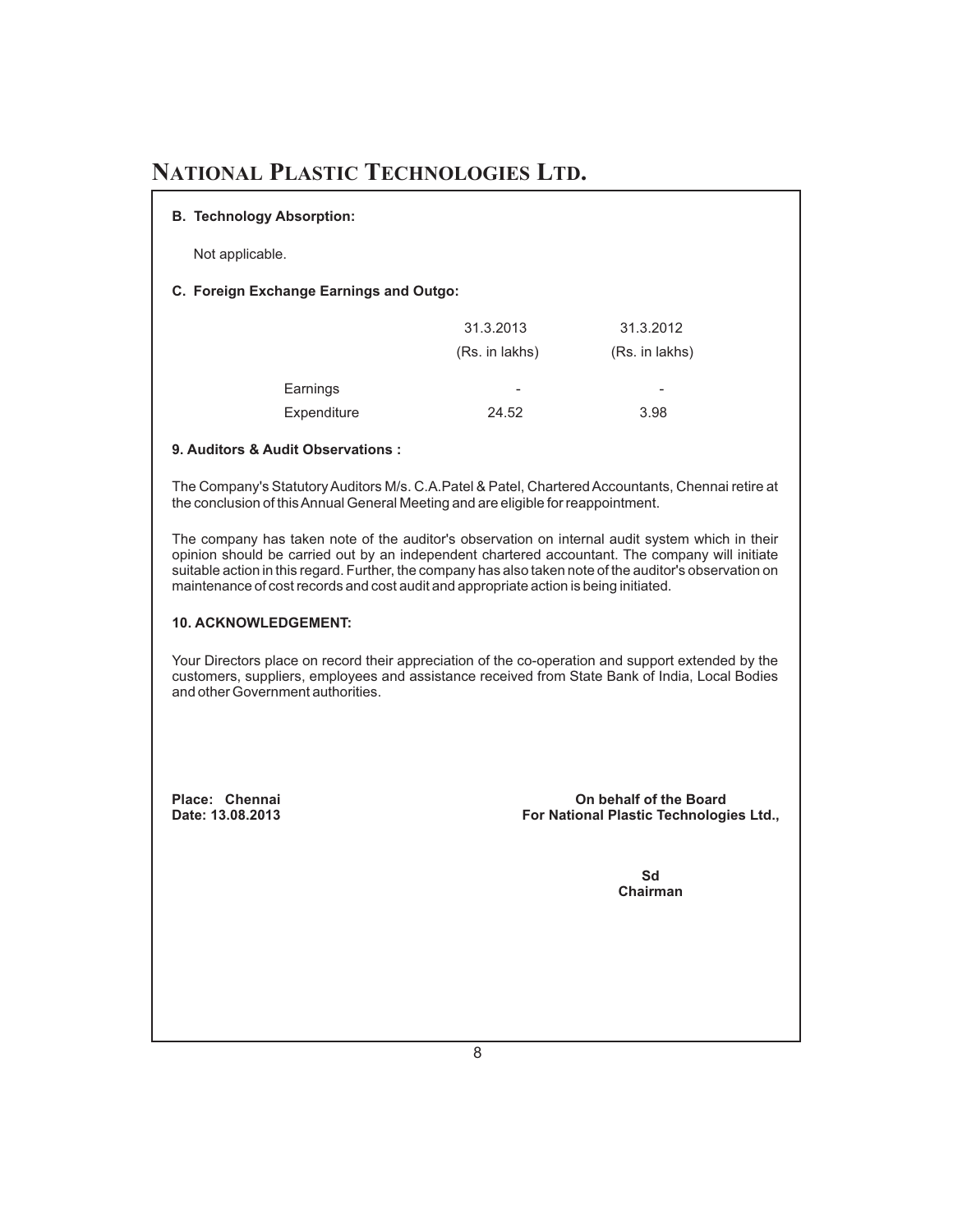#### **Management Discussion andAnalysis Report**

#### **Industry Scenario and Development**

Over the years, India has made significant progress in the industrial world with healthy economic growth.

The Plastic industry in India symbolizes a promising industry and is creating new employment opportunities. Plastics are indispensable for every aspect of contemporary life. Per capita consumption of plastic products in India is presently one of the lowest in the world. The Indian Plastic industry witnessed steady growth, with strong off-take from industries like packaging, automotive and infrastructure sector during the financial year of 2012-13.

The Indian plastic processing sector comprises mainly of three segments viz. injection molding, blow molding and extrusion, catering to the requirements of a wide array of applications like packaging, automobiles, consumer durables, healthcare, etc among others.According to the industry estimates, domestic consumption of plastics has been growing at 10-12% CAGR over the last decade.

Plastics consumption in India is estimated at 12.5 million tons in 2012, making India the 3rd largest consumer of plastics in 2012 after US and China. The size of the plastic processing industry, which stood at Rs. 850 billion (9 million tons) in 2010, is estimated at Rs 1.3 trillion (18.9 million tons) by 2015. Employment increased to 4 million in 2012 and is estimated to be 7 million by 2015.

The per capita use of plastics in India is still quite low (compared to the developed world). However the Indian plastic industry is now one of the largest in the world and promises a steady double digit growth rate for the next three years, projected to reach US\$ 30bn by 2015.

The per capita consumption of plastics in India at around 10 kgs is among the lowest in the world in comparison to its peers. In North America, per capita consumption of plastics is over 90 kgs and in Europe it is over 65 kgs. The average global per capita consumption is over 26 kgs. The low level of per capita plastics consumption in India is indicative of the massive growth potential of the plastic industry. India has the advantage of high population and is expected to maintain its economic growth. This should propel India's plastics consumption to higher levels in the coming years.

#### **The IndianAutomobile industry:**

The Indian Automobile industry is worth \$155 billion and was the 2nd fastest growing market. However, the recent slowdown has impacted the near-term growth although the long-term growth potential is still intact. The polymer penetration per passenger vehicle in India stands at 70 kgs. The polymer consumption in the automobile sector in India stands at 0.3 million MTPA. This is expected to grow at a steady pace over the next few years. The key growth drivers for polymer usage include low vehicle penetration, rising income levels and growing middle class.

The Indian auto (and auto components) industry is growing at a steady pace annually over the years. As per the industry estimates, Indian auto component industry derives 60 per cent of its turnover from sales to domestic original equipment manufacturers (OEMs), 25 per cent from sales to the domestic replacement market and around 15 per cent from exports. Supportive Government policies, positive business environment, availability of reasonably priced talented workforce and stable outlook for the industry has made India a global hub for the international manufacturers to set up their facilities in the country.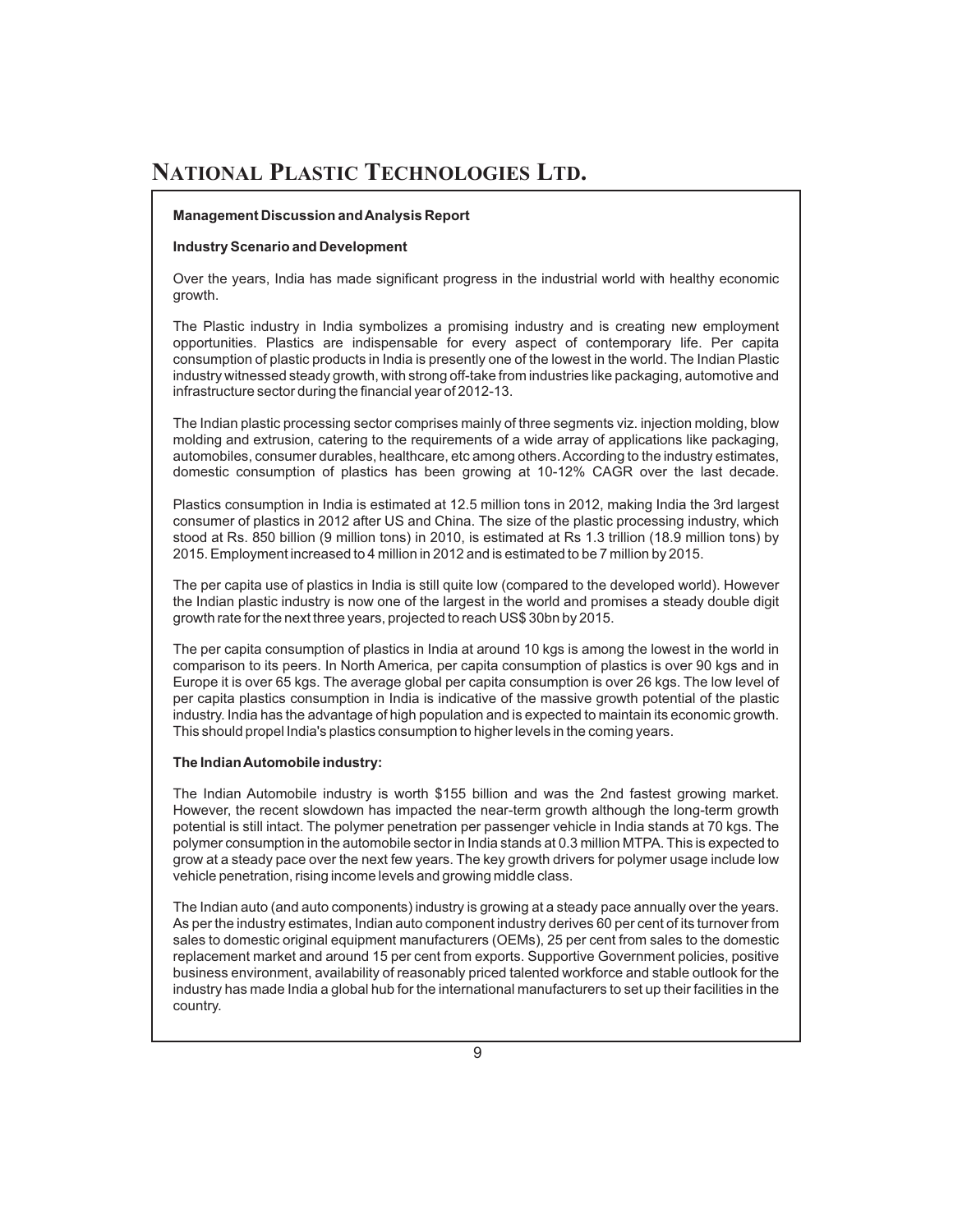High grade plastics are indispensable in the automobile industry today. Their usage reduces the weight of vehicles, and that saves fuel.Also, plastics provide greater flexibility in design.

Apart from the above, IT Peripherals, Consumer electronics, White goods, Packaging and many other industries require plastic items, thus increasing the demand for plastic products.

#### **Opportunities, Risks and Concerns**

While increasing demand is an opportunity for the industry, new capacities coming up in the processing sector are a threat to the company. Due to increased competition, the margins are under pressure. This is being tackled by cost reduction in all possible areas.

#### **Segment wise and Product-wise Performance**

The company operates in only one business segment, namely injection moulded plastic products.

#### **Business Outlook and Overview**

Though there are growth concerns for the industry for the year 2013-14, the company expects the demand for plastic components to be stable during the year.

#### **Internal Control Systems and theirAdequacy**

The Company has a proper and adequate system of internal controls to ensure that all assets are safeguarded and protected against loss from unauthorized use or disposition and that transaction are authorised, recorded and reported correctly.

#### **Quality and Cost Management**

The company holds ISO 9001:2008 and TS/16949:2009 Certifications.

#### **Human Resource Development / Industrial Relations**

The Company strongly believes that well trained and motivated manpower are a key to customer satisfaction and success. There is absolute harmony between the management and workforce. As on 31.3.2013, the company has 165 employees on its roll.

#### **Cautionary Statement**

While some of the existing customers are increasing their capacities, other new large companies are setting up production facilities providing opportunity for expansion and growth. However, to cater to these companies, capacities in the processing sector are also being built. Due to the increased competition, margins will be under pressure. Our company plans to handle this by achieving larger scale of operations and reducing the operational costs further.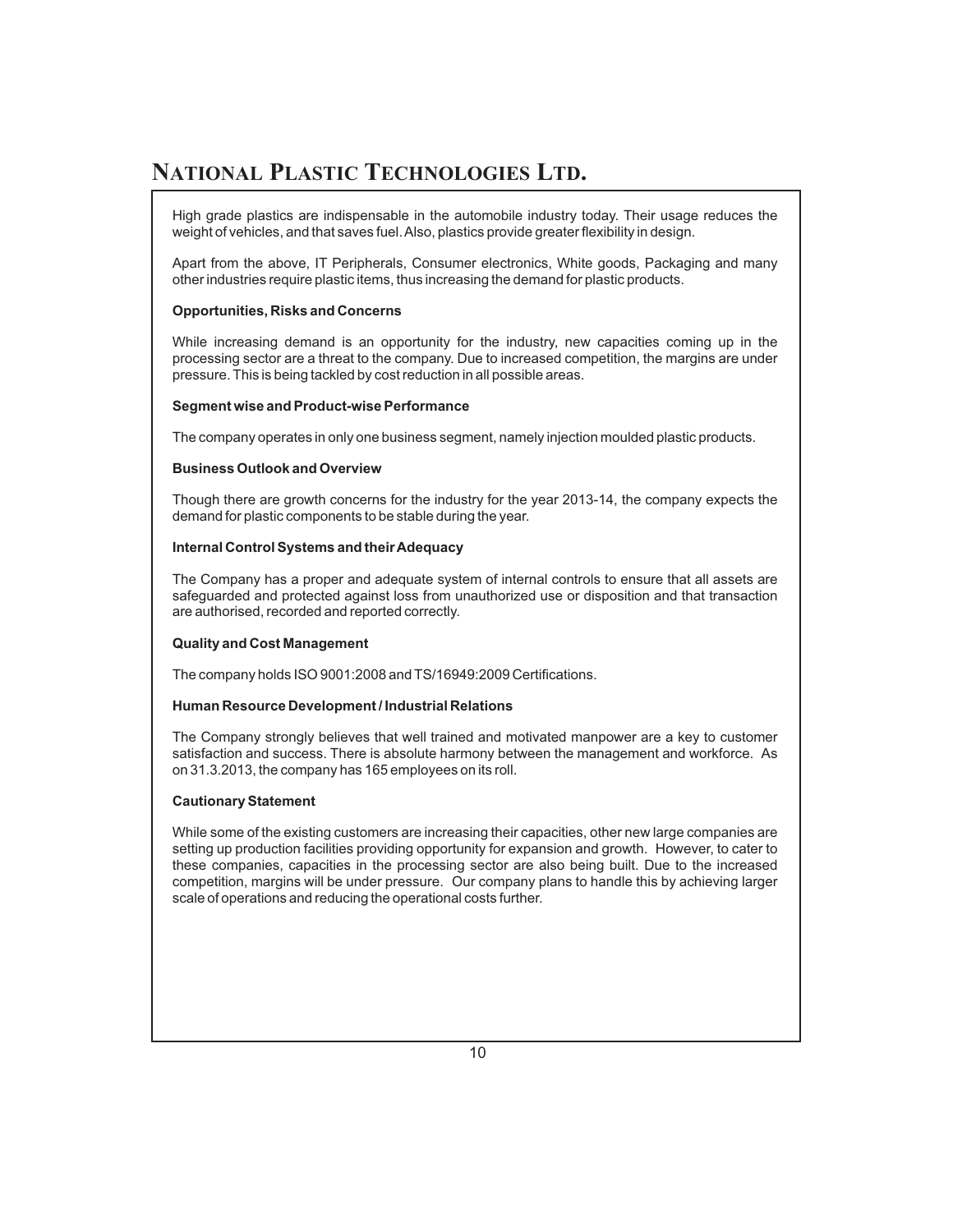#### **Report on Corporate Governance:**

#### **1. Company's philosophy on Code of Governance**

The Company believes in transparency, professionalism and accountability, which are the basic principles of Corporate Governance and would constantly endeavor to improve on these aspects.

#### **2. Board of Directors**

The Board consists of six directors. Except Shri Sudershan Parakh and Shri Alok Parakh, the rest are non-executive directors. Shri Sudhir K. Patel and Shri Ajit Kumar Chordia are independent directors as per Clause No. 49 of the listing agreement. The Chairman is a non-executive director.

Attendance of each Director for the Meetings of the Board of Directors and the last Annual General Meeting

During the financial year 2012-2013, the Board met 5 times (as against the minimum requirement of four meetings) on 31.05.12, 25.08.12, 24.9.2012, 15.11.2012 and 12.02.13. The details of attendance are given below:

| Name of the Director    | Category<br>οf<br>Director* | Attendance<br><b>Particulars</b> |                                           |               |                               | Number of other<br>Directorships and committee<br>Member / Chairmanships |                                 |
|-------------------------|-----------------------------|----------------------------------|-------------------------------------------|---------------|-------------------------------|--------------------------------------------------------------------------|---------------------------------|
|                         |                             | Board                            | Last<br>AGM<br>meeting Attended<br>Yes/No |               | Other<br><b>DirectorShips</b> | Committee<br>Membership                                                  | Committee<br>Chairman-<br>ships |
|                         |                             |                                  |                                           |               | Public Private                |                                                                          |                                 |
| Shri Bachhraj Parakh,   | NE.                         | 5                                | Yes                                       |               |                               |                                                                          |                                 |
| Shri Sudershan Parakh   | F                           | 5                                | Yes                                       |               |                               |                                                                          |                                 |
| Shri Ajit Kumar Chordia | $NE - I$                    | 4                                | No.                                       | $\mathcal{P}$ | 29                            |                                                                          |                                 |
| Shri Sudhir K. Patel    | $NE - I$                    | $\overline{2}$                   | Yes                                       |               | 3                             |                                                                          |                                 |
| Smt Manju Parakh        | NE.                         | 5                                | Yes                                       |               |                               |                                                                          |                                 |
| Shri Alok Parakh        | Е                           | 5                                | Yes                                       |               |                               |                                                                          |                                 |

\* NE-Non-Executive, NE-I Non Executive Independent, E-Executive Director

#### **4. Audit Committee:**

The audit committee consists of Shri Bachhraj Parakh, Shri Sudhir K Patel and Shri Ajit Kumar Chordia. The terms of reference of this committee are wide enough covering the matters specified for audit committee under the ListingAgreement.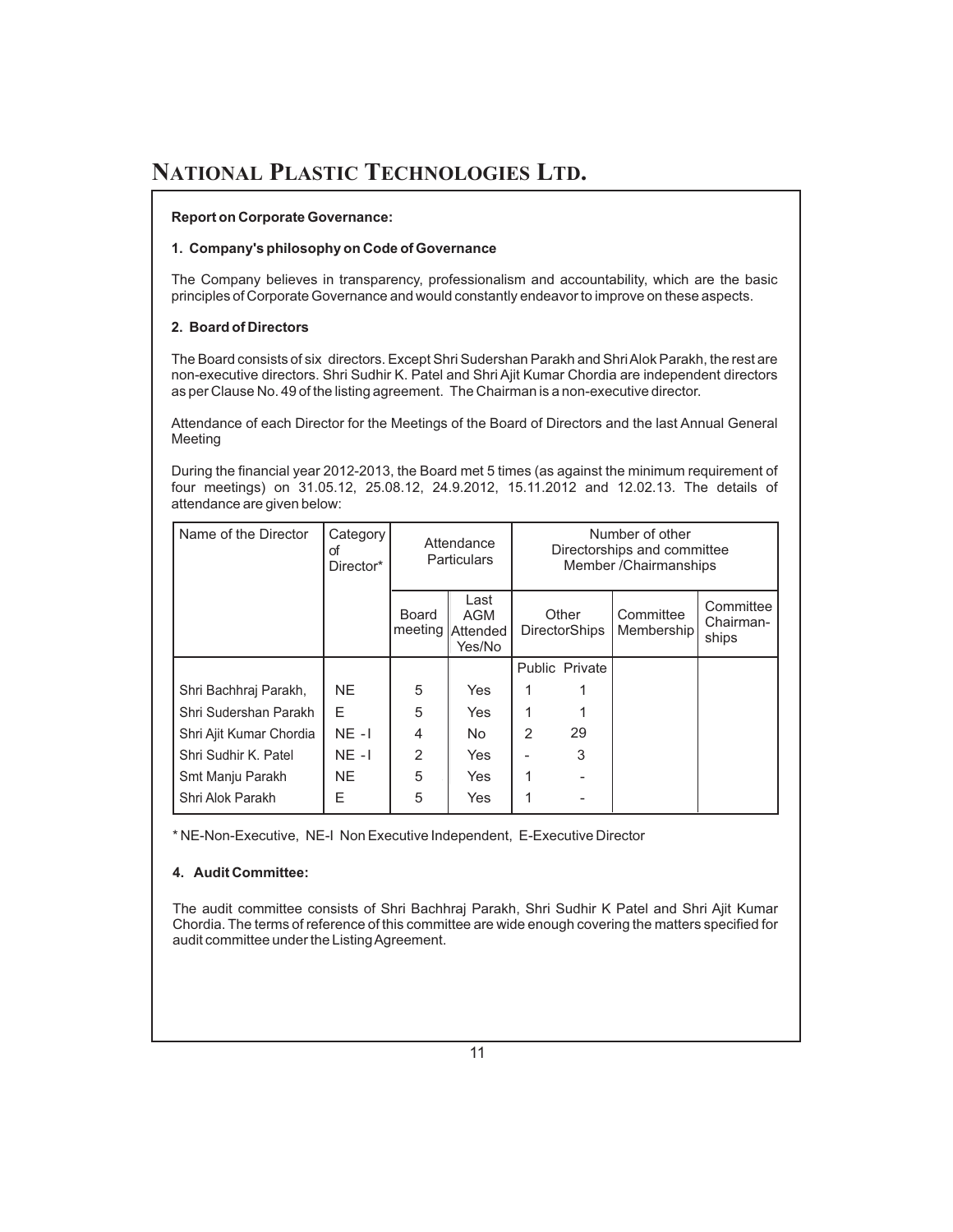#### **Attendance record of audit committee members:**

| Name of Director           | No. of Meetings | Meeting attended |
|----------------------------|-----------------|------------------|
| 1. Shri Ajit Kumar Chordia | 5               | 4                |
| 2. Shri Bachhraj Parakh    | 5               | 5                |
| 3. Shri Sudhir K Patel     | 5               | 3                |

#### **5. Remuneration of Directors:**

The Non-executive Independent Directors of the company are paid sitting fees for attending the meetings of the Board of Directors / Committees of Board of Directors.

The details of the remuneration paid/payable to the directors are given below:

| Name of the Director                                                                                                                     | Category                                             | Sitting<br>Fees<br>(Rs.) | Gross<br>Remuneration<br>(Rs.) | Commission I<br>(Rs.) | Total<br>(Rs.)                             |
|------------------------------------------------------------------------------------------------------------------------------------------|------------------------------------------------------|--------------------------|--------------------------------|-----------------------|--------------------------------------------|
| Shri Bachhraj Parakh,<br>Shri Sudershan Parakh<br>Smt Manju Parakh<br>Shri Alok Parakh<br>Shri Sudhir K Patel<br>Shri Ajit Kumar Chordia | <b>NE</b><br>E<br><b>NE</b><br>Е<br>$NE-I$<br>$NE-I$ | 13,500<br>20,000         | 13,59,041<br>15,00,000         |                       | 13,59,041<br>15,00,000<br>13,500<br>20,000 |

Note:

Shri Sudershan Parakh was appointed as Managing Director for a period of 5 years with effect from 01.10.2009 and Shri Alok Parakh was appointed as Joint Managing Director for a period of 3 years with effect from 01.10.2010. These appointments are contractual in nature. The gross remuneration includes salary and perquisites. The company does not have any stock option scheme. They are related to Shri Bachhraj Parakh and Smt Manju Parakh.

#### **6. Investor's Grievance Committee:**

The Investors Grievance Committee looks into redressal of shareholders/investors complaints like transfer of shares, nonreceipt of Annual Reports, non-receipt of declared dividends, etc. The committee also ratifies share transfers/transmission/name deletion cases etc, from time to time. Investors Grievance Committee functions under the chairmanship of Shri Bachhraj Parakh with Shri Sudhir K. Patel, Shri Ajit Kumar Chordia and Shri Sudershan Parakh as members. As required by SEBI, Shri E. Balasubramanian, Secretary of the Company has been appointed as Compliance Officer. The company adopts the policy of disposing of investor complaints within a period of 10 days.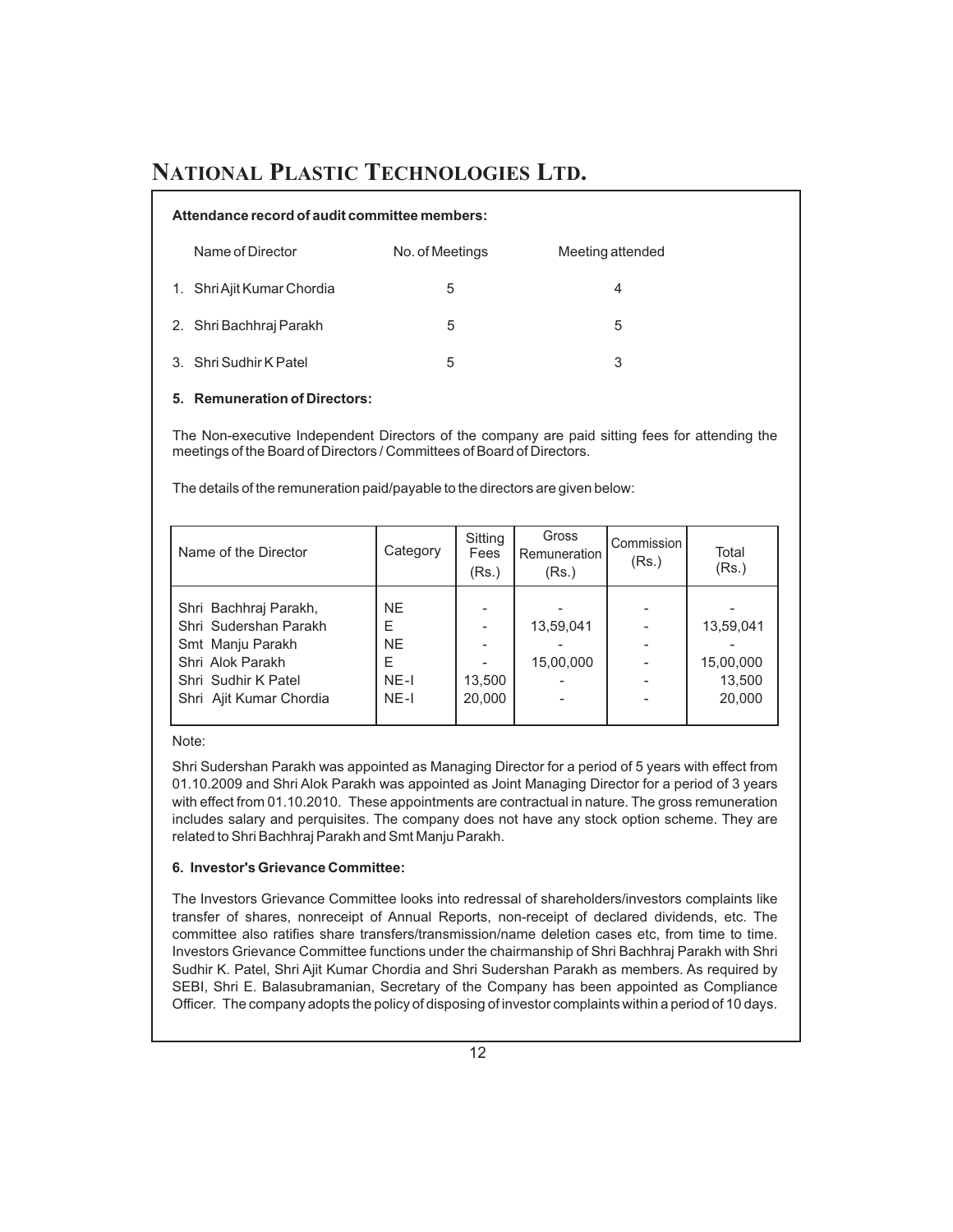The terms of reference of Investors Grievance Committee have been expanded and the following agenda items are being placed before the committee:

a) Consolidated statement of transfer of shares/transmission/deletion etc. duly approved by Company Secretary from time to time.

b) Certificate issued by Practicing Company Secretary in connection with secretarial audit every quarter, physical share transfer audit half yearly and Corporate Governance Report annually.

c) Details of shareholder complaints received, redressed, pending, etc. during a particular quarter.

d) List of Top 10 / 100 shareholders at the end of every quarter.

e) Any other item with the permission of the Board.

Attendance record of investor grievance committee:

| Name of Director        | No. of Meetings | No of Meeting attended |
|-------------------------|-----------------|------------------------|
| Shri Bachhraj Parakh    | 4               |                        |
| Shri Sudhir K Patel     |                 |                        |
| Shri Sudershan Parakh   |                 |                        |
| Shri Ajit Kumar Chordia |                 |                        |

The company has not received any investor complaint during the year. As on 31.03.2013, there was no investor complaint pending.

#### **7. Remuneration Committee:**

The Remuneration Committee consisted of 3 members viz. Shri Ajit Kumar Chordia, Shri Sudhir K Patel and Shri Bachhraj Parakh.

#### **8 (a) General Body Meeting:**

Location and time for last 3Annual General Meetings were:

| 2010 | The Hall of Ragaas,<br>47, First Avenue, Sastri Nagar,<br>Chennai 600 020.   | 29.09.2010 | 11.30 a.m.   |
|------|------------------------------------------------------------------------------|------------|--------------|
| 2011 | The Hall of Ragaas,<br>47, First Avenue, Sastri Nagar,<br>Chennai - 600 020. | 26.09.2011 | $10.15$ a.m. |
| 2012 | The Hall of Ragaas,<br>47, First Avenue, Sastri Nagar,<br>Chennai - 600 020. | 24.09.2012 | $10.15$ a.m. |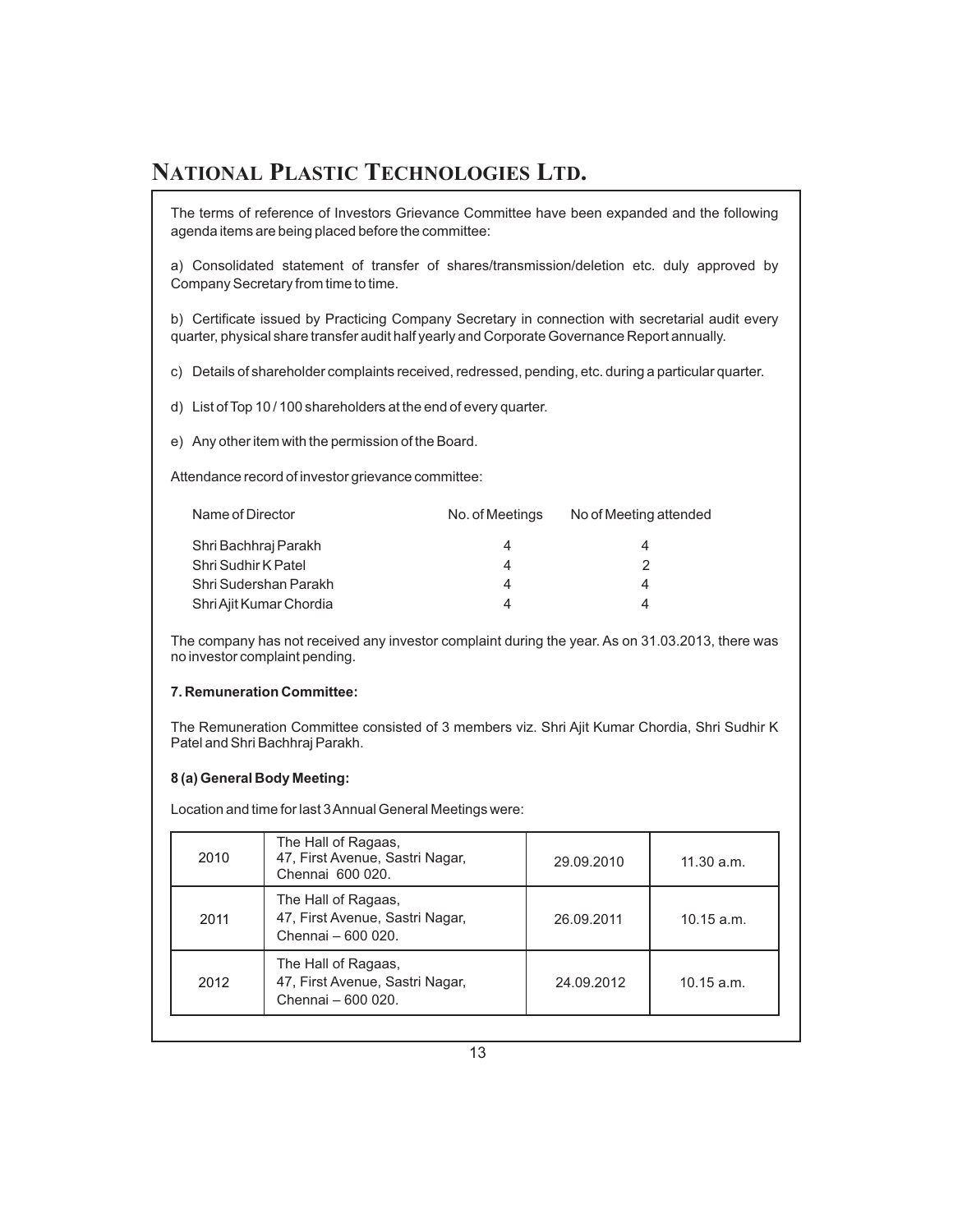#### **8 (b) Extra-Ordinary General Meeting:**

No EGMs were held during the year 2012-2013.

#### **8 (c) Postal Ballot:**

There was no requirement for seeking approval of the shareholders by a Postal Ballot in respect of any subject placed before the shareholders in the last annual general meeting.

#### **9. Disclosures:**

(A) Disclosures on materially significant related party transactions i.e., transactions of the company of material nature, with its promoters, the directors or the management, their subsidiaries or relatives etc., that may have potential conflict with the interest of company at large.

#### **None**

(B) Details of non-compliance by the company, penalties, and strictures imposed on the company by stock exchanges or SEBI or any statutory authority, on any matter related to capital markets during the last three years.

#### **None**

#### **10. Means Of Communication:**

(a) The quarterly results of the company are taken on record by the Board of Directors and submitted to Stock Exchanges. The results are being published in English and Tamil news papers.

(b) Management discussions andAnalysis Report form part of theAnnual Report.

#### **11. General Shareholder Information:**

#### **Annual General Meeting**

| Date & Time            | ٠<br>$\ddot{\phantom{a}}$ | 23rd September, 2013 at 10.15 a.m.                                    |
|------------------------|---------------------------|-----------------------------------------------------------------------|
| Venue                  |                           | Hall of Ragaas, 47, First Avenue, Sastri Nagar, Chennai-20.           |
|                        |                           | Tentative Calendar of Events for Financial Year 2013-14 (April March) |
| Annual General Meeting |                           | Sep' 2014<br>÷<br>(next year)                                         |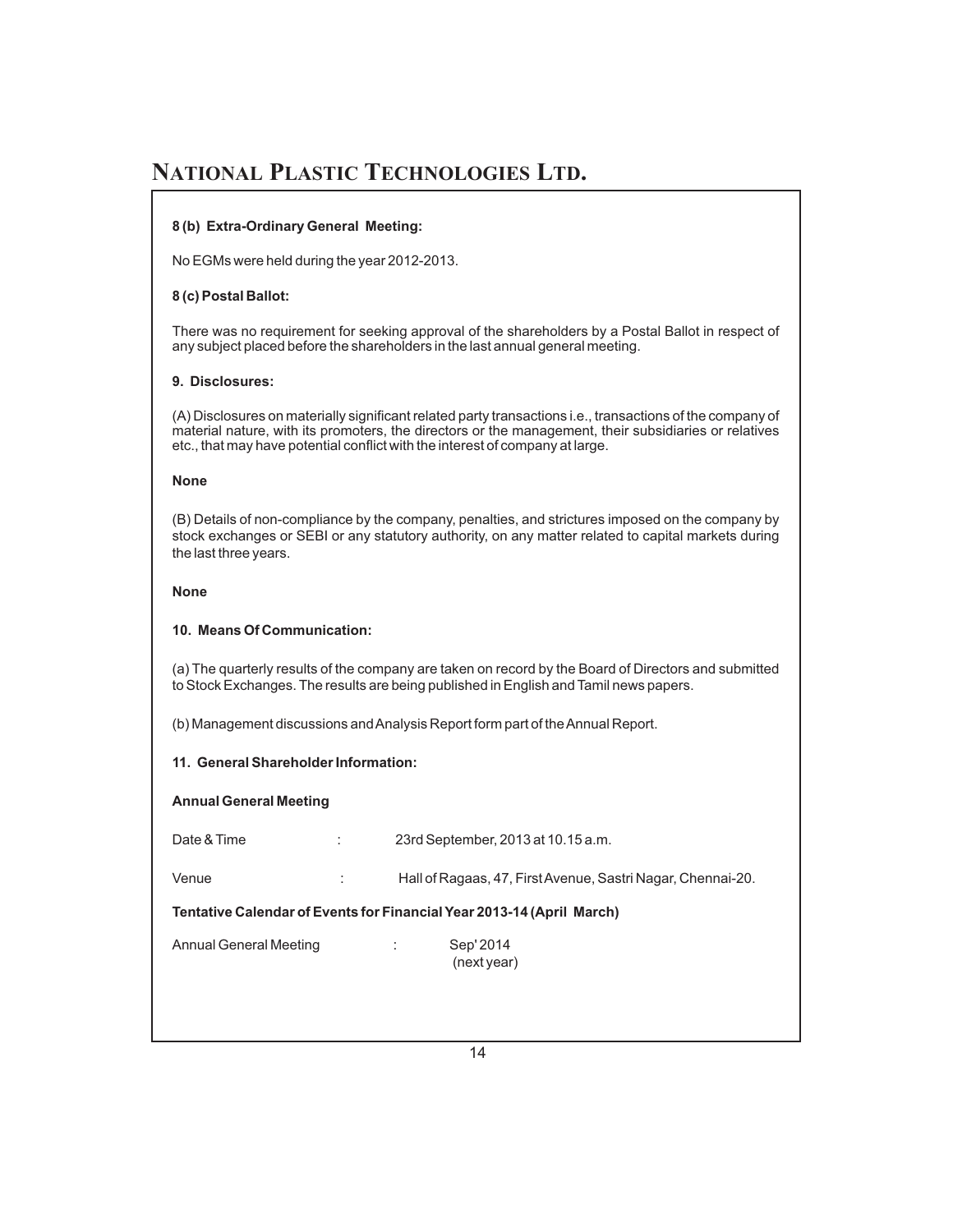#### **Quarterly Results :**

| For First Quarter         | $\sim 100$     | Aug' 2013                                                  |
|---------------------------|----------------|------------------------------------------------------------|
| For Second Quarter        | $\mathbb{R}^n$ | On or Before 14th Nov'13                                   |
| For Third Quarter         | ÷.             | On or before 14th Feb'14                                   |
| <b>For Financial Year</b> | $\sim 100$     | On or before 30th May'14                                   |
| Book Closure date (s) :   |                | 19th Sept', 2013 to 23rd Sept', 2013 (both inclusive days) |

#### **12. Plant Locations :**

**Chennai:** E-5, Industrial Estate, Guindy, Chennai 600 032.

## **Pondicherry:**

R.S. No. 127, Thiruvandar Koil, Pondichery 605 102.

#### **Irungattukottai:**

C-12,Sipcot Industrial Park, Irungattukottai-602105.

#### **Himachal Pradesh:**

Khasra No. 246/109/1, Trilokpur Road, Village Johron, Kala-Amb, Tehsil Nahan, Dist Sirmour, HP.

#### **13. Investor Correspondence:**

For transfer / dematerialisation of shares, payment of dividend on shares and any other query relating to the shares of the company.

- 1) M/s. Cameo Corporate Services Ltd. 2) Shri E.Balasubramanian Subramanian Building<br>No. 1, Club House Road, Chennai - 600 002.<br>
Ph: 28460390 **1990 11:28460390** 11:48:490 10:48:490 10:48:490 10:48:490 10:48:49
	- National Plastic Technologies Ltd. Chennai - 600 008. Ph : 28553456 Email: contact@nationalgroup.in

#### **14. Listing of Equity Shares:**

| Name of the Stock Exchange         | Code No. |
|------------------------------------|----------|
| The Stock Exchange<br>Mumbai (BSE) | 531287   |

Note: Annual Listing fees for the year 2013-14 have been duly paid to Bombay Stock exchange.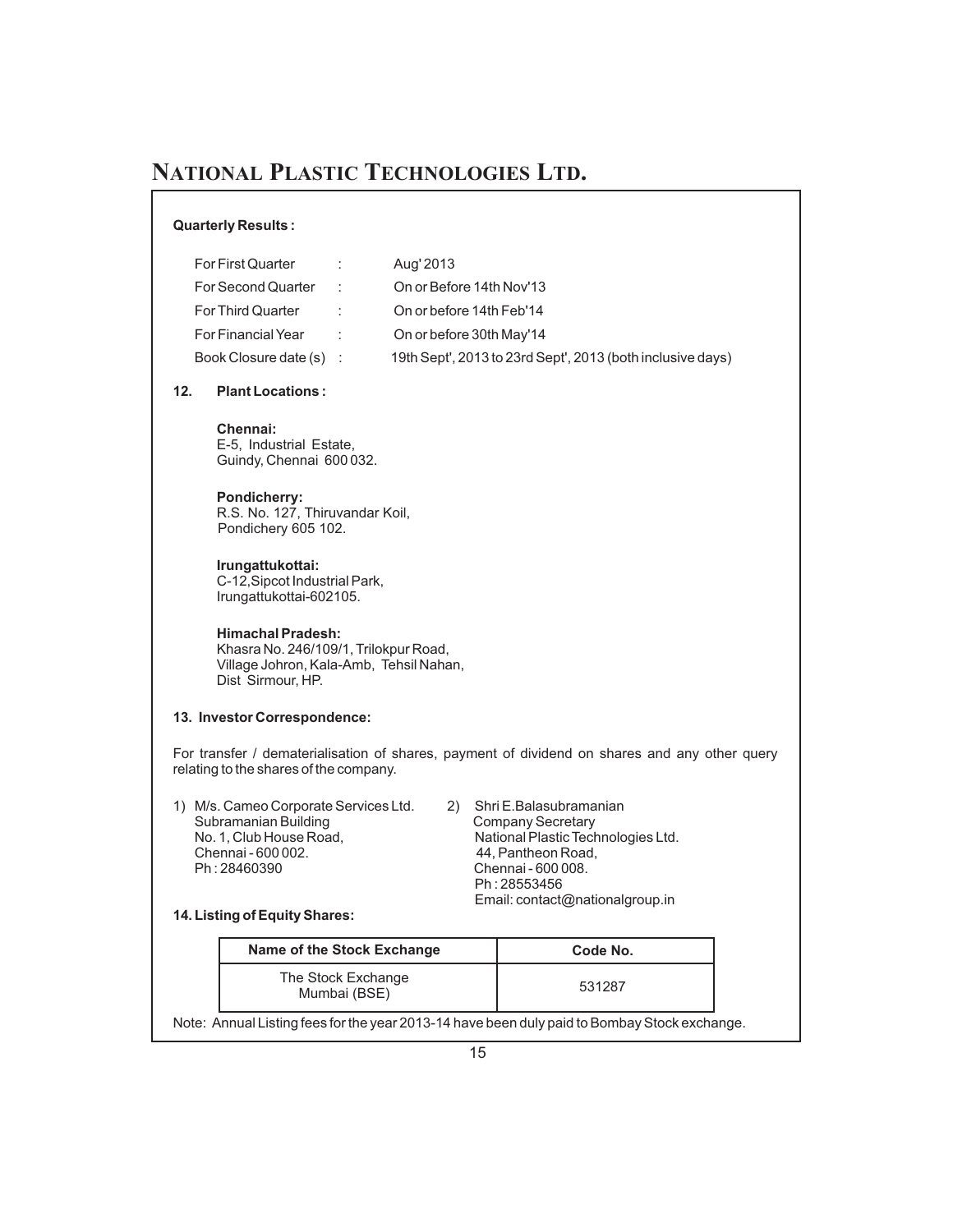#### **Stock Market Data**

| <b>Month</b> | Company's Share price at BSE and | <b>BSE Sensex</b> |        |          |
|--------------|----------------------------------|-------------------|--------|----------|
|              | High<br>(Rs.)                    | Low<br>(Rs.)      | Volume |          |
| Apr' 2012    | 17.10                            | 16.50             | 512    | 17318.81 |
| May' 2012    | 17.30                            | 13.40             | 16554  | 16218.53 |
| Jun' 2012    | 16.50                            | 14.40             | 26532  | 17429.98 |
| Jul' 2012    | 15.50                            | 14.30             | 12188  | 17236.18 |
| Aug' 2012    | 15.90                            | 14.35             | 10959  | 17429.56 |
| Sep' 2012    | 16.64                            | 14.02             | 24824  | 18762.74 |
| Oct' 2012    | 18.70                            | 14.20             | 15265  | 18505.38 |
| Nov' 2012    | 15.25                            | 12.75             | 44832  | 19339.90 |
| Dec' 2012    | 14.90                            | 12.71             | 13645  | 19426.71 |
| Jan' 2013    | 14.80                            | 10.65             | 15869  | 19894.98 |
| Feb' 2013    | 15.20                            | 11.99             | 7874   | 18861.54 |
| Mar' 2013    | 15.10                            | 12.01             | 6226   | 18835.77 |
|              |                                  |                   | 195280 |          |

#### **15. Share Transfer System / Registrar:**

Share transfers in physical form can be lodged with M/s. Cameo Corporate Services Limited, Chennai 600 002. The transfers are normally processed within 3 weeks from the date of receipt, subject to the documents being valid in all respects. In the Demat Segment, M/s. Cameo Share Registry Limited are acting as Registrar for providing the connectivity with NSDLand CDSL.

#### **16. Dematerialisation of Shares:**

The shares of the company are under the category of compulsory delivery in dematerialisation mode by all categories of investors. The company has signed agreements with both the depositories i.e, National Securities Depository Limited (NSDL) and Central Depository Services (India) Ltd. (CDSL). As on 31st March 2013, the status on the dematerialisation of the Equity shares of the company is given below.

| Total number of Equity Shares | 6078330       |                          |
|-------------------------------|---------------|--------------------------|
| Mode of shareholding          | No. of Shares | % to Total Equity Shares |
| <b>Physical Form</b>          | 879276        | 14.47                    |
| Electronic Mode               | 5199054       | 85.53                    |

Demat ISIN alloted by depositories.

Demat ISIN Numbers in NSDL& CDSLfor Equity Shares: ISIN: INE896D01017.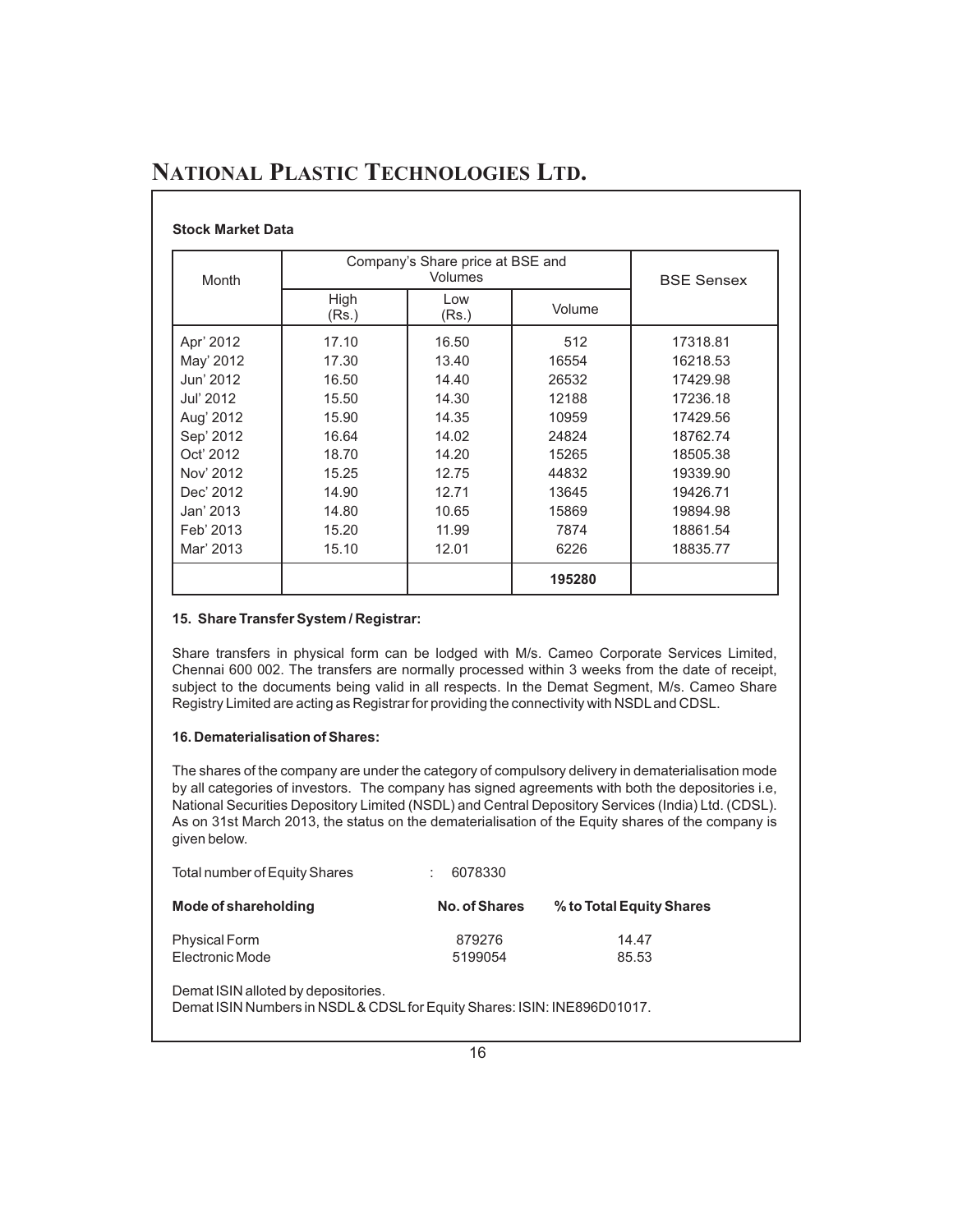#### **17. Unclaimed Dividends**

Pursuant to Section 205C of the Companies Act, 1956, there were no unclaimed dividends to be transferred to the Investor Education and Protection Fund of the Central Government as on 31-3-2013.

#### **18. Shareholding Pattern as on 31.03.2013**

| SN.           | Category                        | No. of shares held | % of shareholding |
|---------------|---------------------------------|--------------------|-------------------|
|               | Holding company                 |                    |                   |
| $\mathcal{P}$ | Foreign Collaborators           |                    |                   |
| 3             | Foreign Institutional Investors |                    |                   |
| 4             | Indian / Financial Institutions |                    |                   |
| 5             | <b>Banks / Mutual Funds</b>     | 2,50,000           | 4.11              |
| 6             | <b>Bodies Corporate</b>         | 9,17,633           | 15.10             |
| 7             | NRIs / OCBs                     | 3,55,459           | 5.85              |
| 8             | Individuals / HUF               | 45.55.238          | 74.94             |
|               | <b>Grand Total</b>              | 60,78,330          | 100.00            |

#### **19. Non-Mandatory Disclosures:**

**Shareholder rights:** As the company's half-yearly results are published in English and Tamil Newspapers, the same are not sent to the shareholders separately. There are no second half-yearly results, as the audited results are taken on record by the Board of Directors and then communicated to the shareholders through theAnnual Report.

**Whistle blower policy:** The company has not adopted whistle blower policy. However, the company has not denied access to any personnel to approach the management on any issue.

#### **20. Request to Investors:**

Investors are requested to kindly note the following procedure:

(a) If you are holding shares in physical mode, please communicate the change of address, if any, directly to the registered office of the company or to the share registrars.

(b) Investors who have not availed nomination facility are requested to kindly avail the same, by submitting the nomination form. The form will be made available on request.

(c) Investors holding shares in electronic form are requested to deal only with their depository participant in respect of change of address, nomination facility and furnishing bank account number, etc.

#### **21. Declaration of Code of Conduct**

It is hereby declared that the Company's Code of Conduct has been accepted and has been complied with, by all Board members and core management personnel as envisaged in Clause 49(I) (D) of the ListingAgreement.

> Sudershan Parakh Managing Director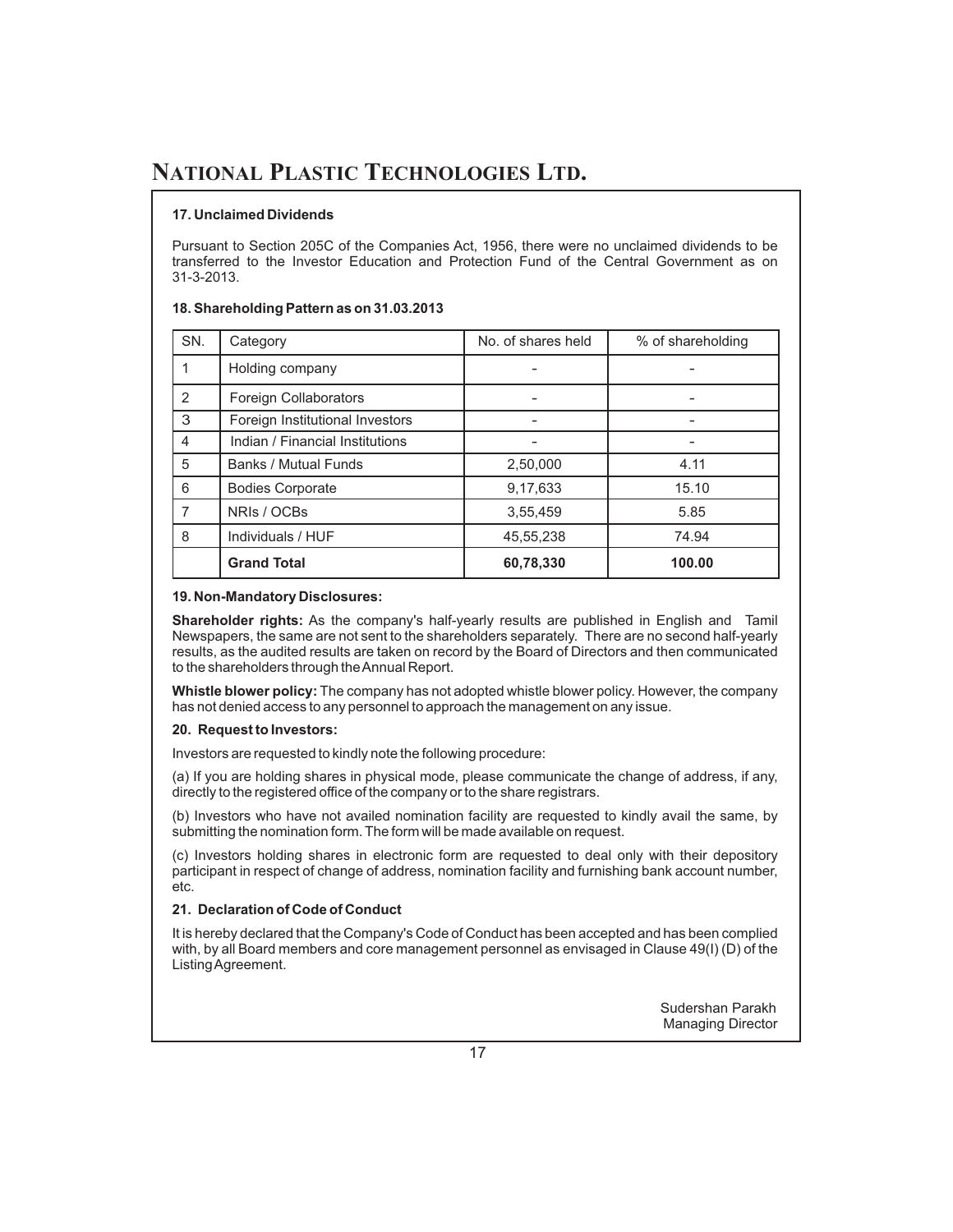**Auditor's Report on Corporate Governance Compliance:**

#### **C.A. PATEL & PATEL**

CharteredAccountants 442 (Old No. 602)Anna Salai, "A" Wing 4th Floor, Flat No. 2, Parsan Manere, Chennai - 600 006.

To

The Shareholders of M/s. National Plastic Technologies Limited, Chennai 600 008.

We have examined the compliance of conditions of Corporate Governance by National Plastic Technologies Limited, Chennai for the year ended 31st March 2013, as stipulated in clause 49 of the ListingAgreement of the said company with Stock Exchange.

The Compliance of conditions of Corporate Governance is the responsibility of company's management. Our examination was limited to procedures and implementation thereof, adopted by the company for ensuring the compliance of the conditions of the Corporate Governance. It is neither an audit nor an expression of opinion on the financial statements of the company.

In our opinion and to the best of our information and according to the explanations given to us, we certify that the company has complied with the conditions of Corporate Governance as stipulated in the above mentioned ListingAgreement.

We state that no investor grievances are pending for a period exceeding one month against the company as per the records maintained by the Investors' Grievances Committee.

We further state that such compliance is neither an assurance as to the future viability of the company nor the efficiency of effectiveness with which the management has conducted the affairs of the company.

> **For C.APATEL & PATEL** Chartered Accountants

Place : Chennai Date : 13.8.2013

> **BHAVESH N. PATEL** Partner Membership No: 26669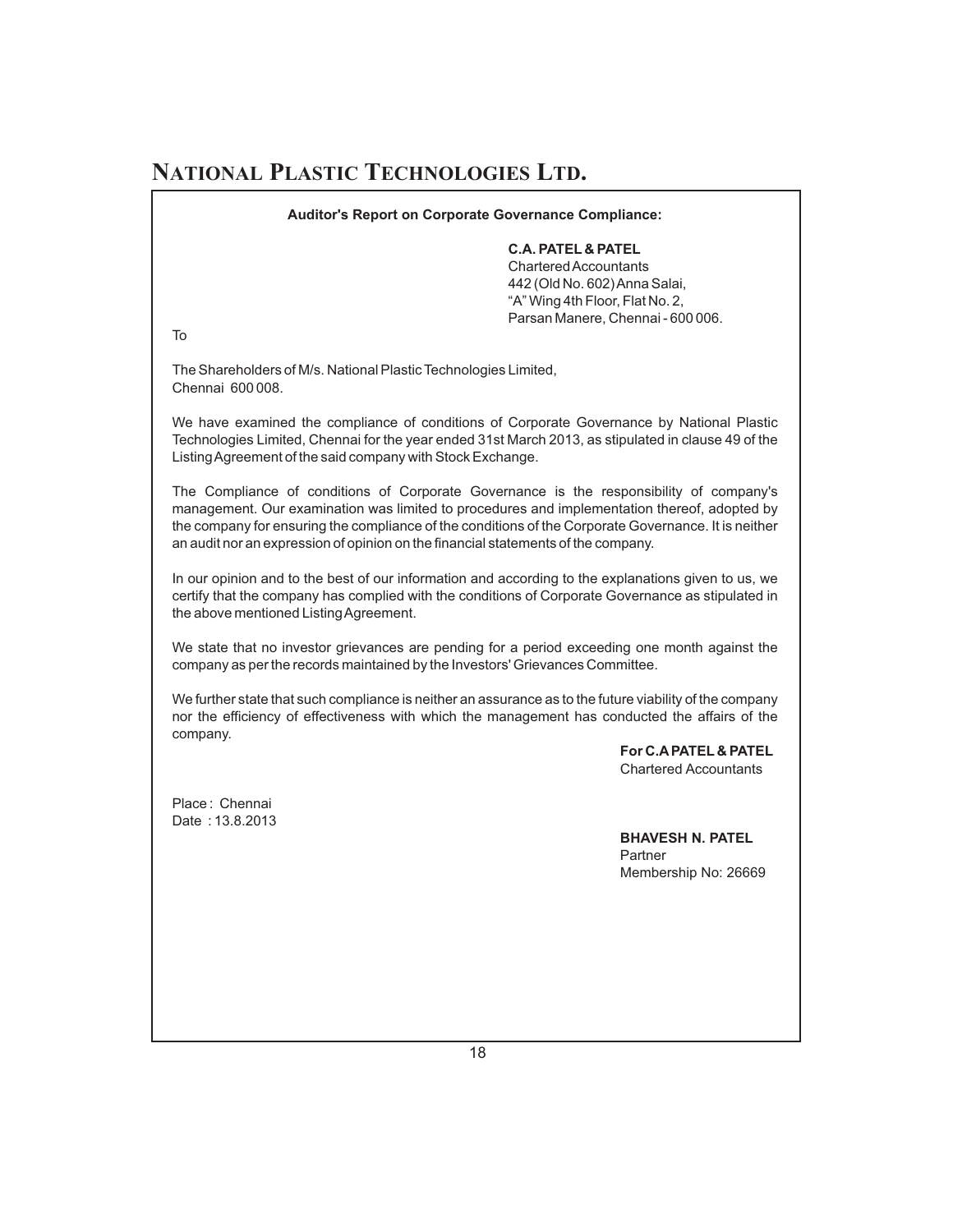#### **INDEPENDENT AUDITORS' REPORT**

#### **To the Members of M/s National Plastic Technologies Ltd**

#### **Report on the Financial Statements**

We have audited the accompanying financial statements of M/s. National Plastic Technologies Ltd ("the Company"), which comprise the Balance Sheet as at March 31, 2013, the Statement of Profit and Loss and Cash Flow Statement for the year then ended, and a summary of significant accounting policies and other explanatory information.

#### **Management's Responsibility for the Financial Statements**

Management is responsible for the preparation of these financial statements that give a true and fair view of the financial position, financial performance and cash flows of the Company in accordance with the Accounting Standards referred to in sub-section (3C) of Section 211 of the Companies Act, 1956 ("the Act"). This responsibility includes the design, implementation and maintenance of internal control relevant to the preparation and presentation of the financial statements that give a true and fair view and are free from material misstatement, whether due to fraud or error.

#### **Auditors' Responsibility**

Our responsibility is to express an opinion on these financial statements based on our audit. We conducted our audit in accordance with the Standards on Auditing issued by the Institute of Chartered Accountants of India. Those Standards require that we comply with ethical requirements and plan and perform the audit to obtain reasonable assurance about whether the financial statements are free from material misstatement.

An audit involves performing procedure to obtain audit evidence about the amounts and disclosures in the financial statements. The procedures selected depend on the auditor's judgment, including the assessment of the risks of material misstatement of the financial statement whether due to fraud or error. In making those risk assessments, the auditor considers internal control relevant to the Company's preparation and fair presentation of the financial statements in order to design audit procedures that are appropriate in the circumstances. An audit also includes evaluating the appropriateness of accounting policies used and the reasonableness of the accounting estimates made by management, as well as evaluating the overall presentation of the financial statements.

We believe that the audit evidence we have obtained is sufficient and appropriate to provide a basis for our audit opinion.

#### **Opinion**

In our opinion and to the best of our information and according to the explanations given to us, the financial statements give the information required by theAct in the manner so required and give a true and fair view in conformity with the accounting principles generally accepted in India:

a) In the case of the Balance Sheet, of the state of affairs of the Company as at March 31, 2013;

- b) In the case of the Profit and Loss Account, of the profit for the year ended on that date; and
- c) In the case of the Cash Flow Statement, of the cash flows for the year ended on that date.

#### **Report on Other Legal and Regulatory Requirements**

1. As required by the Companies (Auditor's Report) Order, 2003 ("the Order") as amended, issued by the Central Government of India in terms of sub-section (4A) of Section 227 of the Act, we give in theAnnexure a statement on the matters specified in paragraphs 4 and 5 of the Order.

2. As required by Section 227(3) of theAct, we report that :

- 2.1. we have obtained all the information and explanations which to the best of our knowledge and belief were necessary for the purpose of our audit;
- 2.2. in our opinion proper books of account as required by law have been kept by the Company so far as appears from our examination of those books;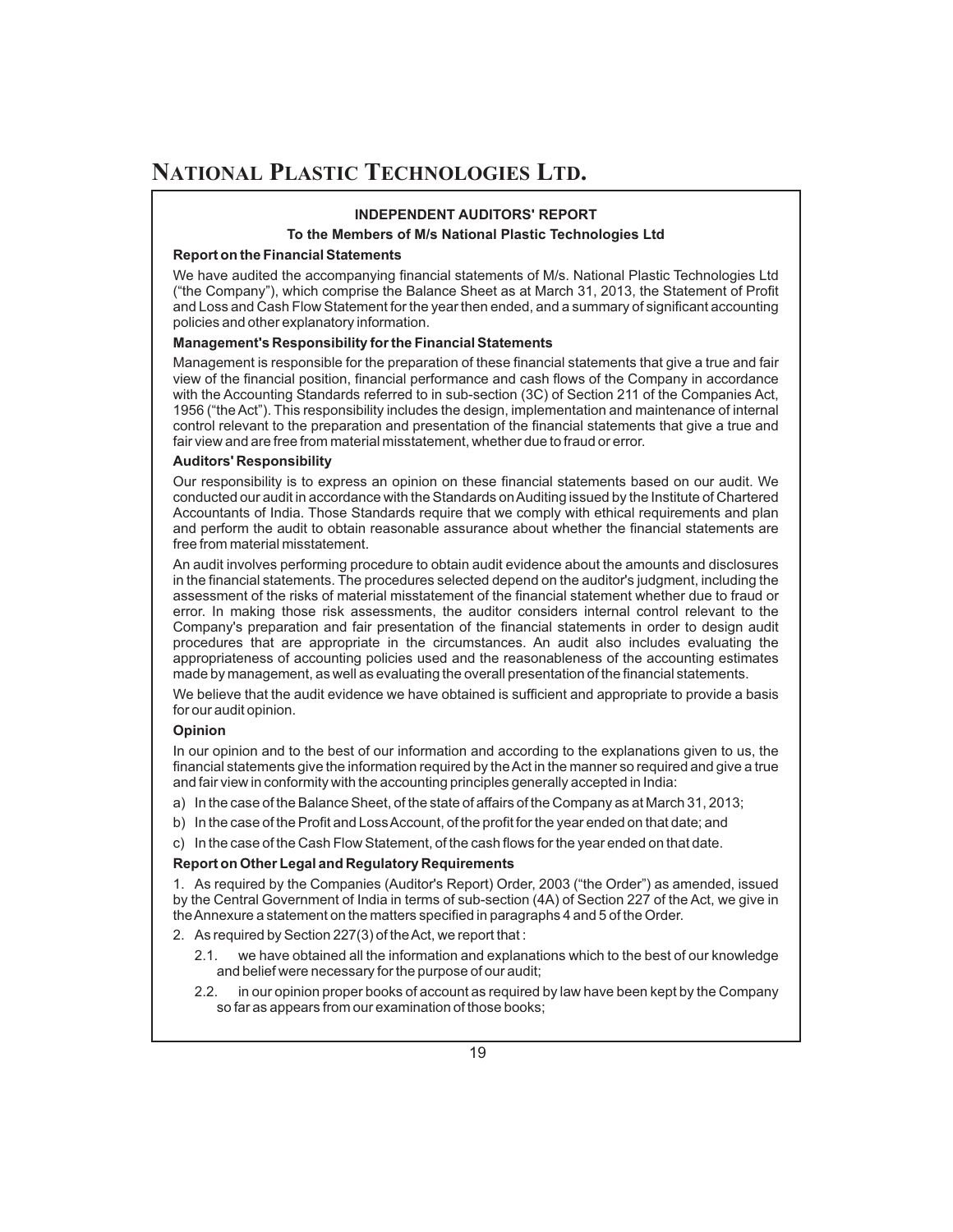- 2.3. the Balance Sheet, Statement of Profit and Loss, and Cash Flow Statement dealt with by this Report are in agreement with the books of account;
- 2.4. in our opinion, the Balance Sheet, Statement of Profit and Loss, and Cash Flow Statement comply with the Accounting Standards referred to in sub-section (3C) of section 211 of the CompaniesAct, 1956; and
- 2.5. on the basis of written representations received from the Directors as on March 31, 2013, and taken on record by the Board of Directors, none of the directors are disqualified as on March 31, 2013, from being appointed as a director in terms of clause (g) of sub-section(1) of Section 274 of the CompaniesAct, 1956.

#### **Annexure to theAuditors' Report**

Annexure referred to in item no. 1 of paragraph 'Report on Other Legal and Regulatory Requirements'.

In our opinion and to the best of knowledge and belief as per the information and explanation given to us and on the basis of the books and records examined by us in the normal course of audit, we report that:

- 1. Fixed assets
	- 1.1. The company has maintained proper records showing full particulars, including quantitative details and situation of fixed assets.
	- 1.2. The management at reasonable intervals has physically verified the fixed assets of the company and no material discrepancies were noticed on such verification.
	- 1.3. The fixed assets disposed during the year were not substantial and therefore, do not affect the going concern assumption.
- 2. Inventories
	- 2.1. The management has conducted physical verification at reasonable intervals in respect of its inventory.
	- 2.2. The procedure for physical verification of inventory followed by the management is reasonable and is adequate in relation to the size of the company and the nature of its business.
	- 2.3. The company is maintaining proper records of inventory. The discrepancies noticed on verification between the physical stocks and the book records were not material.
- 3. Loans and advances
	- 3.1. The company has taken loans aggregating to Rs.107.09 lakhs (PY Rs.92.84 lakhs) from 4 parties listed in the register maintained under section 301 of the Companies Act, 1956.
	- 3.2. The rate of interest and other terms and conditions of loan taken by the company are not, prima facie, prejudicial to the interest of the company.
	- 3.3. The loans given/taken by the company are repayable on demand and have been received/paid on demand.

4. The company has an internal control system which is adequate and is commensurate with the size of the Company and nature of its business for the purchase of inventory and fixed assets and for the sale of goods and services. There are no major weaknesses in internal controls system

- 5. Section 301 contracts
	- 5.1. Particulars of contracts or arrangements referred to in Section 301 of the Companies Act, 1956 have been so entered in the register required to be maintained under that section
	- 5.2. These transactions exceeding value of Rs. 5 lakhs have been made at prices which are reasonable having regard to the prevailing market prices at the relevant time.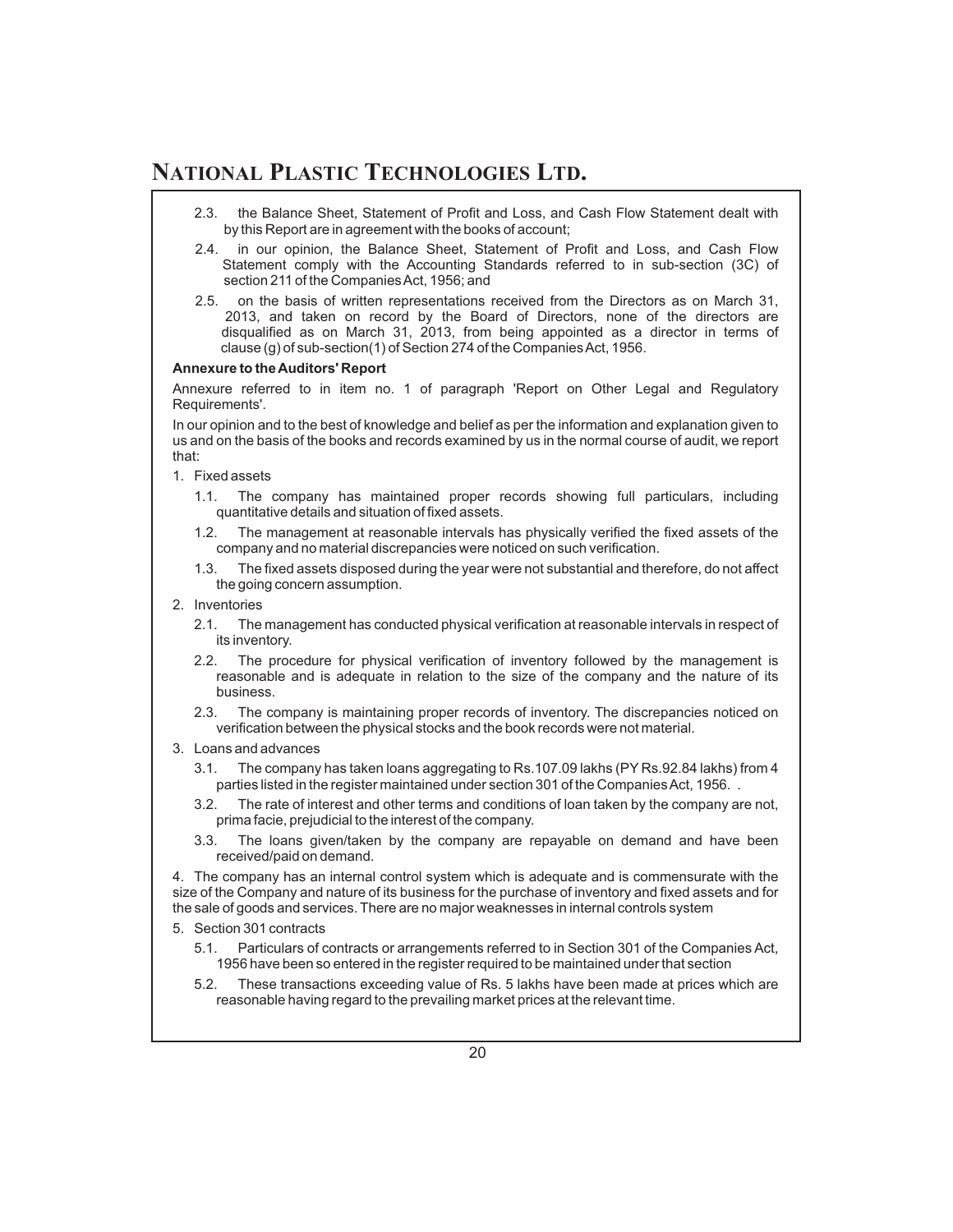6. The company has not accepted deposits from the public and the directives issued by the Reserve Bank of India and the provisions of section 58A and 58AA or any other relevant provisions of the Act and the rules framed there under, where applicable have been complied with.

7. The company has an in house internal audit system commensurate with its size and nature of its business, but in our opinion internal audit function should be carried out by a firm of Chartered Accountants.

8. The company has not commenced the maintenance of cost accounts and the records prescribed by the Central Government under clause (d) of sub-section (1) of section 209 of the Companies Act, 1956. The company has assured us that it is under process to set up cost records and cost audit under sec 209 and 233B of Companies act 1956 respectively.

- 9. Statutory dues
	- 9.1. The company is regular in depositing undisputed statutory dues including Provident Fund, Investor Education and Protection Fund, Employees' State Insurance, Income-tax, Salestax, Wealth tax, Service tax, Custom Duty, Excise Duty, Cess and other statutory dues with the appropriate authorities.
	- 9.2. On the basis of written representation received from the Management we report that there are no disputed statutory dues pending before appropriate authorities as on 31st March 2013.

10. The company does not have any accumulated losses at the end of the financial year and has not incurred any cash losses during the financial year covered by our audit or in the immediately preceding financial year.

11. The company has not defaulted in repayment of dues to financial institutions, banks or debentures holders.

12. The company has not granted any loans or advances on the basis of security by way of pledge of shares, debentures and other securities.

13. The company is not a chit fund or a nidhi/mutual benefit fund/society. Therefore, the provisions of clause 4(xiii) of the Companies (Auditor's Report) Order, 2003 are not applicable to the company.

14. The company is not dealing in or trading in shares, securities, debentures and other investments. Therefore, the provisions of clause 4(xiv) of the Companies (Auditor's Report) Order, 2003 are not applicable to the company.

15. The Company has raised term loans during the year and these have been applied for the purposes for which they were raised.

16. The funds raised on short-term basis have not been used for long-term investment.

17. The company has not made any preferential allotment of shares to parties and companies covered in the register maintained under section 301 of the CompaniesAct, 1956.

18. The company has no outstanding amount under Debentures that require creation of security/charge.

19. The company has not raised any money by way of public issues during the year.

20. No material fraud on or by the company has been noticed or reported during the year.

**Place : Chennai Date : 20th June, 2013**

**for M/s. C.A. PATEL & PATEL CHARTERED ACCOUNTANTS** Firm Reg No. 005026S

> **Bhavesh N Patel PARTNER Membership No.26669**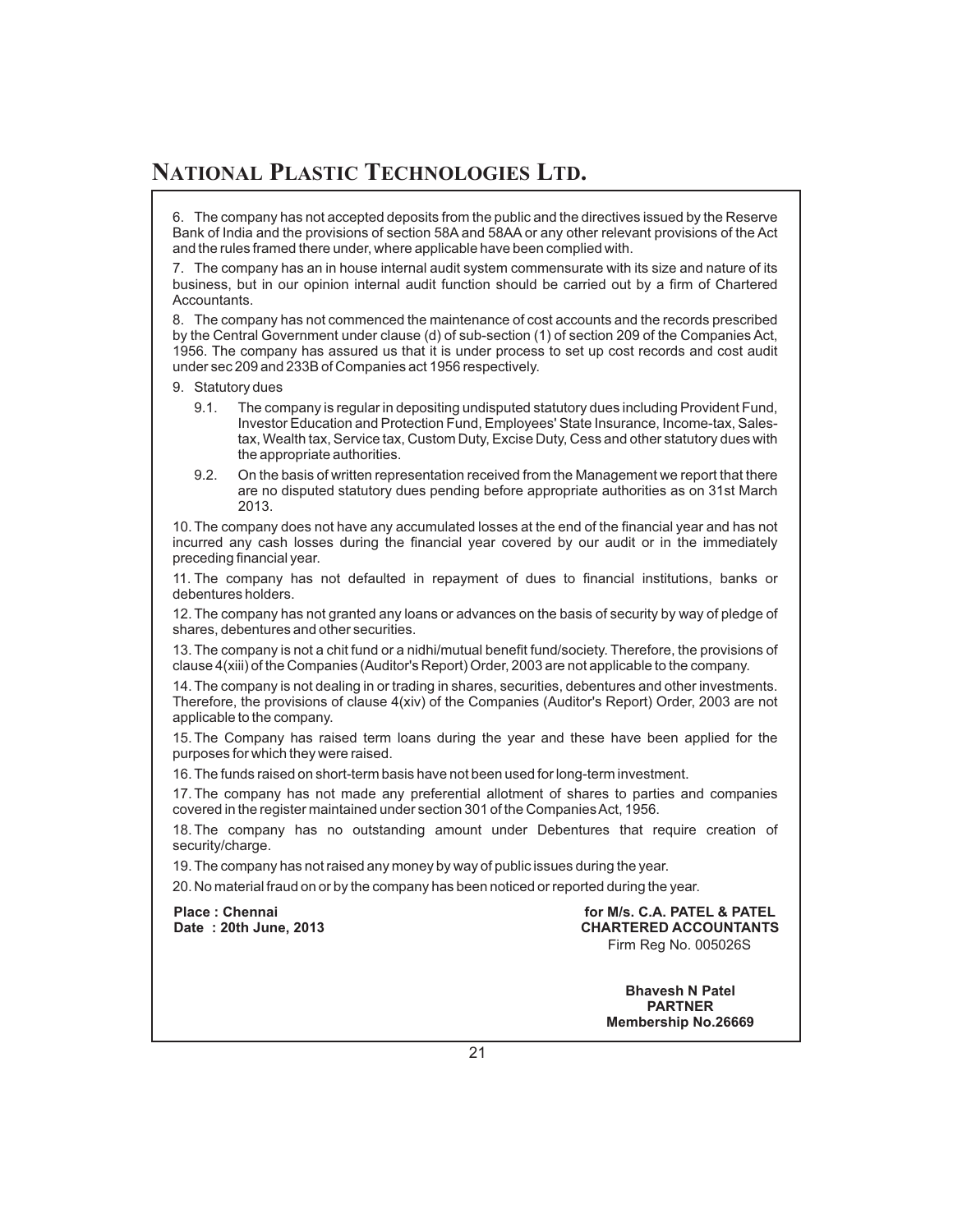|     | Balance Sheet as at 31st March, 2013                                                                                                                                                                                                                                                                                           |                                |                                                      |                                                      |
|-----|--------------------------------------------------------------------------------------------------------------------------------------------------------------------------------------------------------------------------------------------------------------------------------------------------------------------------------|--------------------------------|------------------------------------------------------|------------------------------------------------------|
|     | <b>Particulars</b>                                                                                                                                                                                                                                                                                                             | <b>Notes</b>                   | As at 31.03.2013                                     | As at 31.03.2012                                     |
| Ī.  | <b>EQUITY AND LIABILITIES</b>                                                                                                                                                                                                                                                                                                  |                                |                                                      |                                                      |
| (1) | <b>Shareholder's Funds</b><br>(a) Share Capital<br>(b) Reserves and Surplus                                                                                                                                                                                                                                                    | 1<br>$\mathfrak{D}$            | 60.783.300<br>90,494,000                             | 60,783,300<br>77,475,281                             |
|     | (2) Share application money pending allotment                                                                                                                                                                                                                                                                                  |                                |                                                      |                                                      |
| (3) | <b>Non-Current Liabilities</b><br>(a) Long-term borrowings<br>(b) Deferred tax liabilities (Net)<br>(c) Other Long term liabilities<br>(d) Long term provisions                                                                                                                                                                | 3<br>4<br>5<br>6               | 15,003,709<br>35,402,000<br>70,848,441               | 28.943.937<br>34,335,000<br>88,729,105               |
|     | (4) Current Liabilities<br>(a) Short-term borrowings<br>(b) Trade payables<br>(c) Other current liabilities<br>(d) Short-term provisions                                                                                                                                                                                       | $\overline{7}$<br>8<br>9<br>10 | 140,195,366<br>46,090,716<br>56,459,245<br>3,863,000 | 122,161,760<br>28,907,681<br>65,267,210<br>7,094,910 |
|     | <b>Total</b>                                                                                                                                                                                                                                                                                                                   |                                | 519,139,777                                          | 513,698,184                                          |
| II. | <b>ASSETS</b><br>(1) Non-current assets<br>(a) Fixed assets<br>(i) Tangible assets<br>(ii) Intangible assets<br>(iii) Capital work-in-progress<br>(iv) Intangible assets under development<br>(b) Non-current Investments<br>(c) Deferred tax assets (net)<br>(d) Long term loans and advances<br>(e) Other non-current assets | 11<br>12<br>13<br>14           | 237,499,492<br>3,620,229<br>157,907                  | 229,214,324<br>3,523,654<br>16,038,822<br>157,907    |
| (2) | <b>Current assets</b><br>(a) Current investments<br>(b) Inventories<br>(c) Trade receivables                                                                                                                                                                                                                                   | 15<br>16<br>17                 | 79,848,495<br>142,149,642<br>10,983,981              | 68,664,497<br>135,846,196<br>10,796,688              |
|     | (d) Cash and cash equivalents<br>(e) Short-term loans and advances<br>(f) Other current assets                                                                                                                                                                                                                                 | 18<br>19<br>20                 | 44,880,031                                           | 47,789,430<br>1,666,666                              |

The Notes referred to above are an integral part of Balance Sheet.

As per our report of even date,

| <b>SUDERSHAN PARAKH</b>  | <b>BACHHRAJ PARAKH</b>    | <b>M/s C.A.PATEL&amp;PATEL</b> |
|--------------------------|---------------------------|--------------------------------|
| <b>Managing Director</b> | Chairman                  | <b>Chartered Accountants</b>   |
| PLACE : CHENNAI          | <b>E. BALASUBRAMANIAN</b> | <b>BHAVESH N PATEL</b>         |
| DATE: 20.06.2013         | Company Secretary         | Partner                        |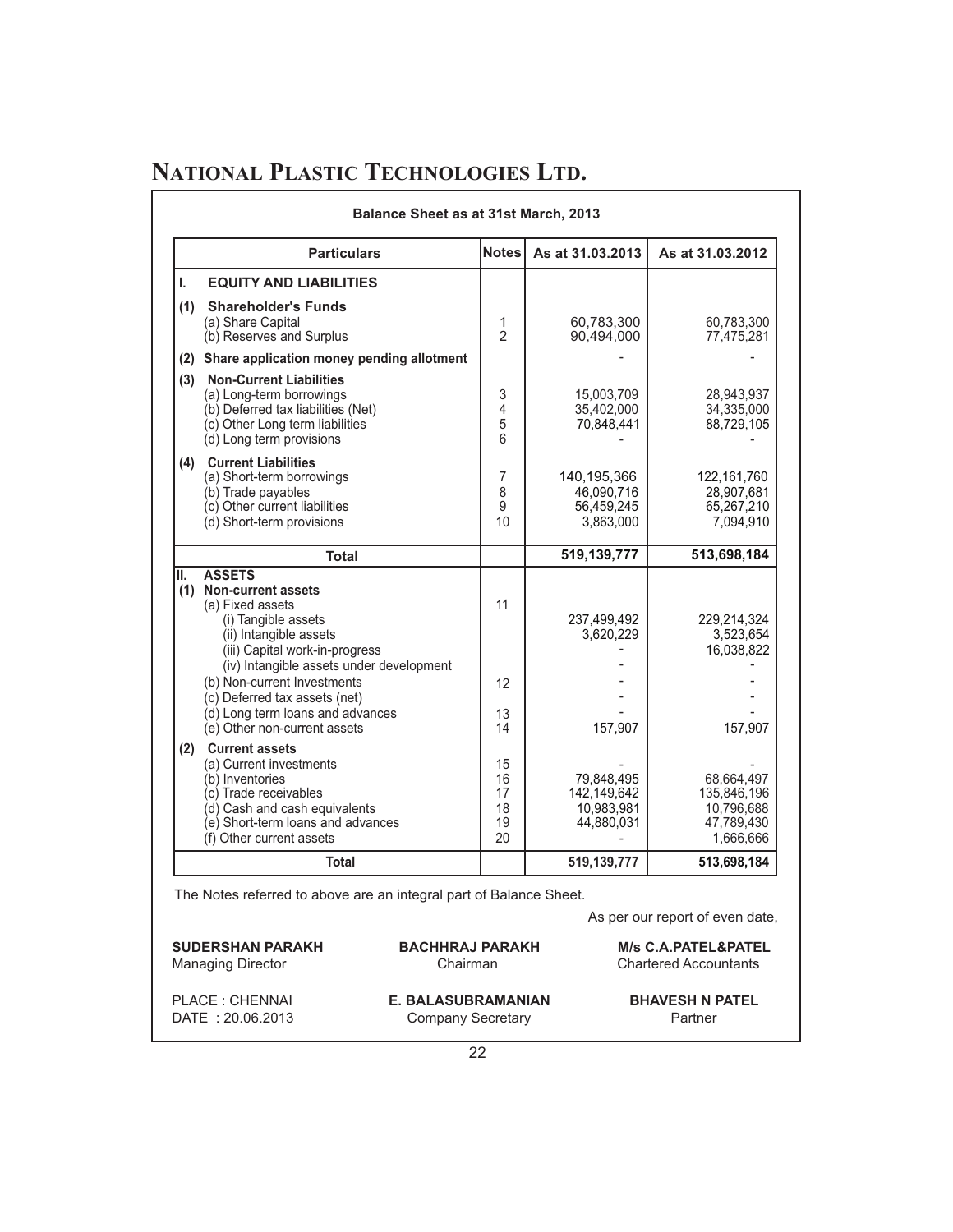| <b>Particulars</b>                                              | <b>Notes</b> | As at 31.03.2013 | As at 31.03.2012 |
|-----------------------------------------------------------------|--------------|------------------|------------------|
| I. Revenue from operations                                      | 21           |                  |                  |
| Gross sales                                                     |              | 623,128,245      | 650,746,971      |
| Less: Excise duty                                               |              | 59,416,904       | 52,731,676       |
| Net Revenue from operations                                     |              | 563,711,341      | 598,015,295      |
| II. Other Income                                                | 22           | 7,043,906        | 5,360,876        |
| III. Total Revenue (I +II)                                      |              | 570,755,247      | 603,376,171      |
| <b>IV. Expenses:</b>                                            |              |                  |                  |
| Cost of materials consumed                                      | 23           | 354, 179, 122    | 370,736,731      |
| Changes in inventories of finished goods,                       |              |                  |                  |
| work-in-progress and Stock-in-Trade                             | 24           | $-12,264,718$    | 606,700          |
| Employee benefit expense                                        | 25           | 27,788,194       | 24,963,642       |
| <b>Financial costs</b>                                          | 26           | 36,598,953       | 36,856,882       |
| Depreciation and amortization expense                           | 11           | 14,250,119       | 14,392,750       |
| Other expenses                                                  | 27           | 130,917,858      | 125,403,901      |
| <b>Total Expenses</b>                                           |              | 551,469,528      | 572,960,607      |
| V. Profit before exceptional and<br>extraordinary items and tax | $(III - IV)$ | 19,285,719       | 30,415,564       |
| VI. Profit before extraordinary items and tax                   | (V)          | 19,285,719       | 30,415,564       |
| <b>VII. Profit before tax</b>                                   |              | 19,285,719       | 30,415,564       |
| <b>VIII.</b> Less: Tax Expenses                                 |              |                  |                  |
| <b>Current Tax</b>                                              |              | 5,200,000        | 8,144,000        |
| Deferred Tax                                                    |              | 1,067,000        | 835,000          |
| IX. Profit / (Loss) for the period                              |              | 13,018,719       | 21,436,564       |
| <b>Earnings Per Share</b>                                       |              |                  |                  |
| Basic                                                           |              | 2.14             | 3.53             |
| <b>Diluted</b>                                                  |              | 2.14             | 3.53             |

The Notes referred to above are an integral part of Profit and Loss Statement.

| <b>SUDERSHAN PARAKH</b>  | <b>BACHHRAJ PARAKH</b>    | <b>M/s C.A.PATEL&amp;PATEL</b> |
|--------------------------|---------------------------|--------------------------------|
| <b>Managing Director</b> | Chairman                  | <b>Chartered Accountants</b>   |
| PLACE : CHENNAI          | <b>E. BALASUBRAMANIAN</b> | <b>BHAVESH N PATEL</b>         |
| DATE: 20.06.2013         | Company Secretary         | Partner                        |

As per our report of even date,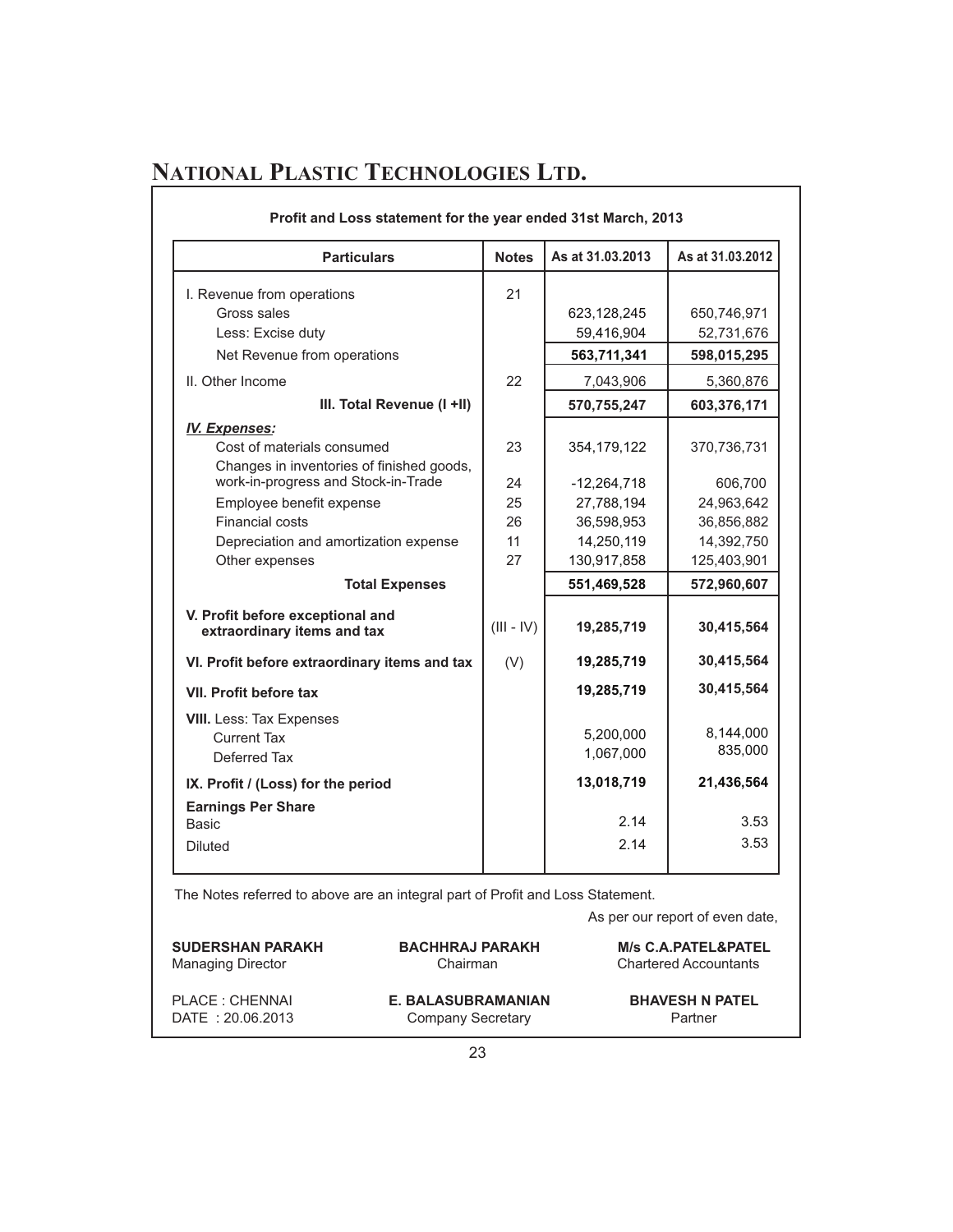| <b>NOTES TO BALANCE SHEET (Rs.)</b>                                                                                                                                                                                                                                                                                                 | As at 31.03.2013                                                                              | As at 31.03.2012                                                                              |
|-------------------------------------------------------------------------------------------------------------------------------------------------------------------------------------------------------------------------------------------------------------------------------------------------------------------------------------|-----------------------------------------------------------------------------------------------|-----------------------------------------------------------------------------------------------|
| Note: 1 Share Capital<br><b>AUTHORISED SHARE CAPITAL:</b><br>70 00,000 Equity Shares of Rs. 10/- each<br>(Previous Year 70,00,000 Equity Shares of Rs. 10/- each)                                                                                                                                                                   | 70,000,000                                                                                    | 70,000,000                                                                                    |
| 3,00,000 Preference Shares of Rs.100/- each<br>(Previous Year 3,00,000 Equity Shares of Rs. 100/- each)                                                                                                                                                                                                                             | 30,000,000                                                                                    | 30,000,000                                                                                    |
| ISSUED, SUBSCRIBED & PAID UP CAPITAL:<br>60,78,330 Equity Shares of Rs. 10 each<br>fully paid up (Previous Year 60,78,330 Equity Shares of                                                                                                                                                                                          | 60,783,300                                                                                    | 60,783,300                                                                                    |
| Rs. 10/- each)                                                                                                                                                                                                                                                                                                                      | 60,783,300                                                                                    | 60,783,300                                                                                    |
| Shareholders holding more than 5% of the paid-up capital:                                                                                                                                                                                                                                                                           | No. of Shares %                                                                               | No. of Shares %                                                                               |
| 1. Sudershan Parakh<br>2. National Polyplast (India) Ltd.<br>3. Alok Parakh<br>4. Arihant Parakh<br>5. Manju Parakh                                                                                                                                                                                                                 | 1155615<br>19.01%<br>600000<br>9.87%<br>451120<br>7.42%<br>399251<br>6.57%<br>5.48%<br>333260 | 15.99%<br>972114<br>660000<br>10.86%<br>451120<br>7.42%<br>399251<br>6.57%<br>333260<br>5.48% |
| Note: 2 Reserve & Surplus<br><b>General Reserve</b><br><b>Profit and loss Appropriation Account</b><br>As at Commencement of the Year<br>Add: Transferred from Profit & Loss Account<br>Less: Amount transferred to General Reserve<br>Less: Proposed dividend and dividend tax                                                     | 77,475,281<br>13,018,719                                                                      | 47,059,717<br>30,415,564                                                                      |
|                                                                                                                                                                                                                                                                                                                                     | 90,494,000                                                                                    | 77,475,281                                                                                    |
| Note: 3 Long-Term Borrowings<br>A) Secured Loans<br><b>Long Term Loans</b><br>Rupee Term Loan(SBI)<br>(Secured by first charge on fixed assets<br>and second charge on current assets of the company)<br>Vehicle Loans from Banks<br>(Secured by hypothecation of vehicles financed)<br>Long Term Loans - Foreign Currency / Others | 13,992,413<br>212,728                                                                         | 39,867,830<br>523,099                                                                         |
| <b>Sub Total</b>                                                                                                                                                                                                                                                                                                                    | 14,205,141                                                                                    | 40,390,929                                                                                    |
| Less : Instalments due within one year                                                                                                                                                                                                                                                                                              | 6,360,000                                                                                     | 25,841,673                                                                                    |
| <b>Total - A</b><br><b>Maturity Profile</b>                                                                                                                                                                                                                                                                                         | 7,845,141<br>1-2 Years                                                                        | 14,549,256<br>2-3 Years                                                                       |
| Term Loans (Rs. in lacs)                                                                                                                                                                                                                                                                                                            | 73.20                                                                                         |                                                                                               |
| <b>B) Unsecured Loans</b><br><b>Long Term Loans - Others</b><br>Inter corporate Deposits<br><b>From Directors</b><br><b>TNGST deferal Loan</b><br><b>Others</b>                                                                                                                                                                     | 3,829,388<br>3,326,180<br>3,000                                                               | 6,624,663<br>1,889,635<br>880,384<br>5,000,000                                                |
| Total - B                                                                                                                                                                                                                                                                                                                           | 7,158,568                                                                                     | 14,394,682                                                                                    |
| Total - $A + B$                                                                                                                                                                                                                                                                                                                     | 15,003,709                                                                                    | 28,943,938                                                                                    |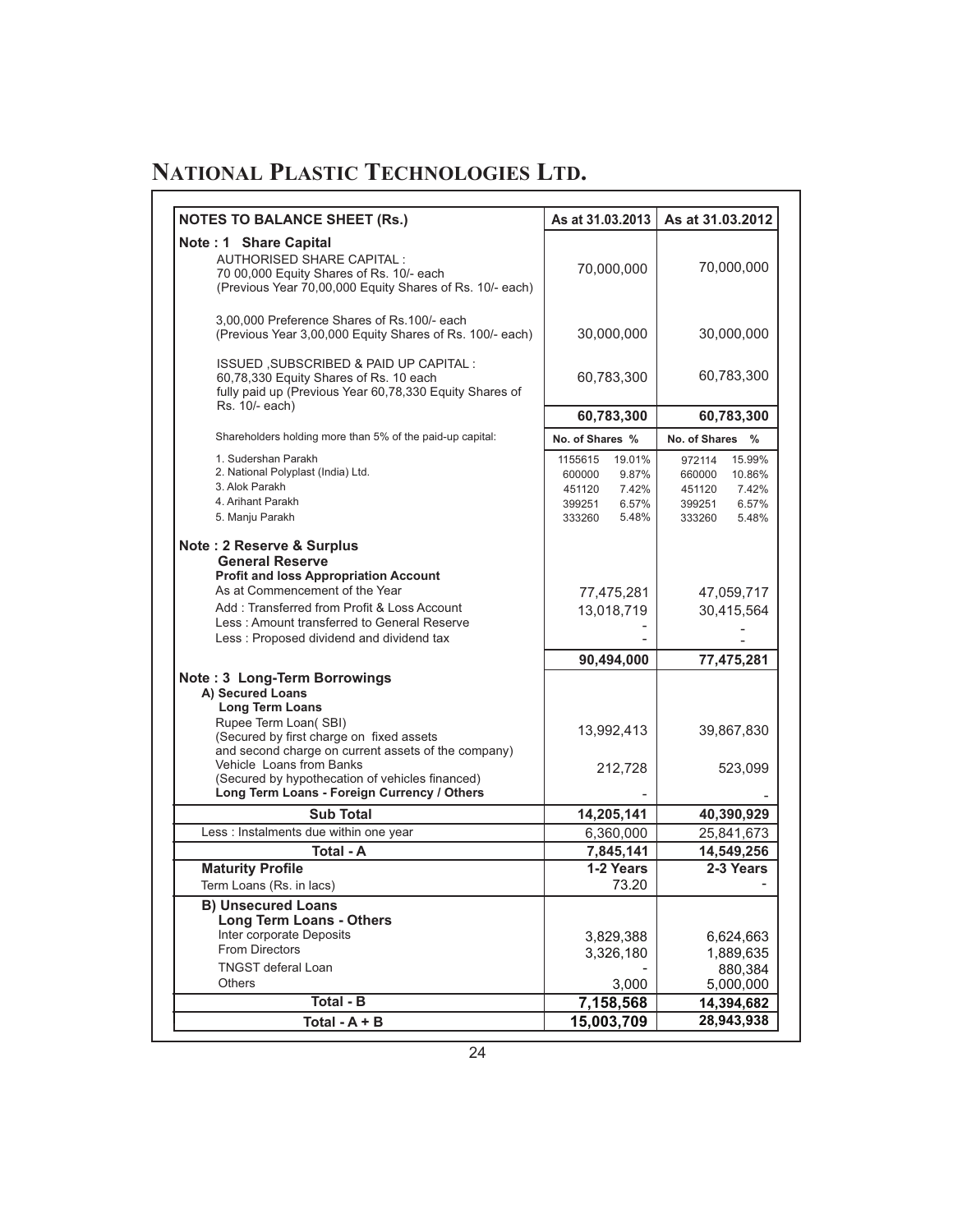| <b>Note: 4 Deferred Tax Liability</b>                                                                                                                                                                                                            |                                                              | As at 31.03.2013  As at 31.03.2012               |
|--------------------------------------------------------------------------------------------------------------------------------------------------------------------------------------------------------------------------------------------------|--------------------------------------------------------------|--------------------------------------------------|
| On Depreciation (Difference of as per Books &                                                                                                                                                                                                    | 35,402,000                                                   | 34,335,000                                       |
| as Per Income Tax Act)                                                                                                                                                                                                                           | 35,402,000                                                   | 34,335,000                                       |
| Note: 5 Other Long Term Liabilities<br>Trade Payables - Others                                                                                                                                                                                   | 70,848,441                                                   | 88,729,105                                       |
| <b>Note: 6 Long Term Provisions</b><br>For Other                                                                                                                                                                                                 | 70,848,441                                                   | 88,729,105                                       |
| <b>Note: 7 Short Term Borrowings</b><br>A) Secured Loans<br><b>Short Term Loans - From Banks</b><br>Cash Credit with SBI<br>Cash credit availed from SBI is secured by first charge on<br>Stocks & Book Debts and second charge on Fixed Assets. | 140,195,366                                                  | 122,161,760                                      |
| <b>B</b> ) Unsecured Loans<br><b>Short Term Loans</b>                                                                                                                                                                                            | 140,195,366                                                  | 122,161,760                                      |
| Note: 8 Trade Payable<br>Sundry Creditors - MSME<br>Sundry Creditors - Others<br><b>Advance Recd from Buyers</b>                                                                                                                                 | 46,090,716                                                   | 28,864,442<br>43,239                             |
| Note: 9 Other Current Liabilites                                                                                                                                                                                                                 | 46,090,716                                                   | 28,907,681                                       |
| Term Loans Payable within one year<br><b>Bills Payable</b><br>Duties & Taxes payable<br>Others<br>Unclaimed dividend *                                                                                                                           | 6,360,000<br>42,033,670<br>4,376,631<br>3,513,705<br>175,240 | 25,841,673<br>37,869,709<br>1,380,588<br>175,240 |
| * This figures do not include any amounts due and outstanding, to be                                                                                                                                                                             | 56,459,245                                                   | 65,267,210                                       |
| credited to Investor Education and Protection Fund                                                                                                                                                                                               |                                                              |                                                  |
| <b>Note :10 Short-Term Provisions</b><br>Taxation<br><b>Dividend</b><br>Dividend tax                                                                                                                                                             | 3,863,000                                                    | 6,085,375                                        |
|                                                                                                                                                                                                                                                  | 3,863,000                                                    | 1,009,535<br>7,094,910                           |
| Note: 12 Non-Current Investments                                                                                                                                                                                                                 |                                                              |                                                  |
| Long Term Investment                                                                                                                                                                                                                             |                                                              |                                                  |
| Note: 13 Long-Term Loans & Advances                                                                                                                                                                                                              |                                                              |                                                  |
| A) Secured Advances                                                                                                                                                                                                                              |                                                              |                                                  |
| <b>B) Unsecured Advances</b>                                                                                                                                                                                                                     |                                                              |                                                  |
|                                                                                                                                                                                                                                                  |                                                              |                                                  |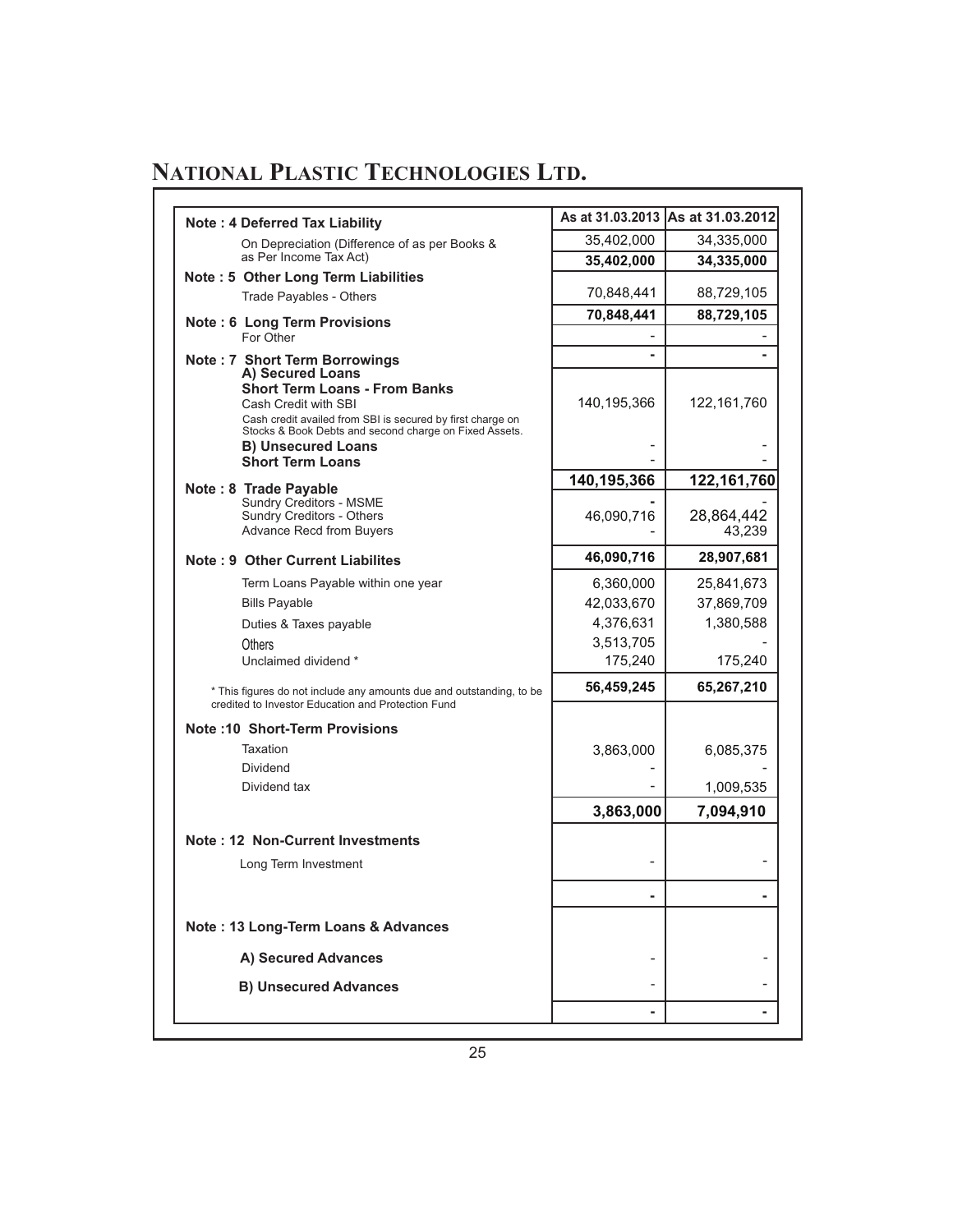| Note: 14 Other Non Current Assets                                  | As at 31.03.2013 | As at 31.03.2012 |
|--------------------------------------------------------------------|------------------|------------------|
| A) Secured Advances                                                |                  |                  |
| <b>B) Unsecured Advances</b>                                       |                  |                  |
| Deposits                                                           | 157,907          | 157,907          |
| <b>Others</b>                                                      |                  |                  |
| <b>Note: 15 Current Investment</b>                                 | 157,907          | 157,907          |
| Investment in Shares & Securities                                  |                  |                  |
| Note: 16 Inventories                                               |                  |                  |
| <b>Raw Material</b>                                                | 11,128,459       | 9,152,707        |
| Fastners and components                                            | 6,088,250        | 6,556,440        |
| Pigments                                                           | 301,095          | 225,529          |
| Packing Material                                                   | 1,214,882        | 2,709,291        |
| Stores & Diesel                                                    | 469,361          | 1,638,799        |
| Work in progress                                                   | 41,082,077       | 38,262,814       |
| <b>Finished Goods</b>                                              | 19,564,373       | 10,118,917       |
|                                                                    | 79,848,495       | 68,664,497       |
| Note: 17 Trade Receivables                                         |                  |                  |
| (Unsecured and Considered Good)                                    |                  |                  |
| Debtors above six months                                           | 40,533,625       | 40,599,525       |
| Debtors below six months                                           | 101,616,017      | 95,246,671       |
|                                                                    | 142,149,642      | 135,846,196      |
| Note: 18 Cash & Bank balances                                      |                  |                  |
| Cash in Hand                                                       | 473,660          | 708,080          |
| <b>Balance with Scheduled Banks:</b>                               |                  |                  |
| In Current Accounts *                                              | 282,362          | 783,189          |
| In Fixed Deposit Accounts (Pledged with Banks)                     | 10,227,959       | 9,305,419        |
|                                                                    | 10,983,981       | 10,796,688       |
| * Balance with Banks includes Unclaimed Dividend<br>of Rs.1.75Lacs |                  |                  |
| Note: 19 Short-term Loans & Advances                               |                  |                  |
| A) Secured Advances                                                |                  |                  |
| <b>B) Unsecured Advances</b><br>Interest Receivable                | 3,321,534        | 2,180,064        |
| Prepaid Expenses/others                                            | 1,669,936        | 1,021,833        |
| Income Tax-T.D.S. /Refund                                          | 10,302,200       | 11,260,523       |
| <b>MAT Credit Entitlement</b>                                      | 4,762,869        | 6,099,869        |
| Cenvat / service tax credit                                        | 1,236,481        | 1,085,548        |
| Vat / sales tax credit                                             | 85,051           | 43,726           |
| Advance to Suppliers                                               | 17,388,801       | 19,653,265       |
| Loans & Advances (others)                                          | 6,113,158        | 6,444,602        |
|                                                                    | 44,880,031       | 47,789,430       |
| <b>Note: 20 Other Current Assets</b>                               |                  | 1,666,666        |
| <b>Others</b>                                                      |                  |                  |
|                                                                    | ٠                | 1,666,666        |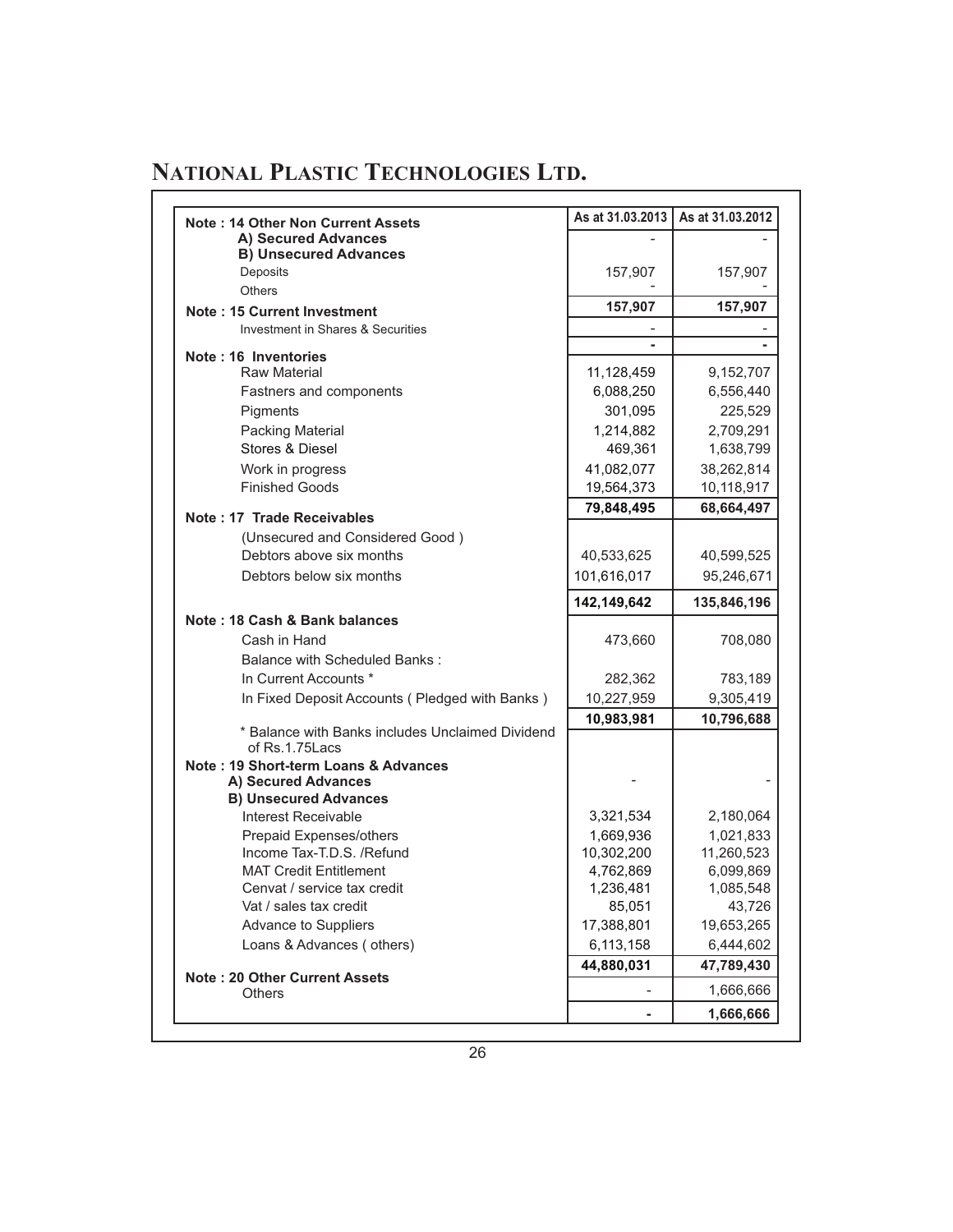| 101,231,233<br>1,276,796<br>488,880<br>59,213,420<br>2,589,344<br>30,829,582<br>209,965,808<br>2,049,871<br>10,606,421<br>1,680,261<br>Balance as at 31<br>209,965,808<br>1,324,047<br>1,324,047<br>March 2013<br>₩<br>Accumulated Depreciation<br>ı<br>٠<br>142,562<br>13,527,269<br>3,510,215<br>7,630,705<br>377,923<br>1,080,934<br>517,922<br>57,499<br>13,527,269<br>722,850<br>47,187<br>162,321<br>722,850<br>charge for the<br>Depreciation<br>year<br>₩<br>Balance as at 1 April<br>1,671,948<br>441,693<br>59,070,858<br>1,219,297<br>2,071,422<br>601,197<br>27,319,367<br>93,600,527<br>9,525,487<br>196,438,540<br>1,517,941<br>196,438,540<br>601,197<br>2012<br>⋫<br>218,370,072<br>1,045,809<br>442,858,198<br>10,342,315<br>1,686,634<br>4,210,382<br>61,276,899<br>22,832,178<br>4,586,423<br>114,953,168<br>3,554,317<br>ï<br>$\blacksquare$<br>4,944,276<br>447,465,289<br>4,944,276<br>4,607,091<br>Balance as at 31<br>4,607,091<br>March 2013<br>₩<br><b>Cenvat Availed</b><br>144,895<br>144,895<br>144895<br>⋫<br><b>Gross Block</b><br>819,425<br>182,500<br>173,490<br>$-16,038,822$<br>3,246,068<br>42,040<br>$\circ$<br>$\circ$<br>21,957,331<br>456,467<br>17,856,762<br>$-16,038,822$<br>819,425<br>21,957,331<br>(Disposals)<br><b>Additions/</b><br>⋫<br>215,268,899<br>421,045,766<br>10,342,315<br>97,096,406<br>1,003,769<br>61,276,899<br>22,658,688<br>4,129,956<br>1,686,634<br>4,027,882<br>3,554,317<br>4,607,091<br>4,607,091<br>Balance as at 1<br>16,038,822<br>16,038,822<br>425,652,857<br>4,124,851<br>4,124,851<br>April 2012<br>₩<br>Tangible Assets (Under Lease)<br>Capital Work In Progress<br>Intangible assets under<br><b>Fixed Assets</b><br>Furniture and Fixtures<br>Total (i+ii)<br>Plant and Equipment<br>Total (ii)<br>Total (i)<br>Intangible Assets<br>Total<br>Total<br>Land - Lease hold<br>Office equipment<br>Electrical Fittings<br>Development<br>Computer<br><b>Buildings</b><br>Vehicles<br>Mould<br>Crane<br>Land<br><b>Note</b><br>م<br>$\leftarrows$<br>$\circ$<br>Ō | FIXED ASSET<br>Note: 11 |             |           |         |             |             |            |             |                               |                                |
|-------------------------------------------------------------------------------------------------------------------------------------------------------------------------------------------------------------------------------------------------------------------------------------------------------------------------------------------------------------------------------------------------------------------------------------------------------------------------------------------------------------------------------------------------------------------------------------------------------------------------------------------------------------------------------------------------------------------------------------------------------------------------------------------------------------------------------------------------------------------------------------------------------------------------------------------------------------------------------------------------------------------------------------------------------------------------------------------------------------------------------------------------------------------------------------------------------------------------------------------------------------------------------------------------------------------------------------------------------------------------------------------------------------------------------------------------------------------------------------------------------------------------------------------------------------------------------------------------------------------------------------------------------------------------------------------------------------------------------------------------------------------------------------------------------------------------------------------------------------------------------------------------------------------------------------------------------------------------------------------------------------------------------------------------|-------------------------|-------------|-----------|---------|-------------|-------------|------------|-------------|-------------------------------|--------------------------------|
|                                                                                                                                                                                                                                                                                                                                                                                                                                                                                                                                                                                                                                                                                                                                                                                                                                                                                                                                                                                                                                                                                                                                                                                                                                                                                                                                                                                                                                                                                                                                                                                                                                                                                                                                                                                                                                                                                                                                                                                                                                                 |                         |             |           |         |             |             |            |             | Net Block                     |                                |
|                                                                                                                                                                                                                                                                                                                                                                                                                                                                                                                                                                                                                                                                                                                                                                                                                                                                                                                                                                                                                                                                                                                                                                                                                                                                                                                                                                                                                                                                                                                                                                                                                                                                                                                                                                                                                                                                                                                                                                                                                                                 |                         |             |           |         |             |             |            |             | Balance as at 1<br>April 2012 | Balance as at 31<br>March 2013 |
|                                                                                                                                                                                                                                                                                                                                                                                                                                                                                                                                                                                                                                                                                                                                                                                                                                                                                                                                                                                                                                                                                                                                                                                                                                                                                                                                                                                                                                                                                                                                                                                                                                                                                                                                                                                                                                                                                                                                                                                                                                                 |                         |             |           |         |             |             |            |             | ₩                             | ₩                              |
|                                                                                                                                                                                                                                                                                                                                                                                                                                                                                                                                                                                                                                                                                                                                                                                                                                                                                                                                                                                                                                                                                                                                                                                                                                                                                                                                                                                                                                                                                                                                                                                                                                                                                                                                                                                                                                                                                                                                                                                                                                                 |                         |             |           |         |             |             |            |             | 10,342,315                    | 10,342,318                     |
|                                                                                                                                                                                                                                                                                                                                                                                                                                                                                                                                                                                                                                                                                                                                                                                                                                                                                                                                                                                                                                                                                                                                                                                                                                                                                                                                                                                                                                                                                                                                                                                                                                                                                                                                                                                                                                                                                                                                                                                                                                                 |                         |             |           |         |             |             |            |             | 69,777,039                    | 84,123,587                     |
|                                                                                                                                                                                                                                                                                                                                                                                                                                                                                                                                                                                                                                                                                                                                                                                                                                                                                                                                                                                                                                                                                                                                                                                                                                                                                                                                                                                                                                                                                                                                                                                                                                                                                                                                                                                                                                                                                                                                                                                                                                                 |                         |             |           |         |             |             |            |             | 121,668,372                   | 117, 138, 843                  |
|                                                                                                                                                                                                                                                                                                                                                                                                                                                                                                                                                                                                                                                                                                                                                                                                                                                                                                                                                                                                                                                                                                                                                                                                                                                                                                                                                                                                                                                                                                                                                                                                                                                                                                                                                                                                                                                                                                                                                                                                                                                 |                         |             |           |         |             |             |            |             | 467,337                       | 409,838                        |
|                                                                                                                                                                                                                                                                                                                                                                                                                                                                                                                                                                                                                                                                                                                                                                                                                                                                                                                                                                                                                                                                                                                                                                                                                                                                                                                                                                                                                                                                                                                                                                                                                                                                                                                                                                                                                                                                                                                                                                                                                                                 |                         |             |           |         |             |             |            |             | 2,355,934                     | 2,160,511                      |
|                                                                                                                                                                                                                                                                                                                                                                                                                                                                                                                                                                                                                                                                                                                                                                                                                                                                                                                                                                                                                                                                                                                                                                                                                                                                                                                                                                                                                                                                                                                                                                                                                                                                                                                                                                                                                                                                                                                                                                                                                                                 |                         |             |           |         |             |             |            |             | 562,076                       | 556,930                        |
|                                                                                                                                                                                                                                                                                                                                                                                                                                                                                                                                                                                                                                                                                                                                                                                                                                                                                                                                                                                                                                                                                                                                                                                                                                                                                                                                                                                                                                                                                                                                                                                                                                                                                                                                                                                                                                                                                                                                                                                                                                                 |                         |             |           |         |             |             |            |             | 2,206,041                     | 2,063,479                      |
|                                                                                                                                                                                                                                                                                                                                                                                                                                                                                                                                                                                                                                                                                                                                                                                                                                                                                                                                                                                                                                                                                                                                                                                                                                                                                                                                                                                                                                                                                                                                                                                                                                                                                                                                                                                                                                                                                                                                                                                                                                                 |                         |             |           |         |             |             |            |             | 13,133,201                    | 12,225,757                     |
|                                                                                                                                                                                                                                                                                                                                                                                                                                                                                                                                                                                                                                                                                                                                                                                                                                                                                                                                                                                                                                                                                                                                                                                                                                                                                                                                                                                                                                                                                                                                                                                                                                                                                                                                                                                                                                                                                                                                                                                                                                                 |                         |             |           |         |             |             |            |             | 2,058,534                     | 1,997,080                      |
|                                                                                                                                                                                                                                                                                                                                                                                                                                                                                                                                                                                                                                                                                                                                                                                                                                                                                                                                                                                                                                                                                                                                                                                                                                                                                                                                                                                                                                                                                                                                                                                                                                                                                                                                                                                                                                                                                                                                                                                                                                                 |                         |             |           |         |             |             |            |             | 2,036,376                     | 1,874,056                      |
|                                                                                                                                                                                                                                                                                                                                                                                                                                                                                                                                                                                                                                                                                                                                                                                                                                                                                                                                                                                                                                                                                                                                                                                                                                                                                                                                                                                                                                                                                                                                                                                                                                                                                                                                                                                                                                                                                                                                                                                                                                                 |                         |             |           |         |             |             |            |             | 224, 607, 226                 | 232,892,401                    |
|                                                                                                                                                                                                                                                                                                                                                                                                                                                                                                                                                                                                                                                                                                                                                                                                                                                                                                                                                                                                                                                                                                                                                                                                                                                                                                                                                                                                                                                                                                                                                                                                                                                                                                                                                                                                                                                                                                                                                                                                                                                 |                         |             |           |         |             |             |            |             |                               |                                |
|                                                                                                                                                                                                                                                                                                                                                                                                                                                                                                                                                                                                                                                                                                                                                                                                                                                                                                                                                                                                                                                                                                                                                                                                                                                                                                                                                                                                                                                                                                                                                                                                                                                                                                                                                                                                                                                                                                                                                                                                                                                 |                         |             |           |         |             |             |            |             | 4,607,091                     | 4,607,091                      |
|                                                                                                                                                                                                                                                                                                                                                                                                                                                                                                                                                                                                                                                                                                                                                                                                                                                                                                                                                                                                                                                                                                                                                                                                                                                                                                                                                                                                                                                                                                                                                                                                                                                                                                                                                                                                                                                                                                                                                                                                                                                 |                         |             |           |         |             |             |            |             | 4,607,091                     | 4,607,091                      |
|                                                                                                                                                                                                                                                                                                                                                                                                                                                                                                                                                                                                                                                                                                                                                                                                                                                                                                                                                                                                                                                                                                                                                                                                                                                                                                                                                                                                                                                                                                                                                                                                                                                                                                                                                                                                                                                                                                                                                                                                                                                 |                         |             |           |         |             |             |            |             |                               |                                |
|                                                                                                                                                                                                                                                                                                                                                                                                                                                                                                                                                                                                                                                                                                                                                                                                                                                                                                                                                                                                                                                                                                                                                                                                                                                                                                                                                                                                                                                                                                                                                                                                                                                                                                                                                                                                                                                                                                                                                                                                                                                 |                         |             |           |         |             |             |            |             | 229,214,317                   | 237,499,491                    |
|                                                                                                                                                                                                                                                                                                                                                                                                                                                                                                                                                                                                                                                                                                                                                                                                                                                                                                                                                                                                                                                                                                                                                                                                                                                                                                                                                                                                                                                                                                                                                                                                                                                                                                                                                                                                                                                                                                                                                                                                                                                 |                         |             |           |         |             |             |            |             | 3,523,654                     | 3,620,229                      |
|                                                                                                                                                                                                                                                                                                                                                                                                                                                                                                                                                                                                                                                                                                                                                                                                                                                                                                                                                                                                                                                                                                                                                                                                                                                                                                                                                                                                                                                                                                                                                                                                                                                                                                                                                                                                                                                                                                                                                                                                                                                 |                         |             |           |         |             |             |            |             | 3,523,654                     | 3,620,229                      |
|                                                                                                                                                                                                                                                                                                                                                                                                                                                                                                                                                                                                                                                                                                                                                                                                                                                                                                                                                                                                                                                                                                                                                                                                                                                                                                                                                                                                                                                                                                                                                                                                                                                                                                                                                                                                                                                                                                                                                                                                                                                 |                         |             |           |         |             |             |            |             | 16,038,822                    |                                |
|                                                                                                                                                                                                                                                                                                                                                                                                                                                                                                                                                                                                                                                                                                                                                                                                                                                                                                                                                                                                                                                                                                                                                                                                                                                                                                                                                                                                                                                                                                                                                                                                                                                                                                                                                                                                                                                                                                                                                                                                                                                 |                         |             |           |         |             |             |            |             | 16,038,822                    |                                |
|                                                                                                                                                                                                                                                                                                                                                                                                                                                                                                                                                                                                                                                                                                                                                                                                                                                                                                                                                                                                                                                                                                                                                                                                                                                                                                                                                                                                                                                                                                                                                                                                                                                                                                                                                                                                                                                                                                                                                                                                                                                 |                         |             |           |         |             |             |            |             |                               |                                |
|                                                                                                                                                                                                                                                                                                                                                                                                                                                                                                                                                                                                                                                                                                                                                                                                                                                                                                                                                                                                                                                                                                                                                                                                                                                                                                                                                                                                                                                                                                                                                                                                                                                                                                                                                                                                                                                                                                                                                                                                                                                 | Total                   | 445,816,530 | 6,737,934 | 144,895 | 452,409,565 | 197,039,737 | 14,250,119 | 211,289,855 | 248,776,793                   | 241, 119, 721                  |

# **N P T L . ATIONAL LASTIC ECHNOLOGIES TD** NATIONAL PLASTIC TECHNOLOGIES LTD.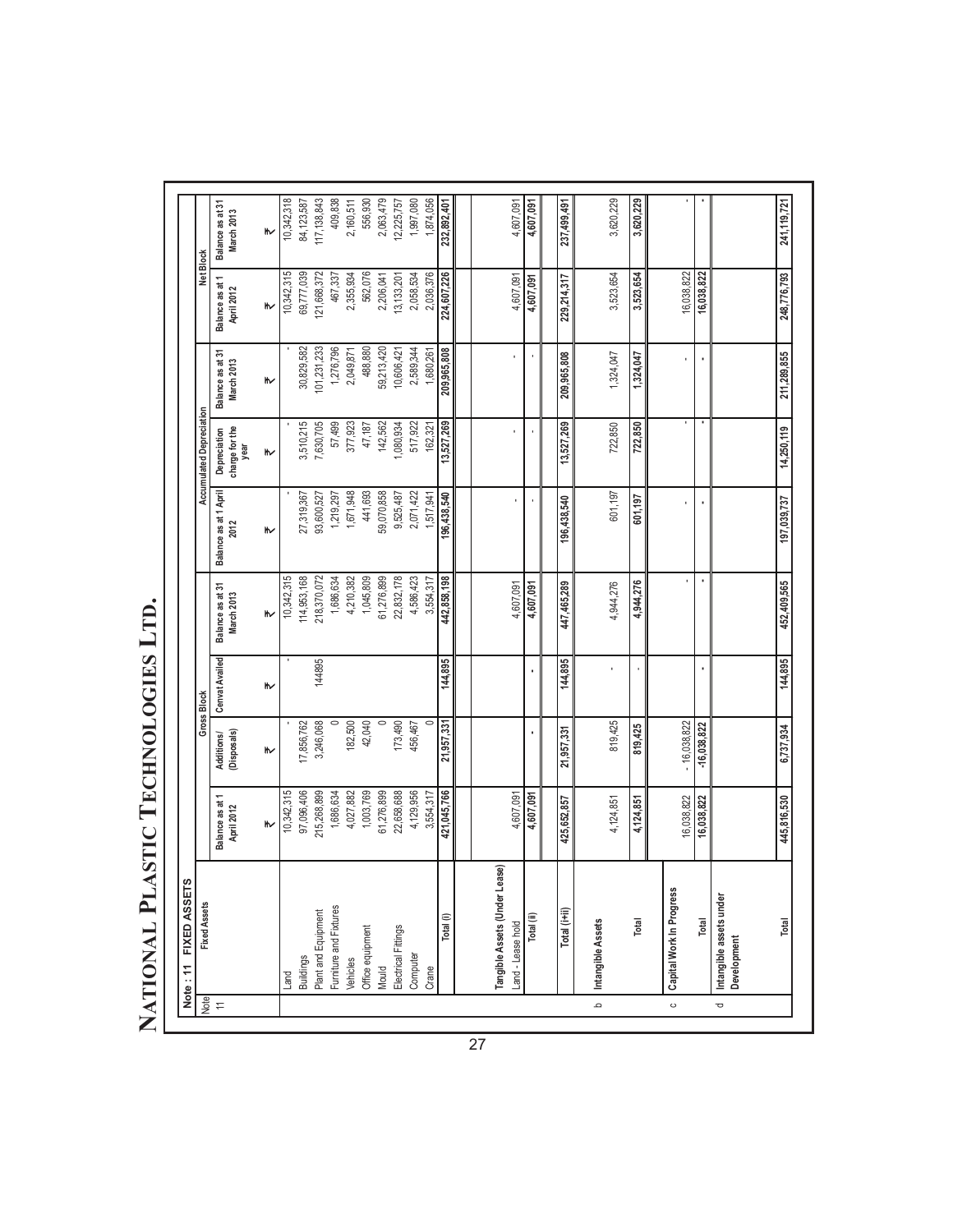|                                                  | As at 31.03.2013 | As at 31.03.2012 |
|--------------------------------------------------|------------------|------------------|
| <b>NOTES TO PROFIT &amp; LOSS STATEMENT(Rs.)</b> |                  |                  |
| Note: 21 Sales                                   |                  |                  |
| Sale of Auto components                          | 532,567,629      | 518,746,620      |
| Sale of TV & Computer peripherals                | 73,165,898       | 112,835,527      |
| Job work receipts                                | 17,394,719       | 19,164,824       |
|                                                  | 623,128,245      | 650,746,971      |
| Less: Excise duty                                | 59,416,904       | 52,731,676       |
| Net Revenue from operations                      | 563,711,341      | 598,015,295      |
| <b>Note :22 Other Incomes</b>                    |                  |                  |
| Interest Income on FDR/NSC                       | 1,003,948        | 770,742          |
| Interest on Security with TNEB                   | 400,337          | 152,477          |
| Interest on Income Tax Refund                    | 258,815          | 99,220           |
| Insurance claims received                        | 73,814           |                  |
| Credit balances written off                      | 909,736          | 48,256           |
| Profit on sale of assets                         |                  | 19,867           |
| Miscellaneous Income                             |                  | 919              |
| Lease Rent Received                              | 4,397,256        | 4,269,395        |
| Note: 23 Cost of Materials Consumed              | 7,043,906        | 5,360,876        |
| A) Raw Material Consumed                         |                  |                  |
| (Plastic Granules, Pigments & Fasteners)         |                  |                  |
| <b>Opening Stock</b>                             |                  |                  |
| Plastic granules                                 | 9,152,706        | 17,500,719       |
| Pigments                                         | 225,529          | 78,234           |
| Components                                       | 6,556,440        | 6,259,320        |
|                                                  | 15,934,675       | 23,838,272       |
| <b>ADD: Purchases</b>                            |                  |                  |
| Plastic granules                                 | 265,496,310      | 259,247,923      |
| Pigments                                         | 1,493,252        | 1,699,535        |
| Components                                       | 79,323,560       | 82,713,441       |
| Semi-Finished Goods                              | 9,991,066        | 19,554,860       |
| <b>Purchase Return</b>                           | -541,938         | $-382,625$       |
|                                                  | 355,762,250      | 362,833,134      |
| <b>Closing Stock</b>                             |                  |                  |
| Plastic granules                                 | 11,128,459       | 9,152,706        |
| Pigments                                         | 301,094          | 225,529          |
| Components                                       | 6,088,250        | 6,556,440        |
| Consumption                                      | 17,517,802       | 15,934,675       |
|                                                  | 354,179,122      | 370,736,731      |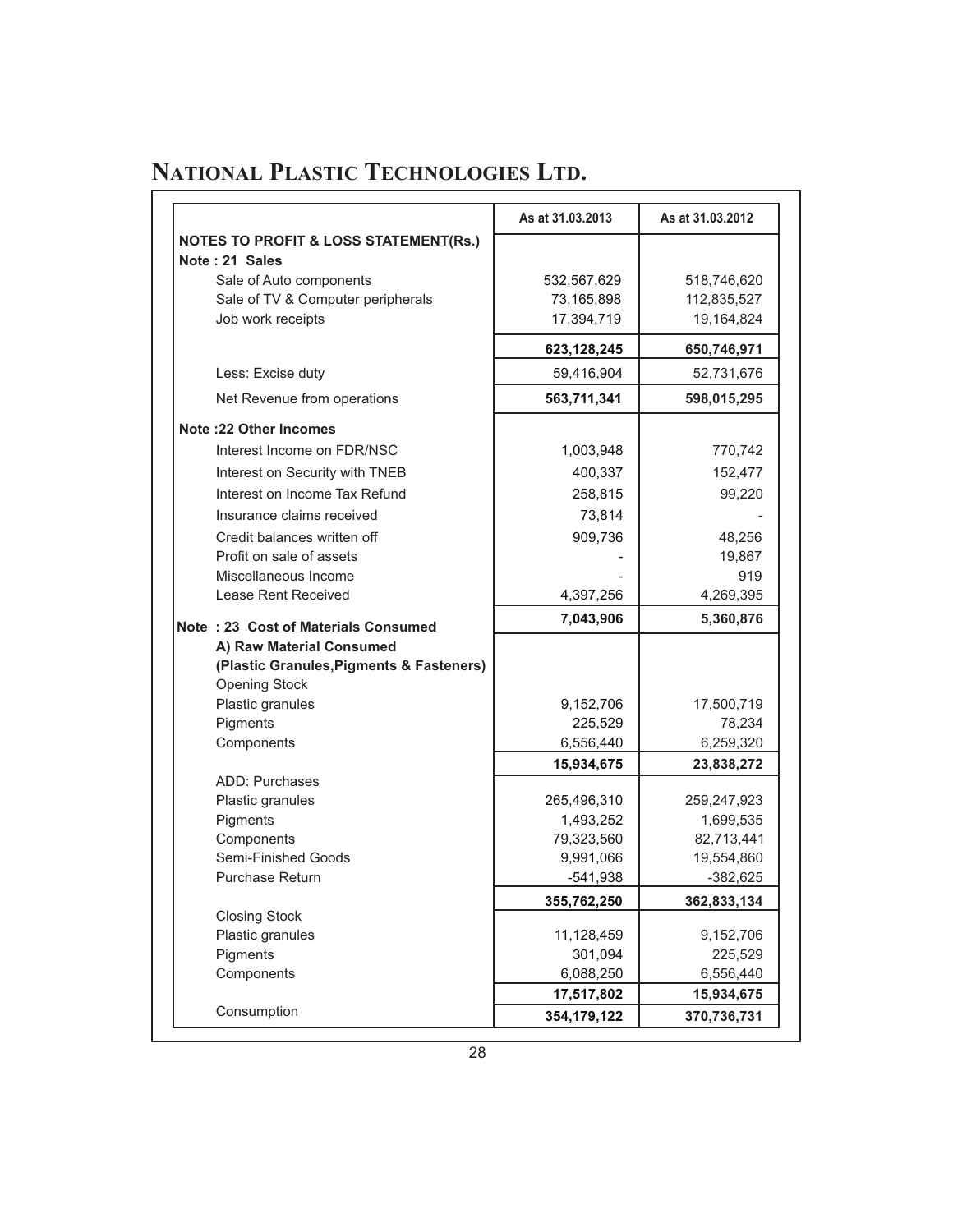|                                                             | As at 31.03.2013     | As at 31.03.2012     |
|-------------------------------------------------------------|----------------------|----------------------|
| Note: 24 Increase/(Decrease) in Stocks<br>Closing Stock of: |                      |                      |
| Work in progress                                            | 41,082,077           | 38,262,814           |
| <b>Finished Goods/SFG</b>                                   | 19,564,373           | 10,118,918           |
| A                                                           | 60,646,450           | 48,381,732           |
| Opening Stock of:                                           |                      |                      |
| Work in progress                                            | 38,262,814           | 41,497,084           |
| <b>Finished Goods/SFG</b>                                   | 10,118,918           | 7,491,349            |
| в                                                           | 48,381,732           | 48,988,433           |
| Increase/(Decrease) in Stock (B-A)                          | $-12,264,718$        | 606,700              |
| Note: 25 Employees Remuneration & benefits                  |                      |                      |
| Salaries & Bonus - Others                                   | 20,881,314           | 17,999,682           |
| <b>MD Perquisites</b>                                       | 150,881              | 118,578              |
| <b>Medical Allowance</b>                                    | 41,957               | 204,664              |
| Leave with wages/salaries                                   | 997,226              | 903,979              |
| Staff welfare                                               | 2,985,037            | 2,834,929            |
| Professional tax                                            | 13,745               | 19,767               |
| P.F/F.P.F/E.S.I/EDLIS                                       | 2,662,377            | 2,716,140            |
| Incentive/ Ex-gratia/Gratuity                               | 55,657               | 165,903              |
|                                                             | 27,788,194           | 24,963,642           |
| <b>Note: 26 Financial Cost</b>                              |                      |                      |
| <b>Bank Charges</b>                                         | 2,292,211            | 2,064,828            |
| <b>Bill Discount Charges</b>                                | 4,523,940            | 5,059,891            |
| Interest on:                                                |                      |                      |
| Term Loan                                                   | 4,985,559            | 8,595,210            |
| <b>Working Capital Loans</b>                                | 20,009,901           | 16,271,501           |
| Vehicle Loan<br><b>Others</b>                               | 39,335               | 76,554               |
| Processing Charges                                          | 3,988,007<br>760,000 | 3,981,598<br>807,300 |
|                                                             | 36,598,953           | 36,856,882           |
| Note: 27 Other Expenses                                     |                      |                      |
| A) Selling & Distribution Expenses                          |                      |                      |
| Sales Promotion/ Advertisement                              | 41,300               | 1,225                |
| Bad Debts written off                                       |                      | 1,196,975            |
| Freight & Forwarding                                        | 9,646,329            | 11,000,180           |
| Loading and unloading charges                               | 46,262               | 123,202              |
| Sales Tax - Local                                           | 25,343,323           | 24,325,300           |
|                                                             | 998,695              | 992,579              |
| Sales Tax - Interstate/Service Tax                          |                      |                      |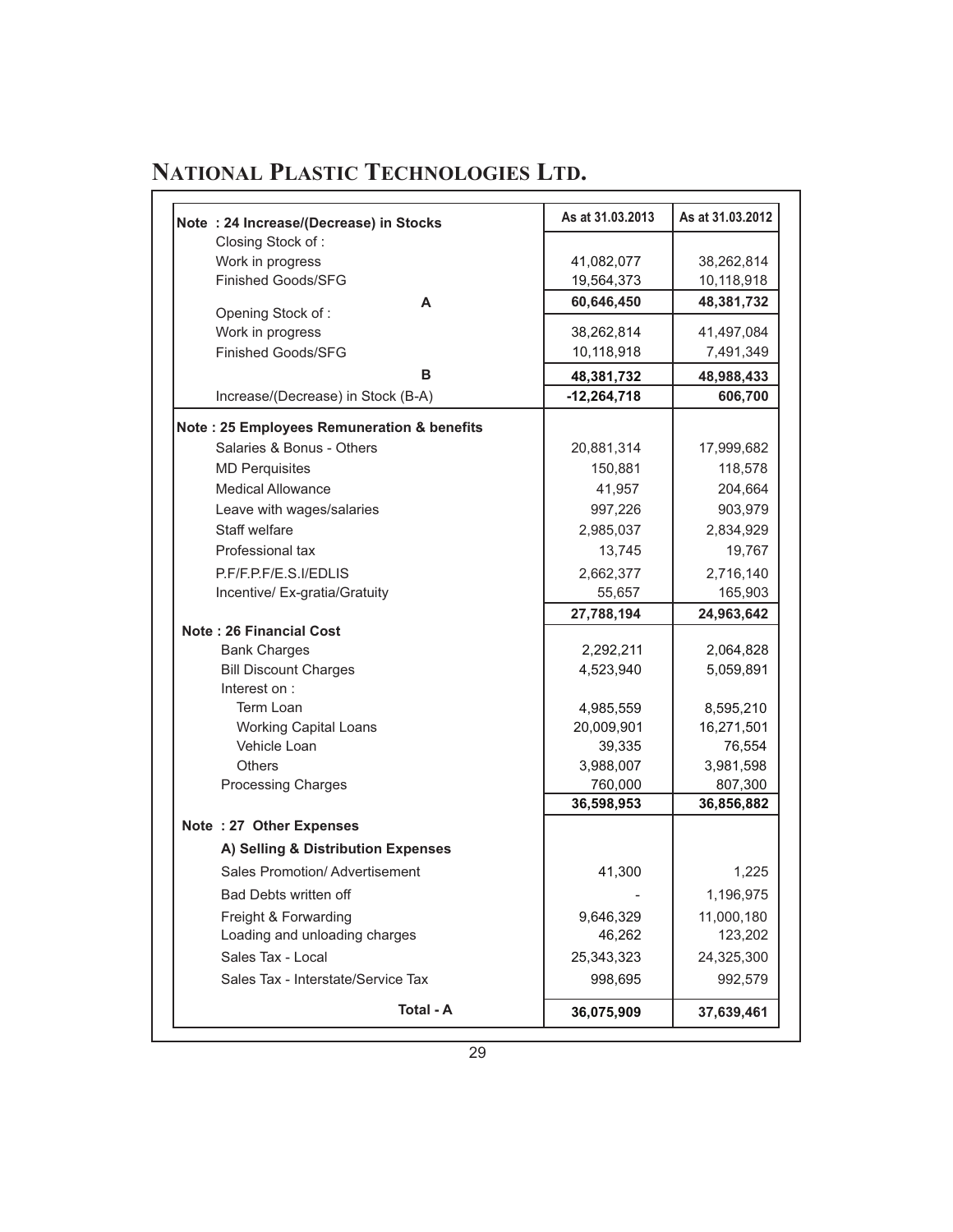|                                             | As at 31.03.2013    | As at 31.03.2012    |
|---------------------------------------------|---------------------|---------------------|
| <b>B) Operating Expenses</b>                |                     |                     |
| <b>Electricity Charges</b>                  | 22,723,309          | 24,409,191          |
| Diesel Consumed                             | 15,369,778          | 10,246,265          |
| Factory Exp./Testing Charges                | 268,781             | 468,716             |
| <b>Stores Consumed</b>                      | 3,405,227           | 2,163,063           |
| R & M- Plant & Machinery                    | 3,934,437           | 4,393,415           |
| R & M- Buildings                            | 340,354             | 296,948             |
| R & M- Vehicles                             | 98,054              | 117,901             |
| R & M- Mould                                | 218,620             | 362,193             |
| R & M- Others                               | 242,757             | 247,888             |
| Generator hire charges                      | 1,270,094<br>60,000 | 1,667,137<br>85,450 |
| Crane hire charges<br>Wages/GWA             | 11,805,258          | 10,692,436          |
| Casual labour charges                       | 2,054,651           | 2,055,286           |
| Processing charges                          | 18,574,683          | 16,755,141          |
| Packing Material Consumed                   | 2,990,670           | 1,306,349           |
| <b>Water Charges</b>                        | 87,746              | 226,928             |
| House Keeping / ISO expenses                | 403,139             | 378,406             |
| <b>Total - B</b>                            | 83,847,560          | 75,872,712          |
| C) Administrative and other expenses        |                     |                     |
| <b>Audit Fee</b>                            | 234,776             | 95,000              |
| Conveyance Exp.                             | 717,405             | 631,034             |
| Employee transport expenses                 | 1,246,296           | 1,425,322           |
| Travelling expenses                         | 335,651             | 994,037             |
| Telephone Charges                           | 1,162,423           | 1,251,929           |
| Postage & courier charges                   | 102,047             | 109,591             |
| Printing & Stationery / Books & Periodicals | 583,058             | 743,775             |
| Rent                                        | 1,586,652           | 1,560,864           |
| Rates & taxes                               | 815,323             | 835,867             |
| <b>Office Expenses</b>                      | 17,112              | 37,635              |
| Pooja Expenses                              | 84,856              | 74,531              |
| Listing/Filing Fees                         | 6,236               | 1,210               |
| <b>Membership Fees</b>                      | 35,623              | 15,552              |
| Licence Fees                                | 13,150              | 650                 |
| Gardening expenses                          | 196,888             | 147,313             |
| Security charges                            | 2,345,122           | 1,730,221           |
| Insurance                                   | 620.820             | 654.104             |
| <b>Sitting Fees</b>                         | 33,500              | 32,000              |
| Professional/Consultancy chrgs              | 715,178             | 1,349,533           |
| Miscellaneous Expenses                      | 19,149              | 29,931              |
| Share Transfer /AGM Expenses                | 123,124             | 171,629             |
|                                             |                     |                     |
| Total - C                                   | 10,994,389          | 11,891,728          |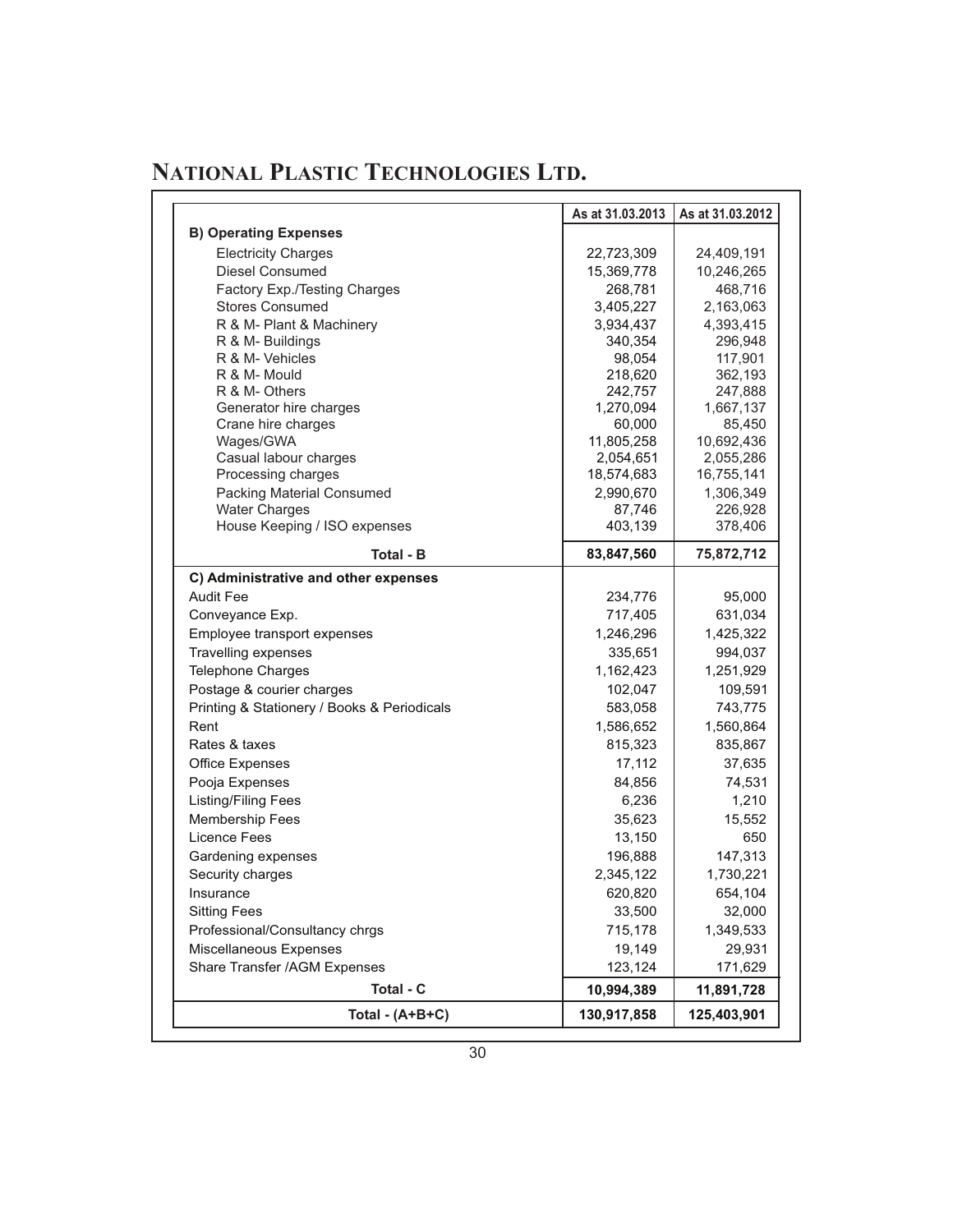| NOTES TO THE ACCOUNTS                                                                                                              |                             |                            |  |
|------------------------------------------------------------------------------------------------------------------------------------|-----------------------------|----------------------------|--|
|                                                                                                                                    | As at                       | As at                      |  |
|                                                                                                                                    | 31.03.2013<br>(Rs.in Lakhs) | 31.3.2012<br>(Rs.in Lakhs) |  |
| 28 Estimated amounts of contracts<br>to be executed on Capital Accounts<br>and not provided for (net of advance)<br>(Rs. in lakhs) | 0.00                        | 0.00                       |  |
| 29 Contingent Liability not provided<br>for (Rs. in lakhs)                                                                         |                             |                            |  |
| (i) Guarantee                                                                                                                      | 0.00                        | 9.00                       |  |
| (ii) Letter of Credit - Inland                                                                                                     | 0.00                        | 0.00                       |  |
| (iii) Letter of Credit - Foreign                                                                                                   | 0.00                        | 0.00                       |  |
| (iv) Bills Discounted                                                                                                              | 0.00                        | 0.00                       |  |
| (v) Disputed Excise Liability                                                                                                      | 0.00                        | 0.00                       |  |
| (vi) Disputed Income Tax Liability                                                                                                 | 0.00                        | 0.00                       |  |
| (vii) Claims against Company not                                                                                                   |                             |                            |  |
| acknowledge as debt                                                                                                                | 0.00                        | 0.00                       |  |
| 30 Licenced and installed capacity<br>given below :-                                                                               |                             |                            |  |
| Plastic Moulded Components licenced Capacity (Tons)                                                                                | <b>NA</b>                   | <b>NA</b>                  |  |
| Plastic Moulded Components Installed Capacity (Tons)                                                                               | 9100                        | 9100                       |  |
| 21 (a) Opening and Cleaing Stook                                                                                                   |                             |                            |  |

31 (a) Opening and Closing Stock

Production, Turnover of finished goods:

| Products                             | Opening                | <b>Purchases</b> | Production | Turnover |         | <b>Closing Stock</b> |        |
|--------------------------------------|------------------------|------------------|------------|----------|---------|----------------------|--------|
|                                      | stock                  | Qty              | Qty        | Qty      | Value   | Qty                  | Value  |
|                                      | $(Qty \in \text{Pcs})$ | Pcs              | Pcs        | Pcs      | (Rs.in  | (Pcs)                | (Rs.in |
|                                      |                        |                  |            |          | Lakhs)  |                      | Lakhs) |
| <b>Plastic Moulded</b><br>Components |                        |                  |            |          |         |                      |        |
| <b>Current Year</b>                  | 29896                  | 0                | 1295462    | 1269728  | 6057.34 | 55630                | 27.60  |
| Previous Year                        | 43612                  | 0                | 8383785    | 8397501  | 6315.82 | 29896                | 18.03  |
|                                      |                        |                  |            |          |         |                      |        |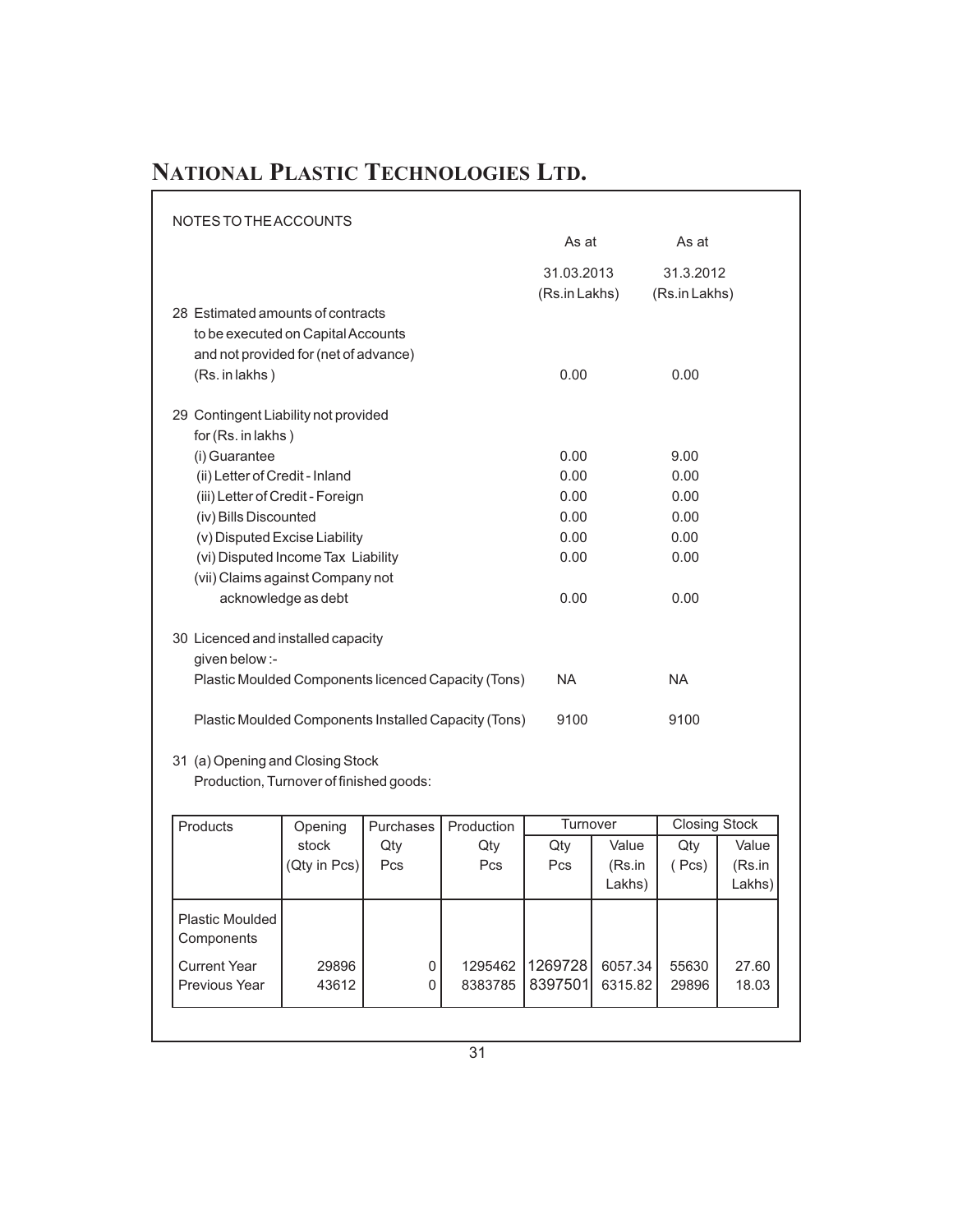| 32 Raw Material Consumed:<br>For the Period ended<br>31.3.2013 |                   |                      | <b>For the Period ended</b><br>31.3.2012 |                       |
|----------------------------------------------------------------|-------------------|----------------------|------------------------------------------|-----------------------|
| <b>Items</b>                                                   | Qty<br><b>Mts</b> | Value<br>Rs.         | Qty<br><b>Mts</b>                        | Value<br>Rs.          |
| Polypropylene<br>1.                                            | 2566.38           | 261095212            | 2718.37                                  | 249756703             |
| 2.<br>Polystrene                                               | 231.61            | 28889156             | 384.28                                   | 38029610              |
| <b>ABS</b><br>3                                                | 3.94              | 3022549              | 2.70                                     | 2848965               |
| Components<br>4                                                | 0.00              | 97877173             | 0.00                                     | 110363406             |
| Polycarbonate<br>5                                             | 0.00              | $\mathbf{0}$         | 0.00                                     | $\mathbf{0}$          |
| <b>Others</b><br>6                                             | 2.43              | 1943961              | 9.68                                     | 1454016               |
| <b>HDPE</b><br>7                                               | 0.00              | 0                    |                                          |                       |
|                                                                | 2804.35           | 392828051            | 3115.04                                  | 402452700             |
| LESS: Cenvat Credit                                            |                   | 38648929             |                                          | 31715969              |
| Where of:                                                      | $\frac{0}{0}$     | 354179122            | $\frac{0}{0}$                            | 370736731             |
| Imported                                                       | 0.50<br>99.50     | 1774335<br>352404787 | 0.00<br>100.00                           | $\Omega$<br>370736731 |
| Indigeneous                                                    | 100.00            | 354179122            | 100.00                                   | 370736731             |
| 33 Managerial Remuneration:                                    |                   |                      |                                          |                       |
|                                                                |                   | Rs.                  |                                          | Rs.                   |
| Salary                                                         |                   | 2580000              |                                          | 2580000               |
| Contribution to Provident and                                  |                   |                      |                                          |                       |
| Superannuation fund                                            |                   | 128160               |                                          | 128160                |
| <b>Other Perquisites</b>                                       |                   | 118578               |                                          | 118578                |

34 Credit for CENVAT of Excise duty on raw materials have been taken in Raw material A/c and Cenvat credit of Excise Duty on Capital Goods has been credited to respective Capital Assets. The unutilised Cenvat credit of Rs. 11,07,889/- (Previous year Rs. 7,09,472/-) is shown under the CurrentAssets as "Cenvat ReceivableA/c".

35 The Depreciation on various assets have been computed for various plants (HP, Guindy, IGK and Pondy) seperately as per the rates provided in Schedule XIV of the Companies Act.

36 Previous years figures are re-grouped wherever considered necessary.

37 Confirmation of balances from Debtors, Creditors andAdvances of the Company have not been received.

38 Sales includes jobwork charges of Rs.173.65 Lakhs;( Previous year- Rs.191.65 lakhs).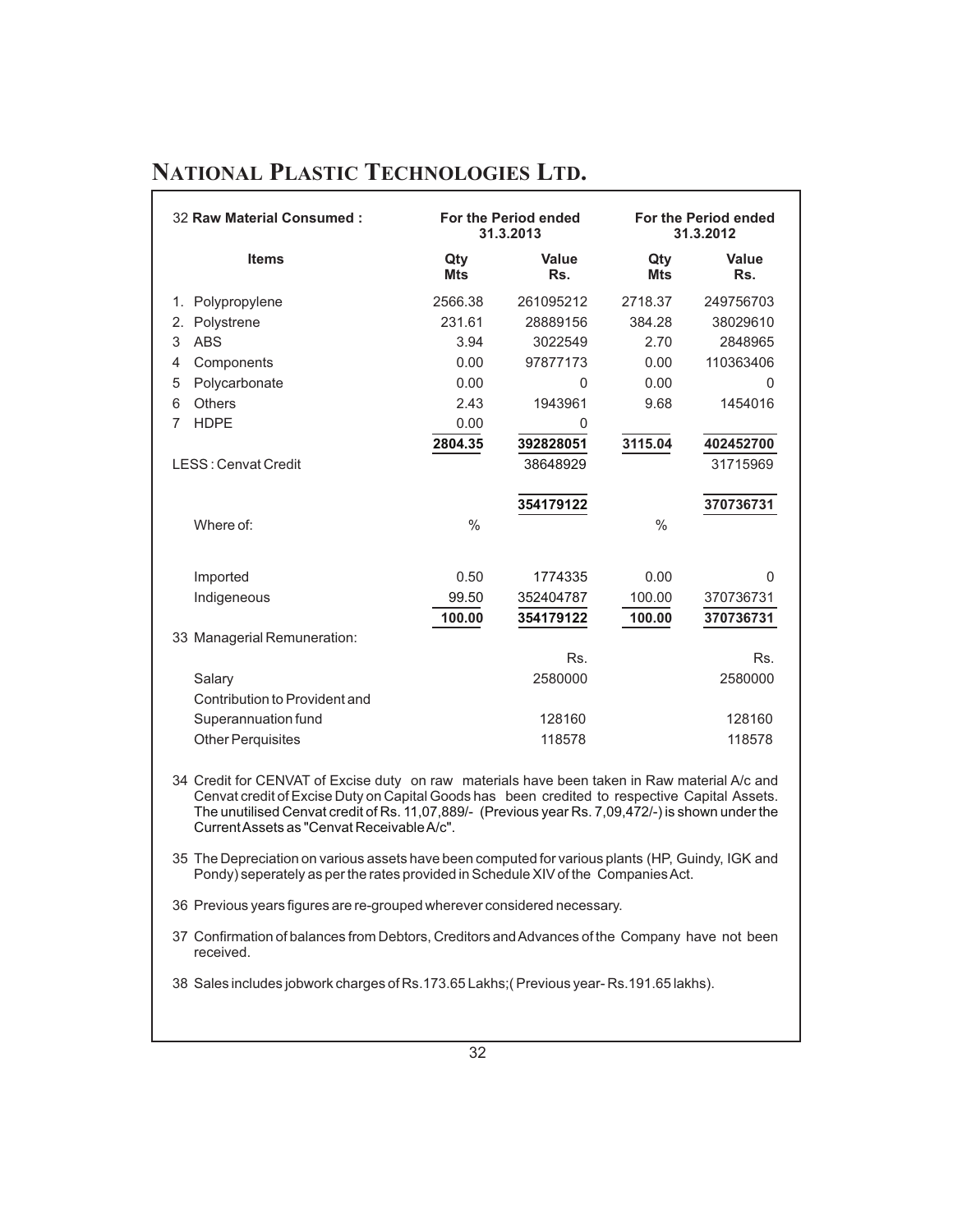#### **39 Deferred Tax**

(a) Deferred Tax has been accounted in accordance with the requirement of Accounting Standard on "Taxes on Income" (AS 22).

(b) The major components of the Deferred TaxAssets/ Liabilities, based on the effect of the timing differences, as at 31st March 2013, are as under:

|                                                                                                                                                                                                                                                                                                                                                                 | Amt            | <b>Tax Rate</b>                                                                                                                                                  | <b>Tax Amt</b>                                               |
|-----------------------------------------------------------------------------------------------------------------------------------------------------------------------------------------------------------------------------------------------------------------------------------------------------------------------------------------------------------------|----------------|------------------------------------------------------------------------------------------------------------------------------------------------------------------|--------------------------------------------------------------|
|                                                                                                                                                                                                                                                                                                                                                                 | (Rs. In lakhs) |                                                                                                                                                                  | (Rs. In lakhs)                                               |
| (I) Carried forward Loss/Depn                                                                                                                                                                                                                                                                                                                                   | 0.00           | 32.45                                                                                                                                                            | 0.00                                                         |
| (II) Difference in WDV                                                                                                                                                                                                                                                                                                                                          | 1090.98        | 32.45                                                                                                                                                            | 354.02                                                       |
|                                                                                                                                                                                                                                                                                                                                                                 |                |                                                                                                                                                                  | 354.02                                                       |
| Provision for Deferred Tax                                                                                                                                                                                                                                                                                                                                      |                |                                                                                                                                                                  | 343.35<br>SAY Rs. 10.67                                      |
| 40. The company operates in only one business segment Viz. Injection Moulded Plastic Products.                                                                                                                                                                                                                                                                  |                |                                                                                                                                                                  |                                                              |
| 41 Related Parties Disclosure<br>Disclosure as required by Accounting Standards 18" Related Party Disclosures" are<br>given below<br>a) List of Related Parties<br>1. National Polyplast (India) Ltd<br>2. National Autoplast<br>3. Mr. Sudershan Parakh<br>4. Mrs. Manju Parakh<br>5. Mr. Alok Kumar Parakh<br>6. Mr. Arihant Parakh<br>7. Mr. Bachhraj Parakh |                | - Associate Concern<br>- Associate Concern<br>- Key Management Personnel<br>- Key Management Personnel<br>- Key Management Personnel<br>- Relative<br>- Relative |                                                              |
| b) Transaction with related parties:<br>Sale of goods<br>Purchases of goods<br>Purchase or sale of Fixed Assets<br><b>Rendering Services</b><br><b>Receiving Services</b><br>Agency arrangements                                                                                                                                                                |                |                                                                                                                                                                  | Rs.<br>20811983<br>12712132<br>0<br>298818<br>5797045<br>Nil |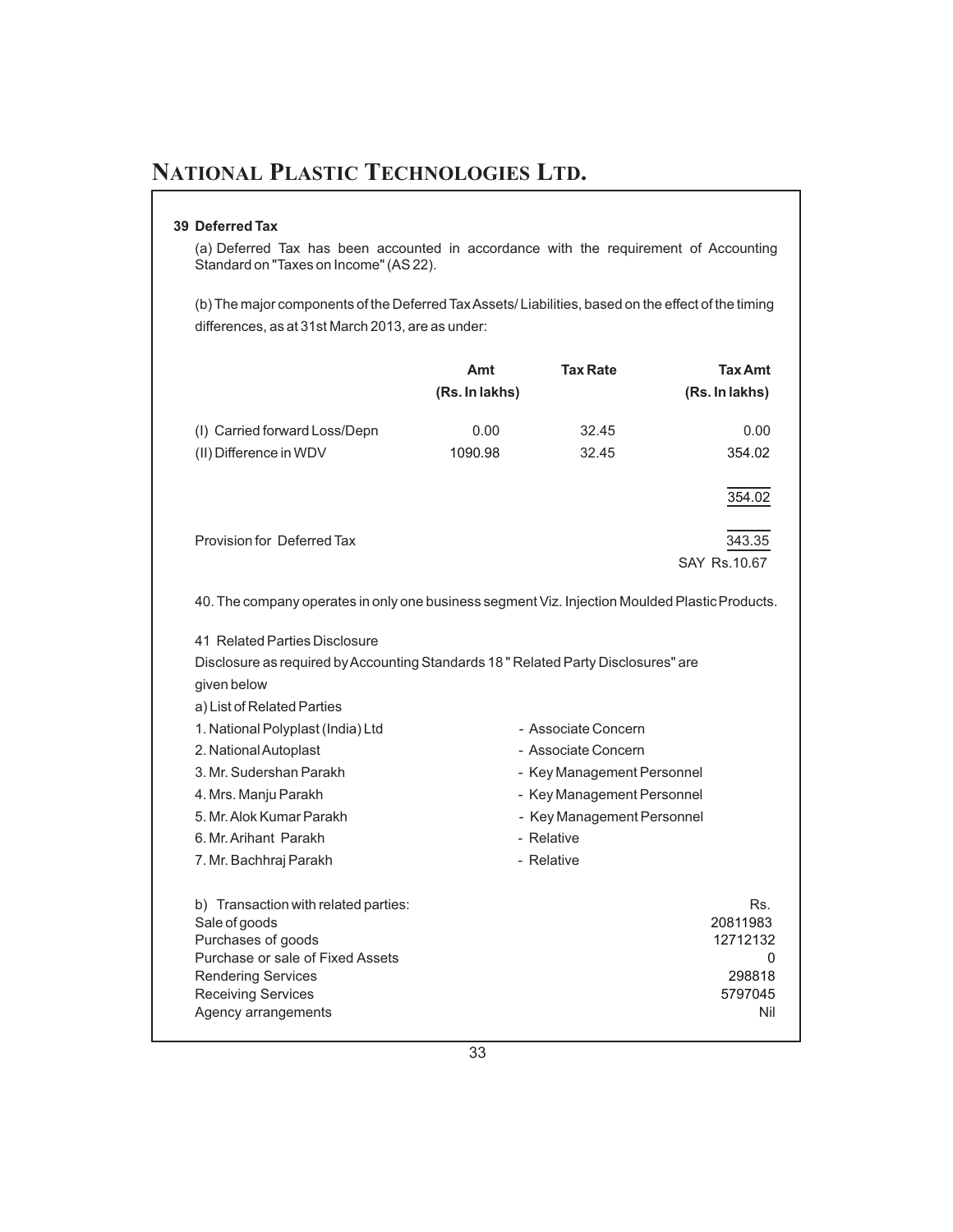| Leasing or Hire Purchase charges paid     | 180000   |
|-------------------------------------------|----------|
| Leasing or Hire Purchase charges Received | 32400000 |
| Transfer of Research & Development        | Nil      |
| Licence Agreements                        | Nil      |
| Interest paid:                            |          |
| Key Management personnel & Relatives      | 1502219  |
| Associate                                 | 109407   |
| Outstanding balances as on 31.3.2013:     |          |
| Unsecured loan (including interest):      |          |
| Key Management personnel & relatives      | 10709764 |
| Associate                                 | 706281   |
| Finance (including loans and equity       |          |
| Contribution in cash or in kind)          | Nil      |
| Guarantee and collaterals                 | Nil      |
| Management contracts including for        |          |
| deputation of Employees                   | 2859041  |

42 Amount payable to MSME units- outstanding for more than 30 days cannot be ascertained since we have not yet received the confirmation from our suppliers on their status of industrial undertaking.

43 Earnings per share Amount in Rs.

| <b>Particulars</b>                                                           | <b>Year Ended</b><br>31.03.2013 | <b>Year Ended</b><br>31.03.2012 |
|------------------------------------------------------------------------------|---------------------------------|---------------------------------|
| Net Profit attributable to shareholders<br>Weighted average number of equity | 13032373                        | 21436564                        |
| shares                                                                       | 6078330                         | 6078330                         |
| Basic earnings per share of Rs.10/- each                                     | 2.14                            | 3.53                            |

The company does not have any outstanding dilutive potential equity shares.

Consequently, the basic and diluted earning per share of the company remain the same.

44 Imports & Foreign Currency details

| (a) Value of Imports on CIF Basis: | Rs.     | Rs.    |
|------------------------------------|---------|--------|
| <b>Raw Materials</b>               | 1511273 |        |
| Capital Goods                      | 645212  |        |
| Spare Parts                        | 295308  | 397854 |
|                                    | 2451793 | 397854 |
|                                    |         |        |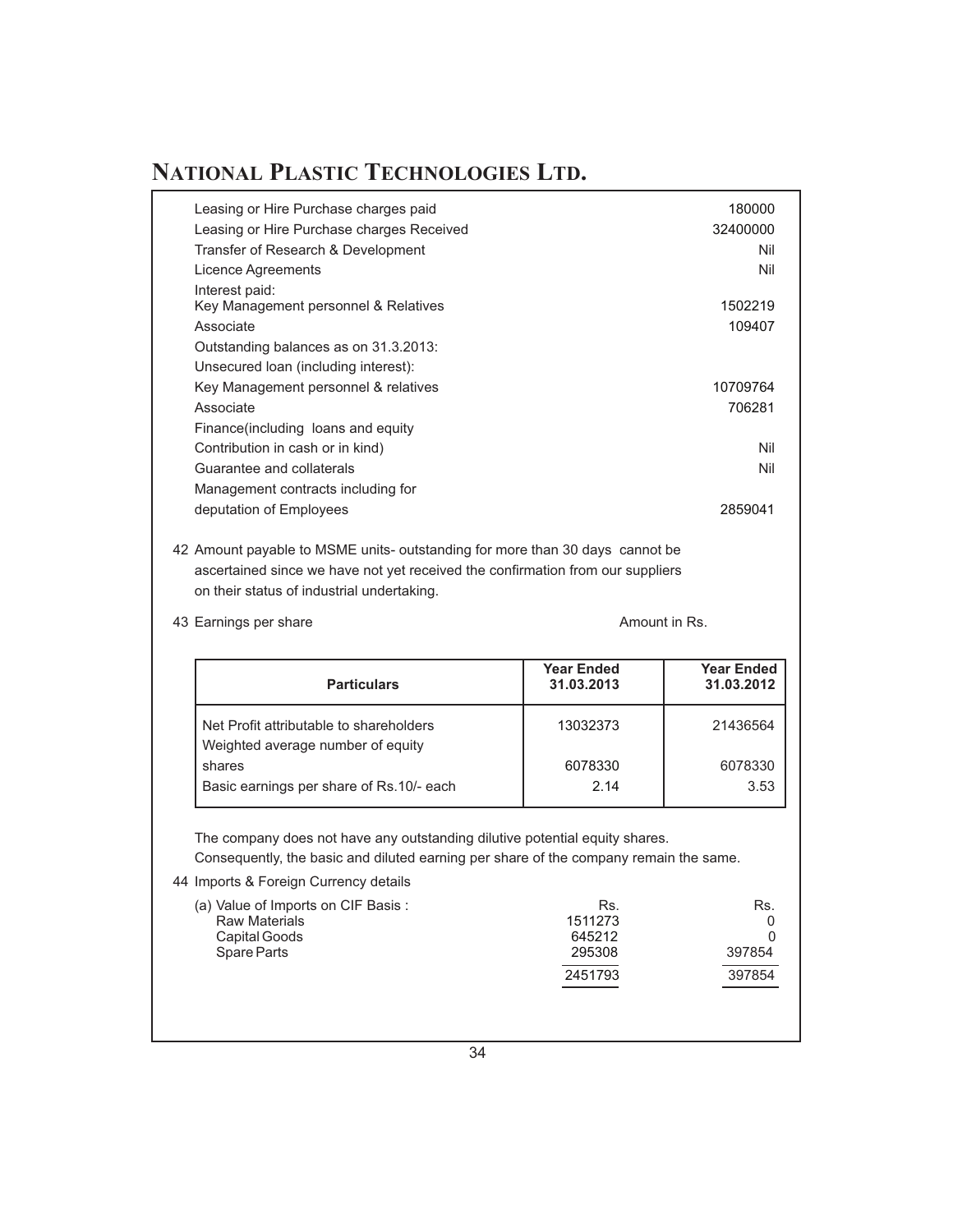| (b) Expenditure in Foreign Currency<br>(Travelling & others)                                                                                                                                                                                                                     |    | 0                                                                                                                                                                   |       | 0                             |
|----------------------------------------------------------------------------------------------------------------------------------------------------------------------------------------------------------------------------------------------------------------------------------|----|---------------------------------------------------------------------------------------------------------------------------------------------------------------------|-------|-------------------------------|
| (c) Earnings in Foreign Currency                                                                                                                                                                                                                                                 |    | 0                                                                                                                                                                   |       | $\Omega$                      |
| 45 Lease payments and receipts                                                                                                                                                                                                                                                   |    |                                                                                                                                                                     |       |                               |
|                                                                                                                                                                                                                                                                                  |    |                                                                                                                                                                     |       |                               |
| Lease payments have been made towards an operating lease. As per the guidelines of the<br>Accounting Standards on leases (AS 19) issued by the Institute of Chartered Accountants of<br>India, these lease payments are debited to the profit and loss account on accrual basis. |    |                                                                                                                                                                     |       |                               |
| Minimum Lease payments:<br>- not later than 1 year<br>- later than 1 year but not later than 5 years<br>- later than 5 years                                                                                                                                                     |    |                                                                                                                                                                     |       | Rs.<br>171822<br>58125<br>Nil |
| Lease payments/ receipts are subject to cancellation at the will and necessity and option to<br>exercise cancellation by either party to the transaction. Hence the lease payments/ receipts<br>are not discounted for future cash flows.                                        |    |                                                                                                                                                                     |       |                               |
| 46 As per the representation received from the management there is no impairment of loss to fixed<br>assets.                                                                                                                                                                     |    |                                                                                                                                                                     |       |                               |
| 47 Audit fees provided for the year excluding service tax regarding: Rs.<br><b>Statutory Audit</b><br><b>Tax Audit</b>                                                                                                                                                           |    | 110000<br>40000                                                                                                                                                     |       |                               |
| SIGNIFICANT ACCOUNTING POLICIES                                                                                                                                                                                                                                                  |    | Asset                                                                                                                                                               | Rate  |                               |
| 1. ACCOUNTING POLICIES:                                                                                                                                                                                                                                                          |    | <b>Building</b>                                                                                                                                                     | 3.34  |                               |
| (i) Accounting policies are consistent with                                                                                                                                                                                                                                      |    | Plant & Machinery                                                                                                                                                   | 4.75  |                               |
| generally accepted Accounting<br>principles, except wherever stated                                                                                                                                                                                                              |    | <b>Vehicles</b>                                                                                                                                                     | 9.50  |                               |
| otherwise.                                                                                                                                                                                                                                                                       |    | Furniture & Fittings                                                                                                                                                | 6.33  |                               |
| (ii) Financial Statements are based on                                                                                                                                                                                                                                           |    | <b>Office Equipments</b>                                                                                                                                            | 4.75  |                               |
| historical cost.<br>(iii) Mercantile System of Accounting is                                                                                                                                                                                                                     |    | Mould                                                                                                                                                               | 16.21 |                               |
| followed and Income & Expenditure are                                                                                                                                                                                                                                            |    | <b>Electrical Fittings</b>                                                                                                                                          | 4.75  |                               |
| accounted for on accrual concept on a                                                                                                                                                                                                                                            |    | Computer                                                                                                                                                            | 16.21 |                               |
| going concern basis consistently.<br>Bonus, Rates and Taxes are on payment                                                                                                                                                                                                       |    | <b>Factory Equipment</b>                                                                                                                                            | 4.75  |                               |
| basis.                                                                                                                                                                                                                                                                           |    | Lab Equipment                                                                                                                                                       | 4.75  |                               |
| 2. FIXED ASSETS:                                                                                                                                                                                                                                                                 |    | 5. REVENUE RECOGNITION:                                                                                                                                             |       |                               |
| Expenditure incurred in connection with<br>acquisition of fixed assets are capitalized                                                                                                                                                                                           |    | Sale of goods is recognized at the point of                                                                                                                         |       |                               |
| along with the cost of such assets.<br>3. CAPITAL WORK IN PROGRESS:                                                                                                                                                                                                              |    | dispatch of goods to the customers from the<br>Company's factory.                                                                                                   |       |                               |
| Capital work in progress is carried at cost                                                                                                                                                                                                                                      |    | 6. SALES:                                                                                                                                                           |       |                               |
| comprising direct cost and incidental<br>expenditure during construction period to be<br>allocated to the fixed assets on the<br>completion of construction.<br>4. DEPRECIATION:                                                                                                 |    | Sale comprises sale of goods and includes<br>applicable excise duty and local taxes.<br>Consequently duties paid to the authorities<br>are recorded as expenditure. |       |                               |
| Depreciation is provided from the date the                                                                                                                                                                                                                                       | 7. | <b>INVENTORIES:</b>                                                                                                                                                 |       |                               |
| assets have been acquired / commissioned<br>and put to use, on Straight line method at the<br>rates and the manner specified in Schedule<br>XIV of the Companies Act 1956.                                                                                                       |    | Inventories are valued in accordance with the<br>method of valuation prescribed by The<br>Institute of Chartered Accountants are as<br>follows:                     |       |                               |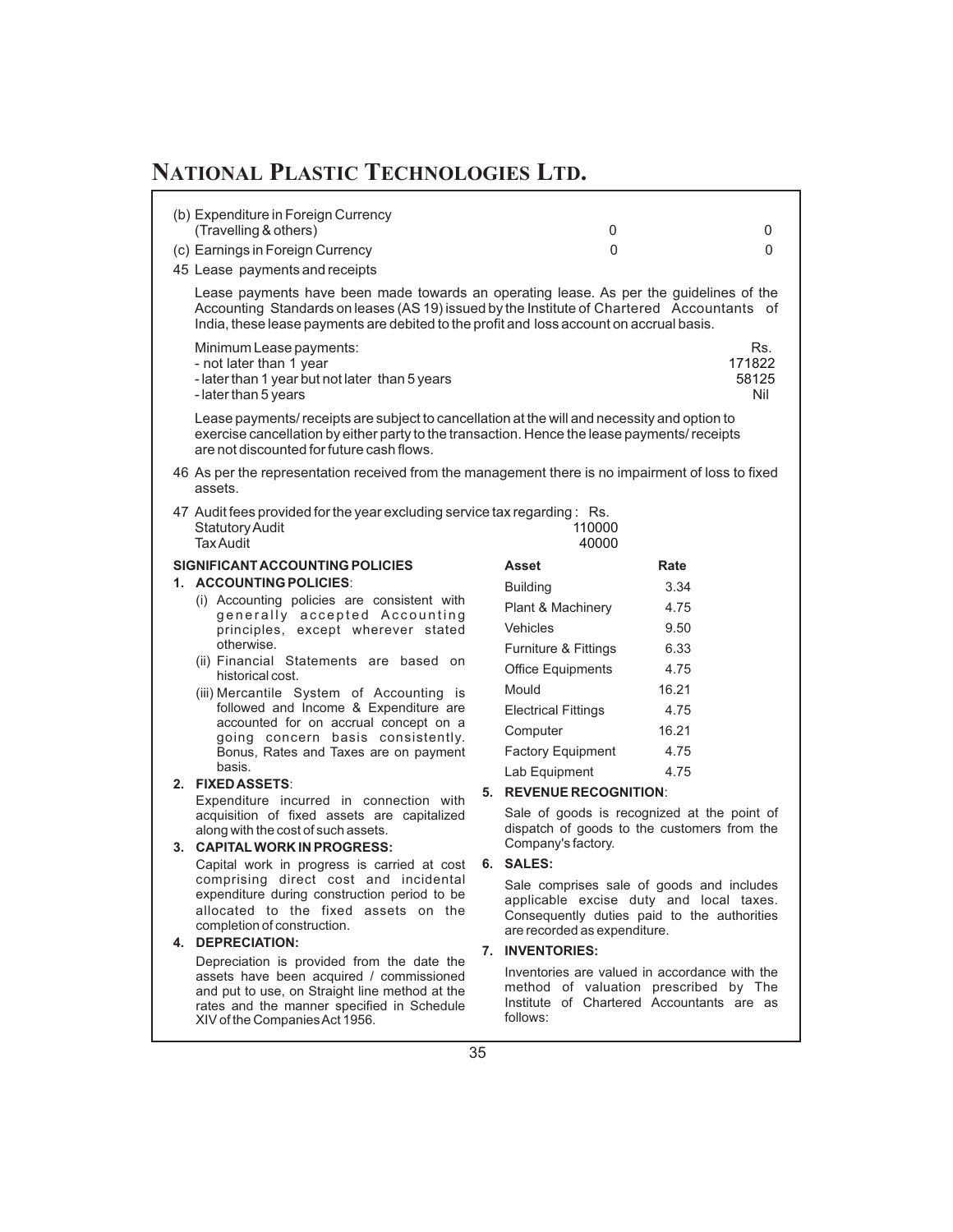- (a) Finished goods are valued at cost of production consisting of Raw material cost inclusive of CENVAT, Manufacturing and administrative overheads or net realizable price whichever is lower.
- (b) Work-in-progress is valued at cost of production consisting of Raw material cost inclusive of CENVAT, Manufacturing and administrative overhead.
- (c) Raw materials, Stores or consumables are valued at landed cost or net realizable value which ever is lower.

#### **8. PROVISION FOR CONTINGENT LIABILITIES & CONTINGENTASSETS:**

All Liabilities have been provided for, except liabilities of contingent nature which have been disclosed at their estimated value in the Notes to Accounts, but no provision are made for same and contingent assets are neither recognized nor disclosed in the financial statement.

#### **9. TAXATION:**

Provision is made for current tax and deferred tax. Deferred Tax is recognized subject to the consideration of prudence on timing differences, being the difference between taxable income and accounting income that originate in one period for using the tax rates and laws that have been enacted or substantially enacted on the Balance Sheet date and are capable of reversal in one or more subsequent periods. The Deferred Tax Asset is provided as per the Accounting Standard 22 of the Institute of Chartered Accountants of India.

The Company has made current tax provision for Minimum Alternate Tax (MAT) u/s 115JB of the Income Tax Act, 1961. As per the provisions of Section 115JAA, MAT Credit receivable has been recognized on the basis of return of Income filed for the previous years and MAT provided for the current year. MAT Credit is recognized as an asset to the extent there is convincing evidence that the company will pay normal income tax during the specified period. MAT Credit is recognized as an asset in accordance with the recommendations contained in guidance Note issued by the Institute of Chartered Accountants of India. The said asset is created by way of a credit to profit and loss account and shown as MAT Credit Entitlement. The Company will review the same at each Balance Sheet date and write down the carrying amount of MAT Credit entitlement to the extent there is no longer convincing evidence to the effect that Company will pay normal income tax during the specified period.

#### **10. FOREIGN CURRENCY TRANSACTIONS:**

Transactions denominated in foreign currencies are normally recorded at the exchange rate prevailing at the time of the transaction or at contracted forward rates.

#### **11. EMPLOYEE RETIREMENT BENEFITS**:

- (i) Company's contributions under Provident Fund Act and Employees State Insurance Act are charged to Profit & LossA/C on accrual basis.
- (ii) Liability for Gratuity is recognized on payment basis. This is inconsistent with Accounting Standard 15 of ICAI. Provision on actuarial basis has not been made as the amount involved is insignificant.

#### **12. BORROWING COST:**

The Borrowing cost has been treated in accordance with Accounting Standard on Borrowing Costs (AS 16) issued by The Institute of CharteredAccountants of India.

#### **13. INVESTMENTS:**

Long term investments are valued at cost. Provision for diminution in the value of investments is made to recognize a decline other than temporary.

#### **14. IMPAIRMENT OFASSETS:**

As per the management opinion there is no impairment loss to the fixed assets during the year.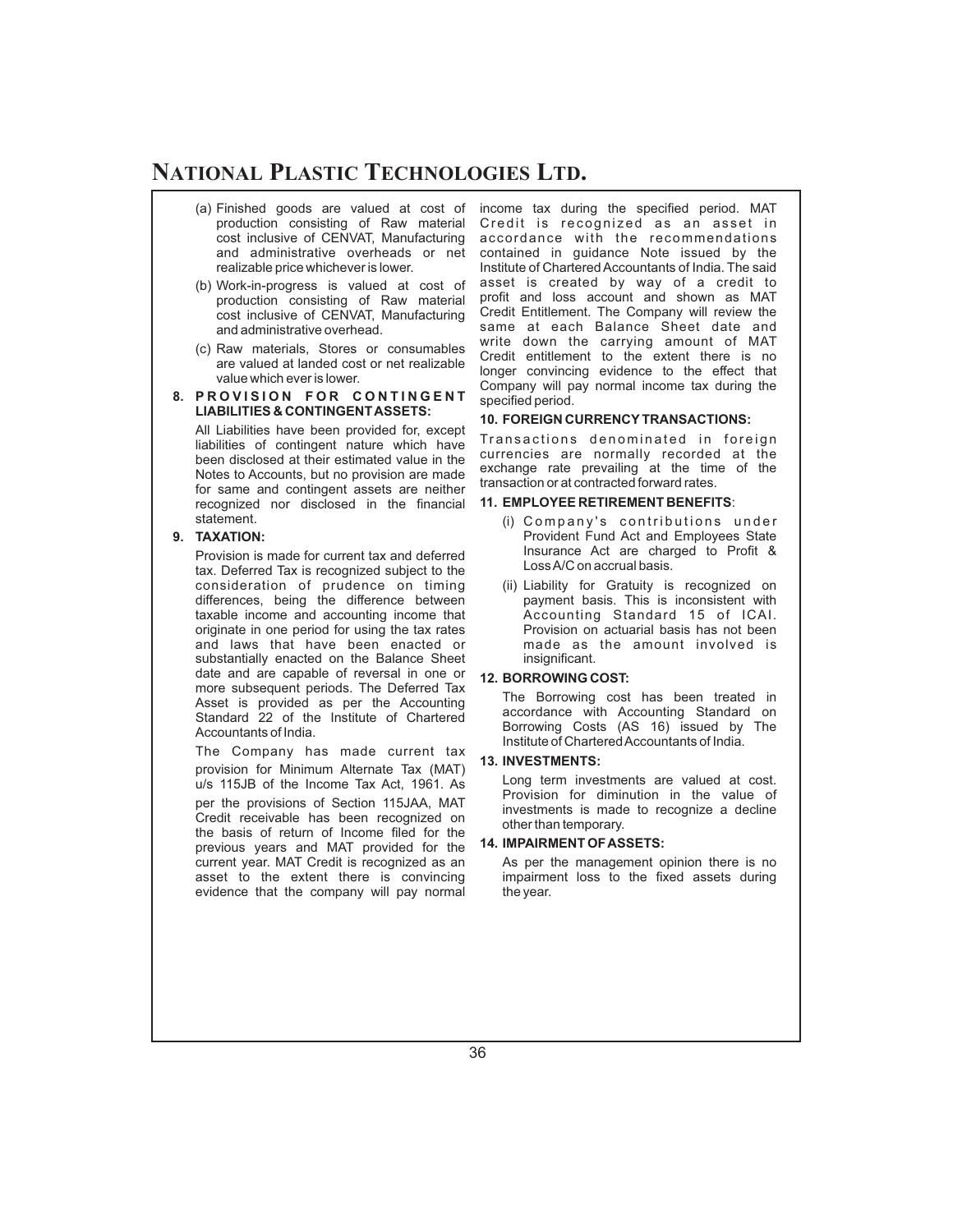|    | CASH FLOW STATEMENT FOR THE YEAR ENDED MARCH 31, 2013                                                                                                                                                                                                                                                                                                                                                                                                   |                                                                          |                              |                                                                                               |                                   |  |
|----|---------------------------------------------------------------------------------------------------------------------------------------------------------------------------------------------------------------------------------------------------------------------------------------------------------------------------------------------------------------------------------------------------------------------------------------------------------|--------------------------------------------------------------------------|------------------------------|-----------------------------------------------------------------------------------------------|-----------------------------------|--|
|    | <b>Particulars</b>                                                                                                                                                                                                                                                                                                                                                                                                                                      |                                                                          | As at 31.03.2013             |                                                                                               | As at 31.03.2012                  |  |
|    |                                                                                                                                                                                                                                                                                                                                                                                                                                                         | Rs.                                                                      | Rs.                          | Rs.                                                                                           | Rs.                               |  |
| A. | Cash flow from operation activities<br>Net Profit before extra-ordinary items and tax:<br><b>Adjustments for :-</b>                                                                                                                                                                                                                                                                                                                                     |                                                                          | 19,285,719                   |                                                                                               | 30,415,564                        |  |
|    | Depreciation<br>Interest paid<br>Profit on Sale of Assets<br>Interest received                                                                                                                                                                                                                                                                                                                                                                          | 14,250,119<br>29,022,802<br>(1,404,285)                                  | 41,868,636                   | 14,392,750<br>33,913,059<br>(19, 867)<br>(923, 219)                                           | 47,362,723                        |  |
|    | <b>Operating Profit before working capital changes</b><br>Adjustments for :-<br>Trade and other receivables<br>Inventories<br>Current liabilities and provisions<br>Other non current liabilities                                                                                                                                                                                                                                                       | (60, 715)<br>(11, 183, 998)<br>213,161<br>(16, 813, 664)                 | 61,154,355<br>(27, 845, 217) | 27,891,587<br>6,801,782<br>(20, 055, 432)<br>8,618,485                                        | 77,778,287<br>23,256,422          |  |
|    | Cash generated from operations before extra-ordinary items<br>Direct Taxes paid(fringe benefit tax)                                                                                                                                                                                                                                                                                                                                                     |                                                                          | 33,309,138                   |                                                                                               | 101,034,709                       |  |
|    | Cash Flow before extra-ordinary items<br>Extra-ordinary items                                                                                                                                                                                                                                                                                                                                                                                           |                                                                          | 33,309,138                   |                                                                                               | 101,034,709                       |  |
|    | Net cash flow form operating activity $(A)$                                                                                                                                                                                                                                                                                                                                                                                                             |                                                                          | 33,309,138                   |                                                                                               | 101,034,709                       |  |
|    | <b>B. Cash flow from investing activities:</b><br>Purchase of fixed assets / Capital work-in-progress<br>Proceeds from sale of assets<br>Interest received<br>Net Cash used in investing activities (B)                                                                                                                                                                                                                                                 | (6, 593, 041)<br>1,404,285                                               | (5, 188, 756)                | (7,431,550)<br>137,700<br>923.219                                                             | (6,370,631)                       |  |
|    | C. Cash flow from financing activities:<br>Capital subsidy<br>Dividend and tax paid<br>Proceeds from long term borrowings (Net)<br>Proceeds from short term borrowings<br>Deferred Revenue exp (misc)<br><b>Mat Credit Entitlement</b><br>Interest paid<br>Net cash used in financing activities (C)                                                                                                                                                    | (13,940,228)<br>18,033,606<br>(1,666,666)<br>(1,337,000)<br>(29,022,802) | (27, 933, 090)               | (6,911,785)<br>(29, 713, 738)<br>(18, 644, 600)<br>(1,666,667)<br>(2,380,276)<br>(33,913,059) | (93, 230, 125)                    |  |
|    | D. Net increase in cash and Cash equivalents (A+B+C)                                                                                                                                                                                                                                                                                                                                                                                                    |                                                                          | 187,292                      |                                                                                               | 1,433,953                         |  |
|    | Cash & Cash equivalents as on 01.04.2012<br>Cash & Cash equivalents as on 31.03.2013                                                                                                                                                                                                                                                                                                                                                                    |                                                                          | 10.796.688<br>10,983,981     |                                                                                               | 9,362,736<br>10,796,688           |  |
|    | <b>BACHHRAJ PARAKH</b><br><b>SUDERSHAN PARAKH</b><br>E. BALASUBRAMANIAN<br><b>Managing Director</b><br>Company Secretary<br>Chairman<br><b>AUDITOR'S CERTIFICATE</b>                                                                                                                                                                                                                                                                                    |                                                                          |                              |                                                                                               |                                   |  |
|    | We have examined the above cash flow statement of National Plastic Technologies Ltd for the year ended 31st March 2013 which is based on and in<br>agreement with the audited accounts for the relevant financial year. According to the information and explanations given to us, the aforesaid cash flow<br>statement, prepared by the company is in accordance with the requirements of clause 32 of the listing agreement with the Stock Exchanges. |                                                                          |                              |                                                                                               |                                   |  |
|    | <b>PLACE: CHENNAI</b><br>DATE: 20.06.2013                                                                                                                                                                                                                                                                                                                                                                                                               |                                                                          |                              | <b>M/s C.A.PATEL&amp;PATEL</b><br><b>Chartered Accountants</b>                                |                                   |  |
|    |                                                                                                                                                                                                                                                                                                                                                                                                                                                         |                                                                          |                              |                                                                                               | <b>BHAVESH N PATEL</b><br>Partner |  |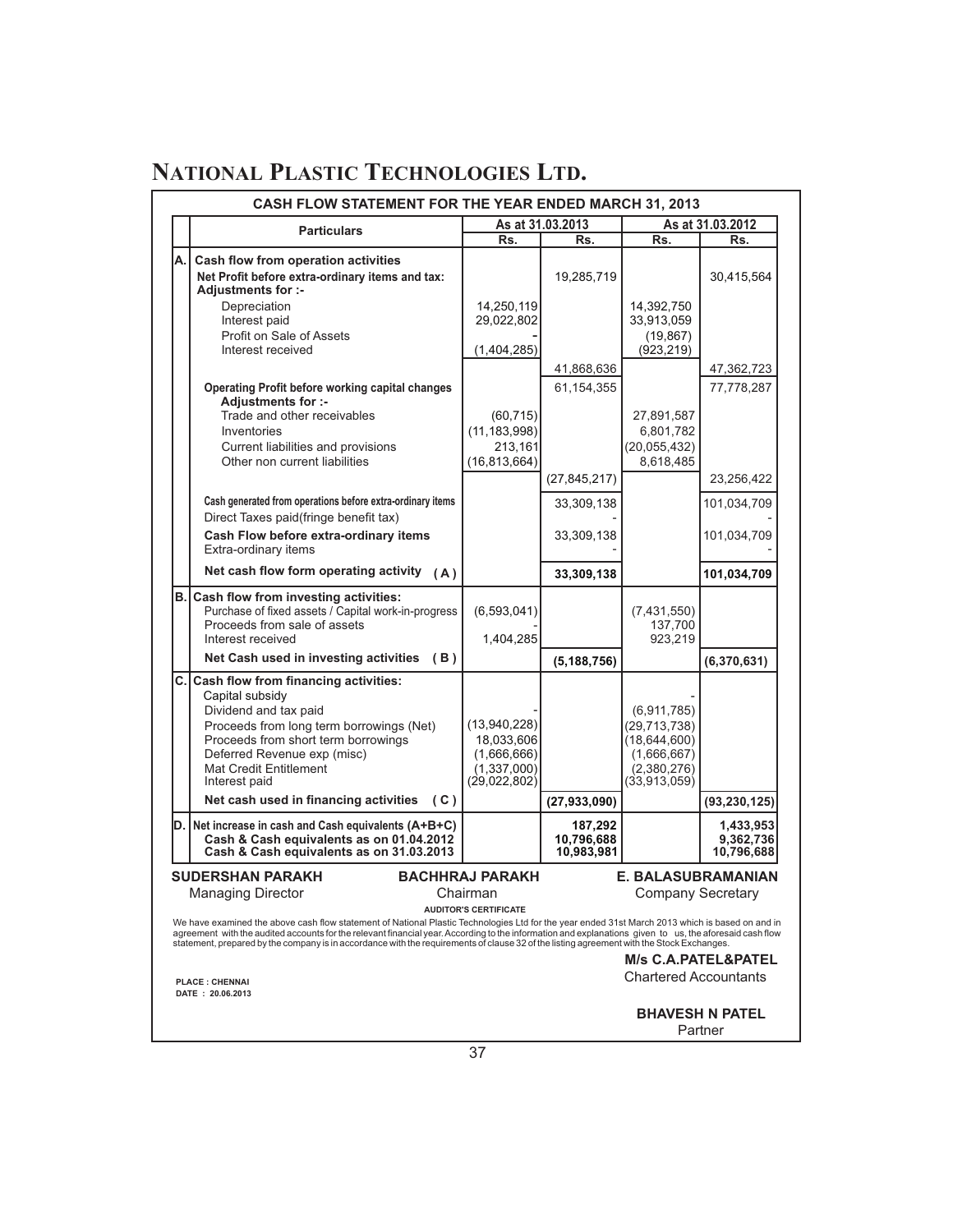#### **PROXY FORM**

#### **National Plastic Technologies Ltd.,**

Regd. Office : Thiru Complex, II Floor, 69 (Old No.44), Pantheon Road, Egmore, Chennai - 600 008

Folio No: / DP No.:

No. of share (s) held :

I/We..................................................................................................................................................... of ....................................................................................................... being a member / members of NATIONAL PLASTIC TECHNOLOGIES LIMITED hereby appoint..................................................of ....................................... of failing him .......................................................................................... of ..................................................................................................as my / our proxy to vote for me / us

on my / our behalf at the 24th Annual General Meeting to be held on Monday, the 23rd September 2013 at 10.15 AM at The Hall of Ragaas, 47, First Avenue, Shastri Nagar, Chennai - 600 020. or at any adjourment thereof.

Signed this.....................................day of................................................2013.

Name :

Note : The proxy in order to be effective should be duly stamped, completed and signed and must be deposited at the Registered Office of the Company not less than 48 hours before the time for holding the aforesaid meeting,

The Proxy need not be a member of the Company.

#### **ATTENDANCE SLIP NATIONAL PLASTIC TECHNOLOGIES LIMITED**

Regd. Office : Thiru Complex, II Floor, 69 (Old No.44), Pantheon Road, Egmore, Chennai - 600 008.

PLEASE FILL ATTENDANCE SLIP AND HAND IT OVER AT THE ENTRANCE OF THE MEETING VENUE.

Joint share holders may obtain additional Attendance Slip on request.

NAME AND ADDRESS OF THE SHAREHOLDER:

Folio No: / DP No.:

No. of share (s) held :

I hereby record my presence at the 24th Annual General Meeting of the Company held on Monday, the, 23rd September 2013 at 10.15 AM at The Hall of Ragaas, 47, First Avenue, Shastri Nagar, Chennai - 600 020 or at any adjourment thereof.

SIGNATURE OF THE SHAREHOLDER OR PROXY:

Strike out whichever is not applicable

Note : The company will not distribute any gift.